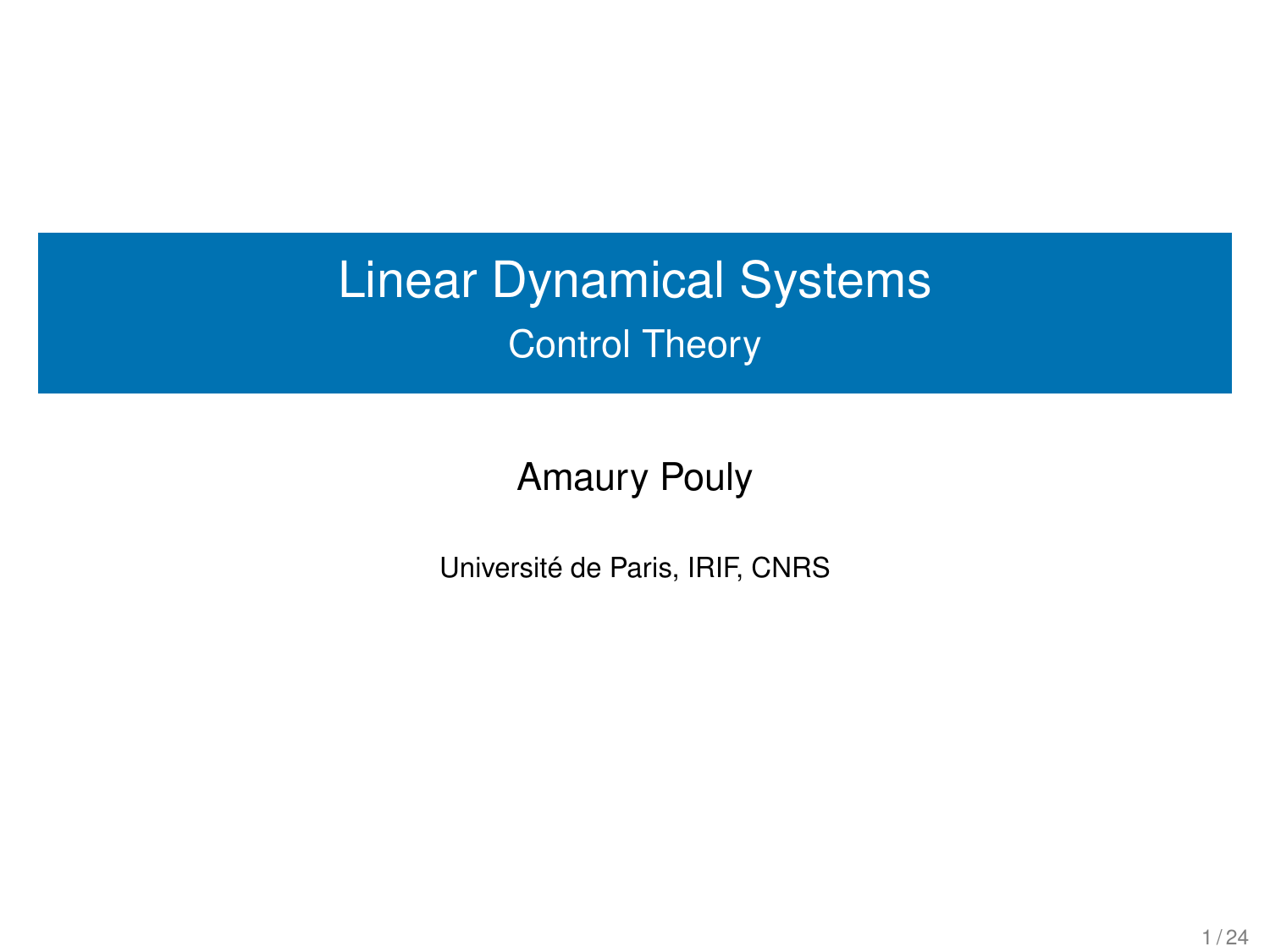

State :  $X = z \in \mathbb{R}$ 

Equation of motion :

 $mz'' = -kz - bz' + mq + u$ 

Model with external input *u*(*t*)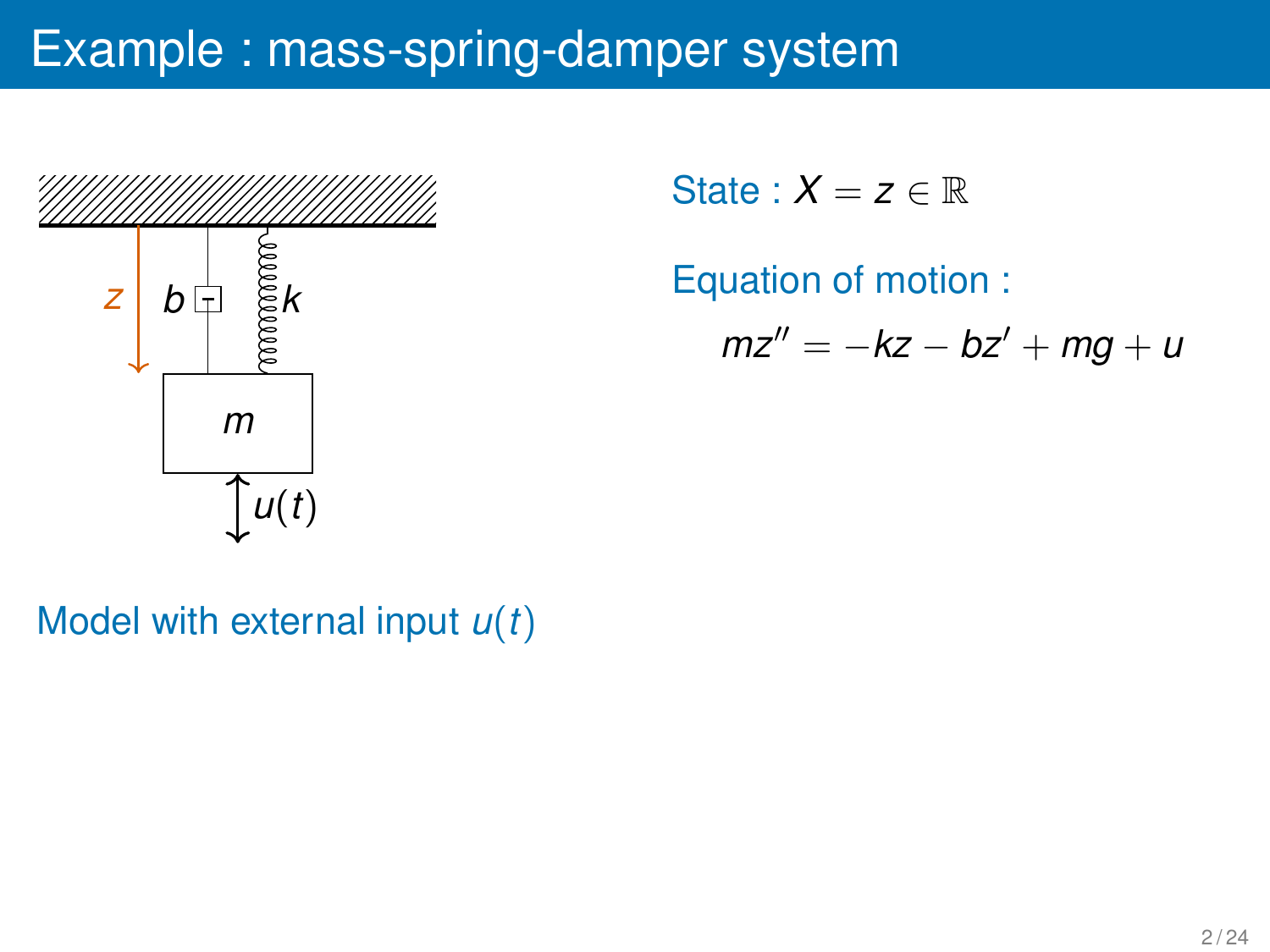

State :  $X = z \in \mathbb{R}$ 

Equation of motion :  $mz'' = -kz - bz' + mg + u$ 

 $\rightarrow$  Affine but not first order

Model with external input *u*(*t*)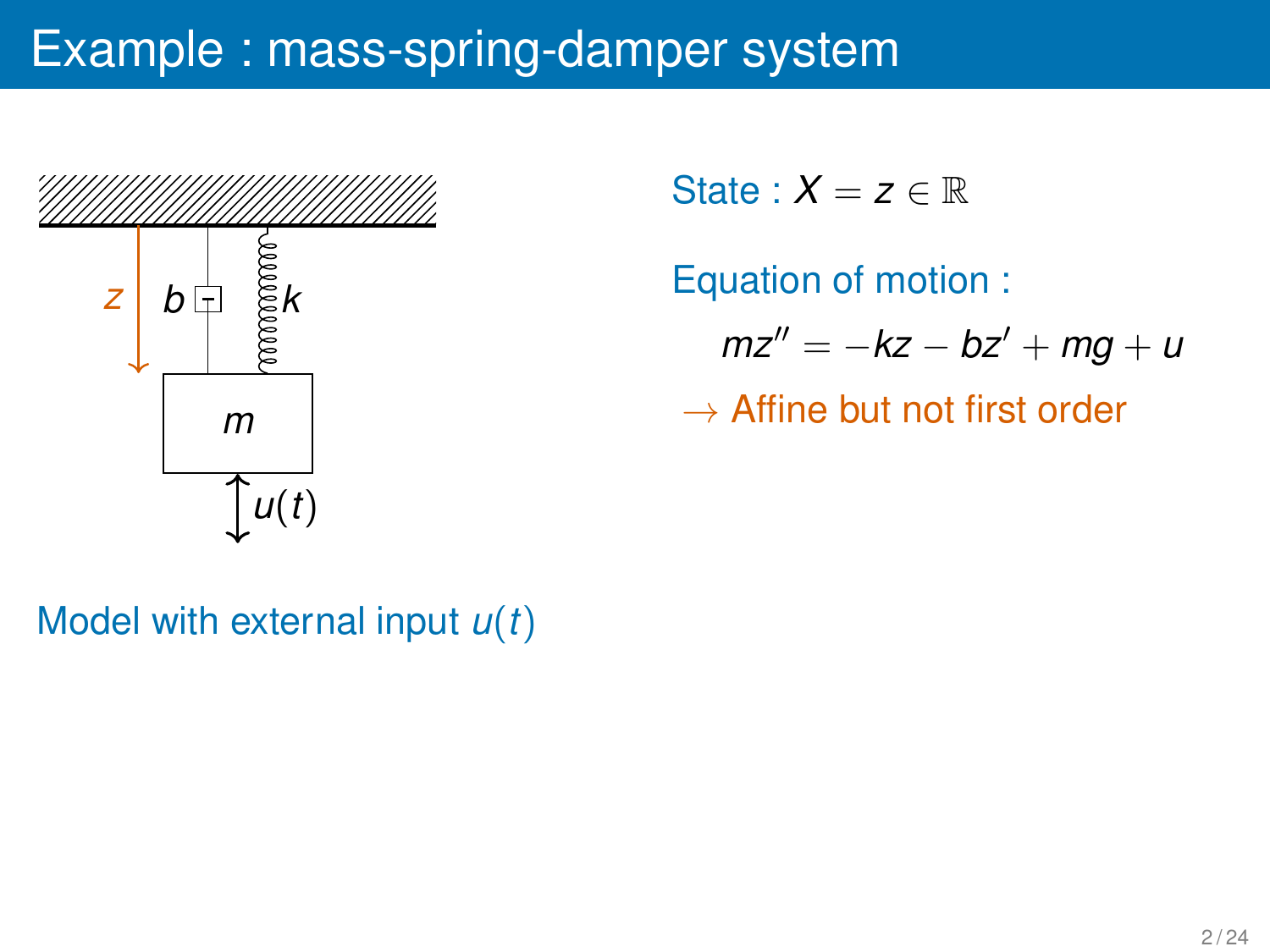

Model with external input *u*(*t*)

State :  $X = z \in \mathbb{R}$ 

Equation of motion :  $mz'' = -kz - bz' + mq + u$ 

 $\rightarrow$  Affine but not first order

$$
\text{State}: X = (z, z', 1) \in \mathbb{R}^3
$$

Equation of motion :  $\sqrt{ }$  $\overline{1}$ *z z* ′ 1 1  $\overline{1}$ ′ =  $\sqrt{ }$  $\overline{1}$ *z* ′ − *k*  $\frac{k}{m}Z-\frac{b}{n}$  $\frac{b}{m}z' + g + \frac{1}{m}$  $\frac{1}{m}$ *u* 0 1  $\overline{1}$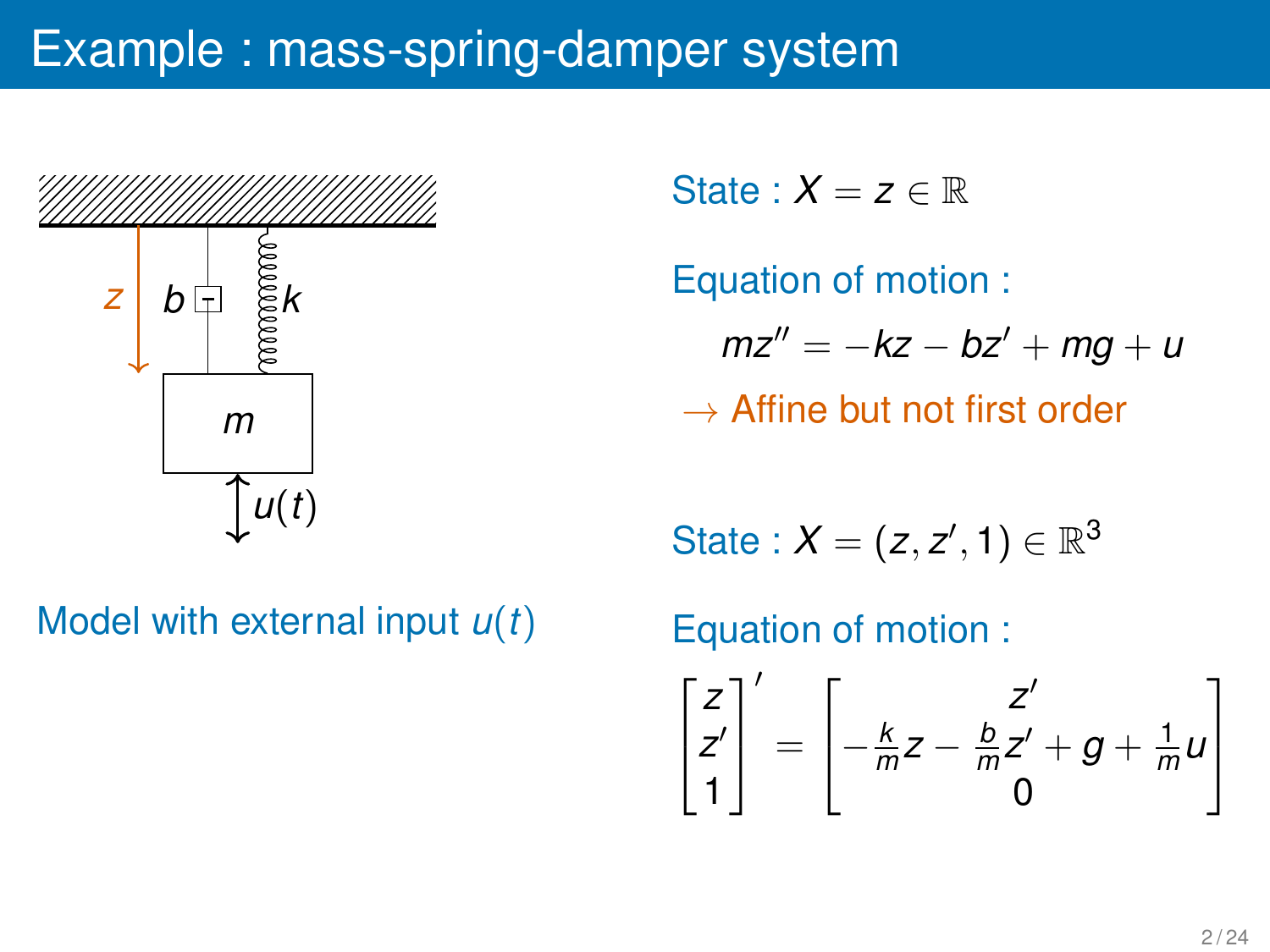

Model with external input *u*(*t*)  $\rightarrow$  Linear time invariant system  $X' = AX + Bu$ 

with some constraints on *u*.

State :  $X = z \in \mathbb{R}$ 

Equation of motion :  $mz'' = -kz - bz' + mg + u$ 

 $\rightarrow$  Affine but not first order

$$
\text{State}: X = (z, z', 1) \in \mathbb{R}^3
$$

Equation of motion :

$$
\begin{bmatrix} z \\ z' \\ 1 \end{bmatrix}' = \begin{bmatrix} z' \\ -\frac{k}{m}z - \frac{b}{m}z' + g + \frac{1}{m}u \\ 0 \end{bmatrix}
$$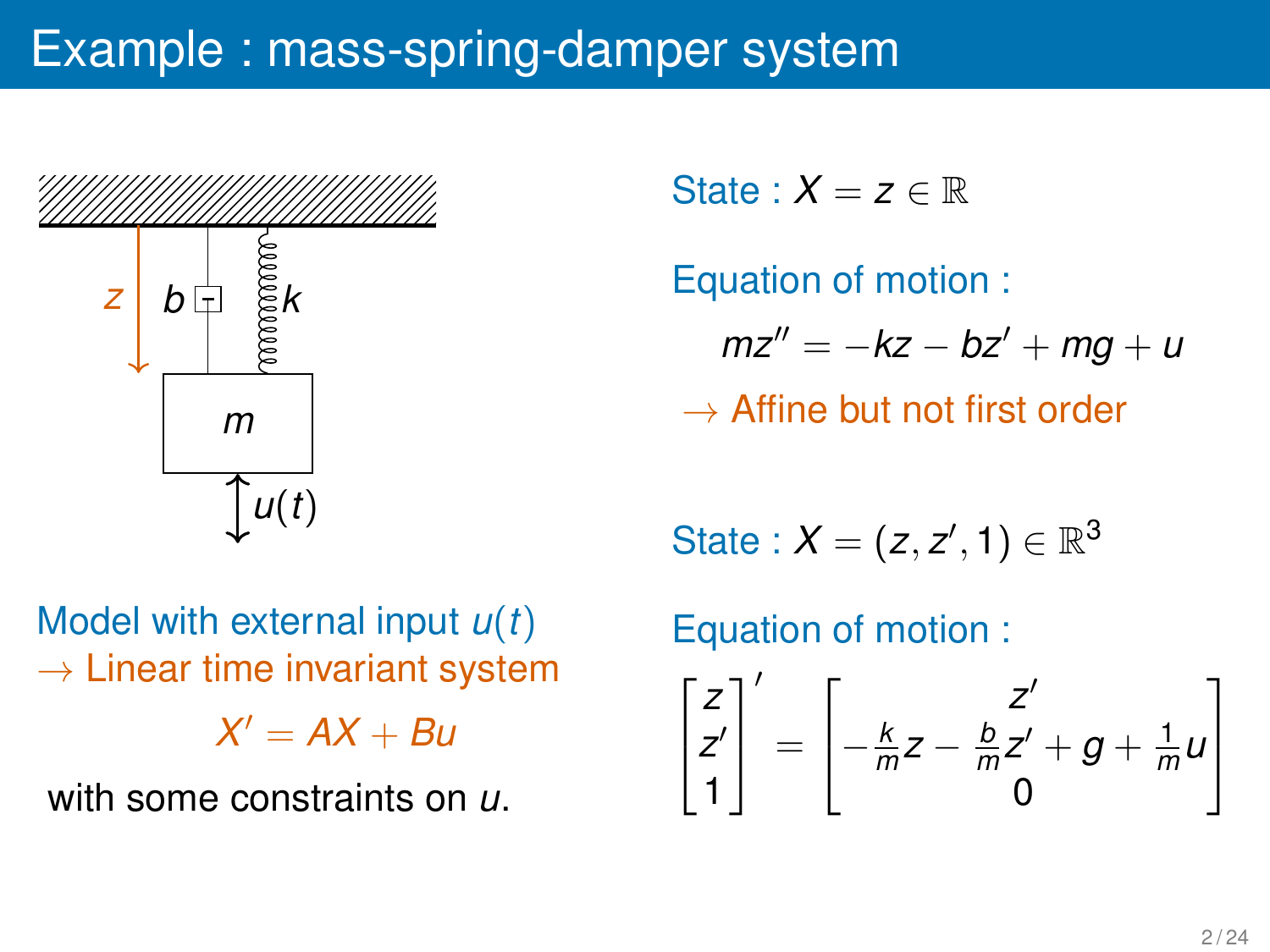#### A simplified one-dimensional car : control acceleration *u*(*t*)

 $x''(t) = u(t)$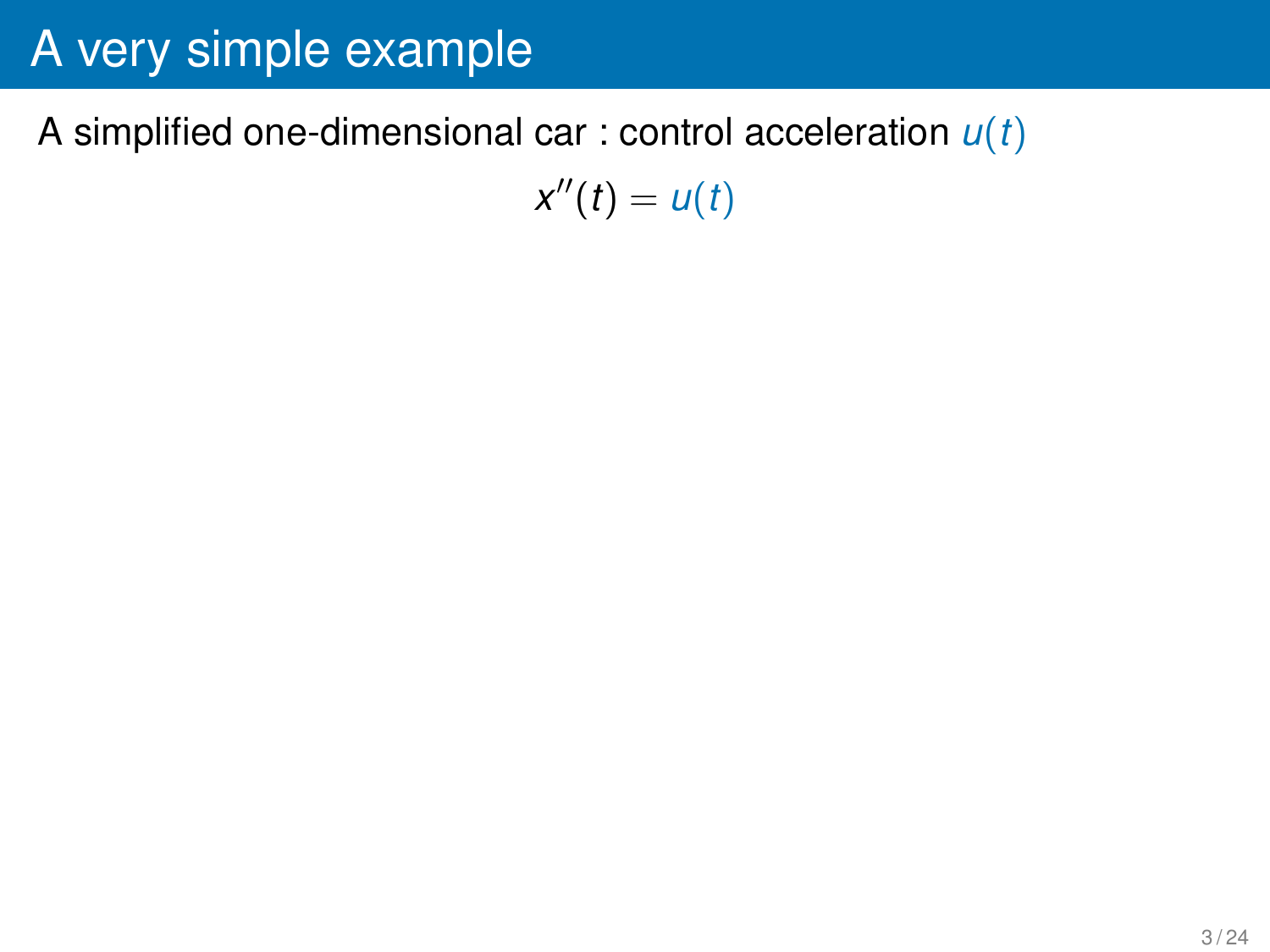A simplified one-dimensional car : control acceleration *u*(*t*)

$$
x''(t)=u(t)
$$

Starting at  $x(0) = a$ , want to reach and stop at  $x = b$ :

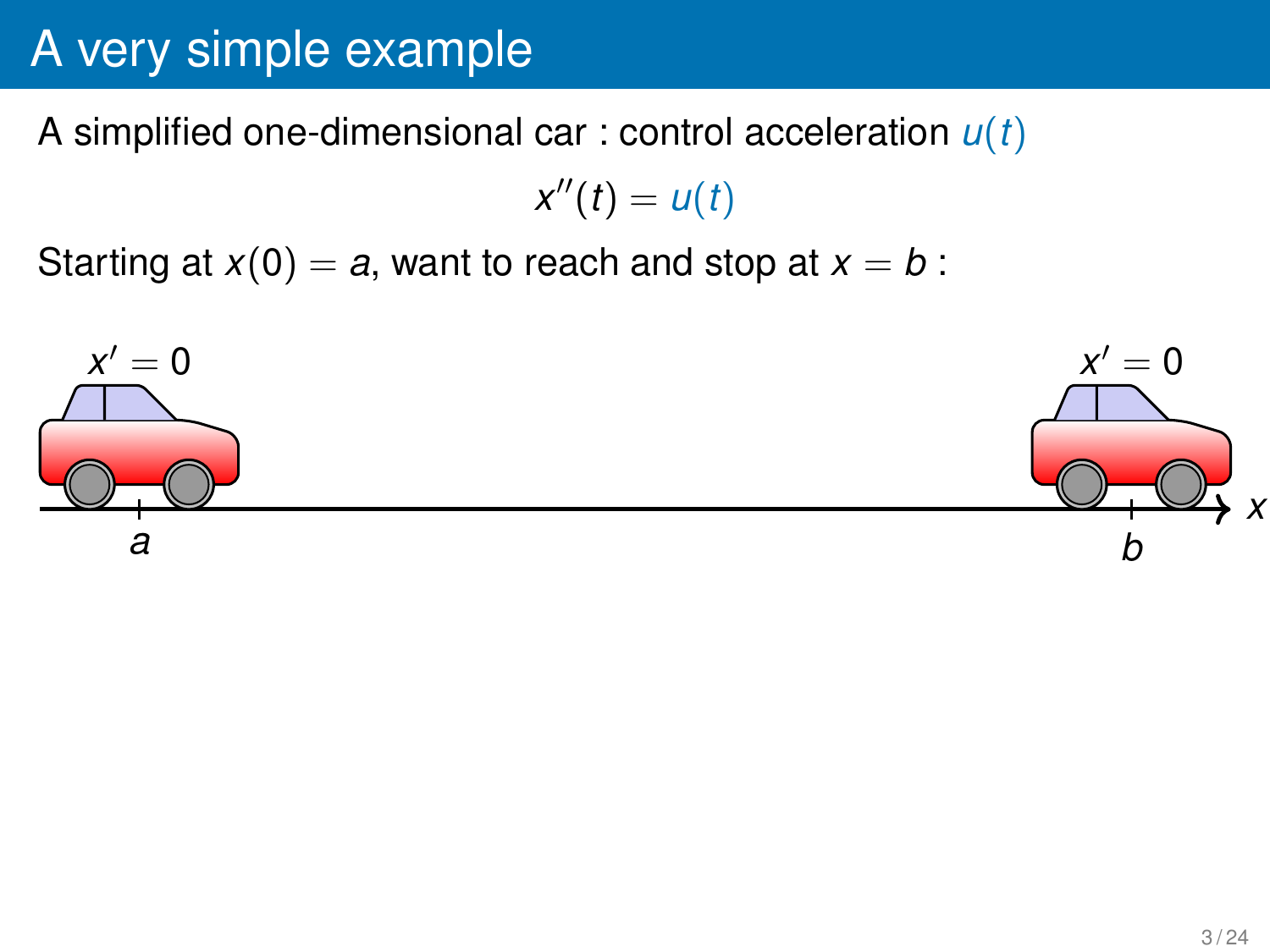A simplified one-dimensional car : control acceleration *u*(*t*)

 $x''(t) = u(t)$ 

Starting at  $x(0) = a$ , want to reach and stop at  $x = b$ :

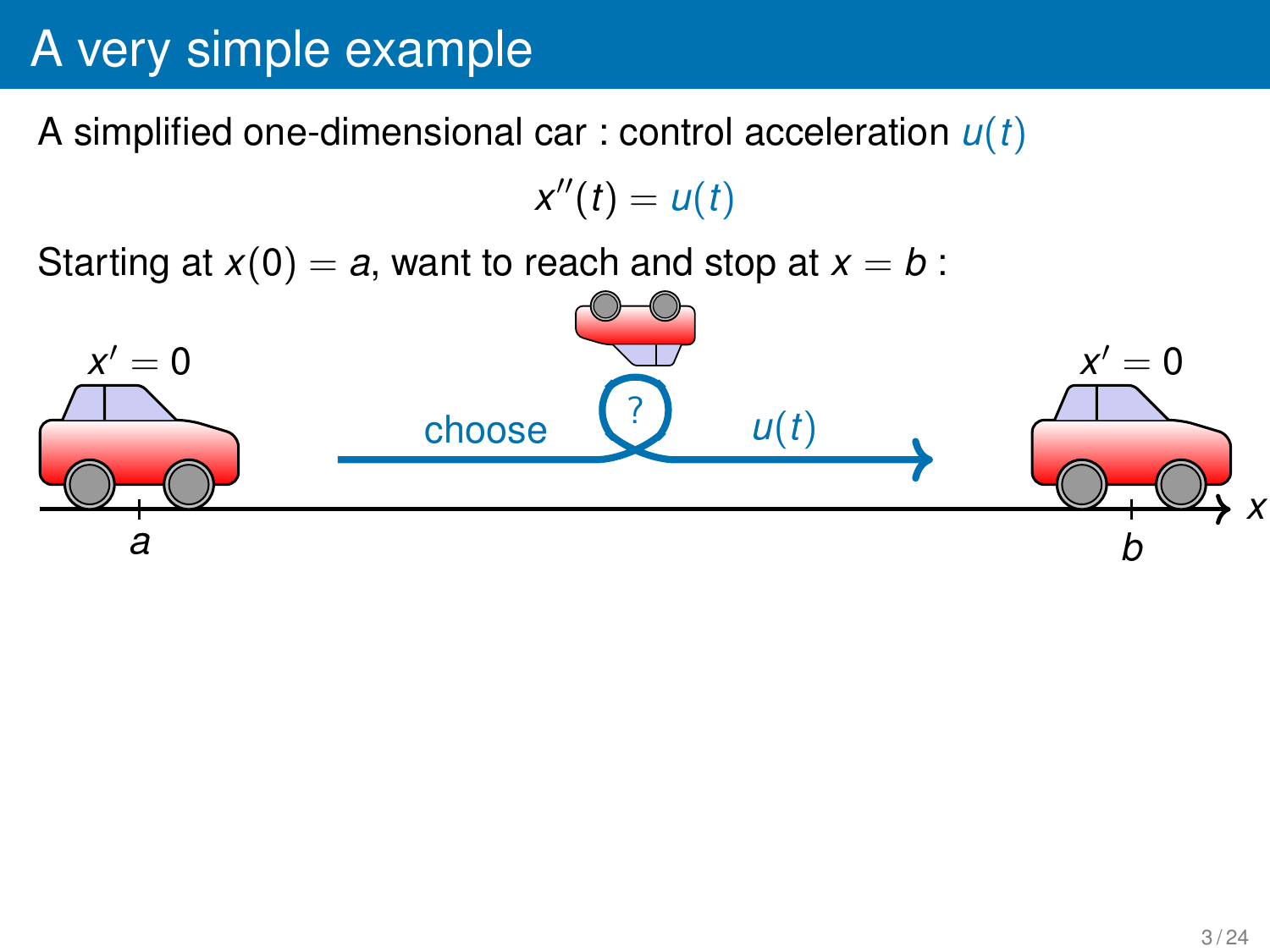A simplified one-dimensional car : control acceleration *u*(*t*)

 $x''(t) = u(t)$ 

Starting at  $x(0) = a$ , want to reach and stop at  $x = b$ :



Possible solution :

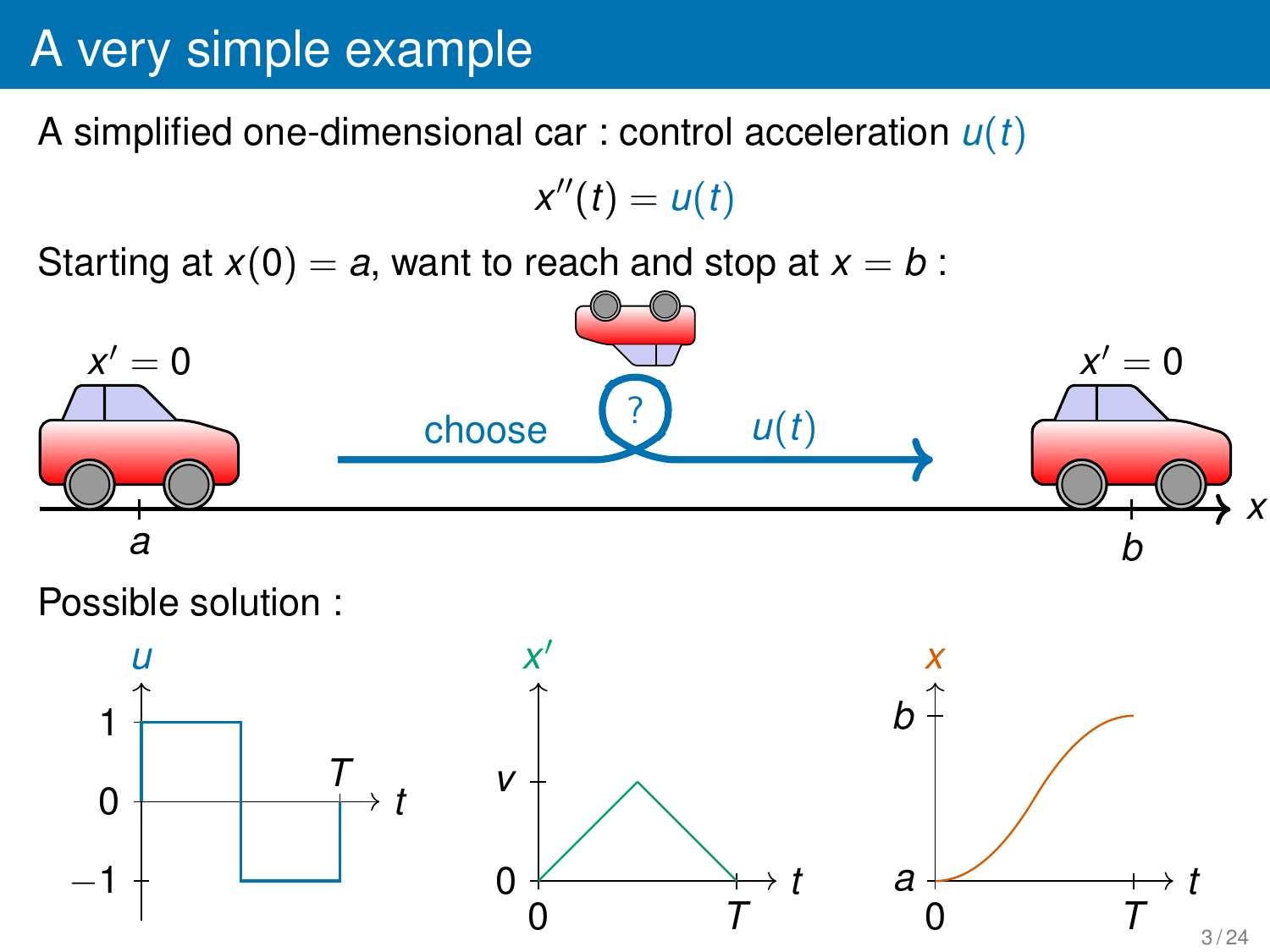A simplified one-dimensional car : control acceleration *u*(*t*)

 $x''(t) = u(t)$ 

Starting at  $x(0) = a$ , want to reach and stop at  $x = b$ :



More realistic solution :

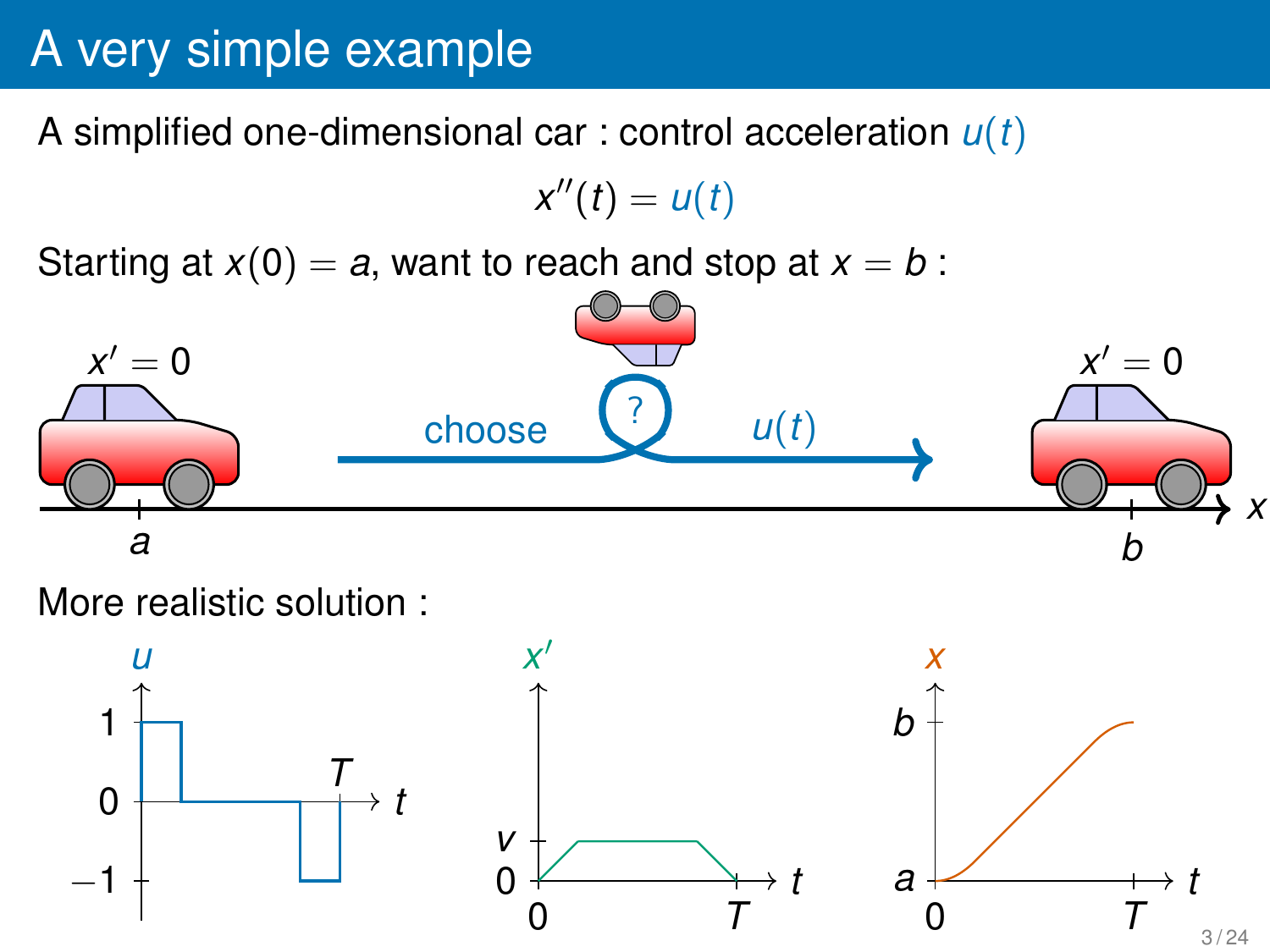A simplified one-dimensional car : control acceleration *u*(*t*)

 $x''(t) = u(t)$ 

Starting at  $x(0) = a$ , want to reach and stop at  $x = b$ :



Rephrasing the problem :

$$
\begin{cases}\n x' = y \\
y' = u\n\end{cases}\n\Leftrightarrow\n\begin{bmatrix}\n x \\
y\n\end{bmatrix}' =\n\begin{bmatrix}\n 0 & 1 \\
0 & 0\n\end{bmatrix}\n\begin{bmatrix}\n x \\
y\n\end{bmatrix} +\n\begin{bmatrix}\n 0 \\
u\n\end{bmatrix}\n\Rightarrow\nX' = AX + U
$$

Starting from  $(x, y) = (a, 0)$ , try to reach  $(x, y) = (b, 0)$ .

This is a point-to-point reachability problem.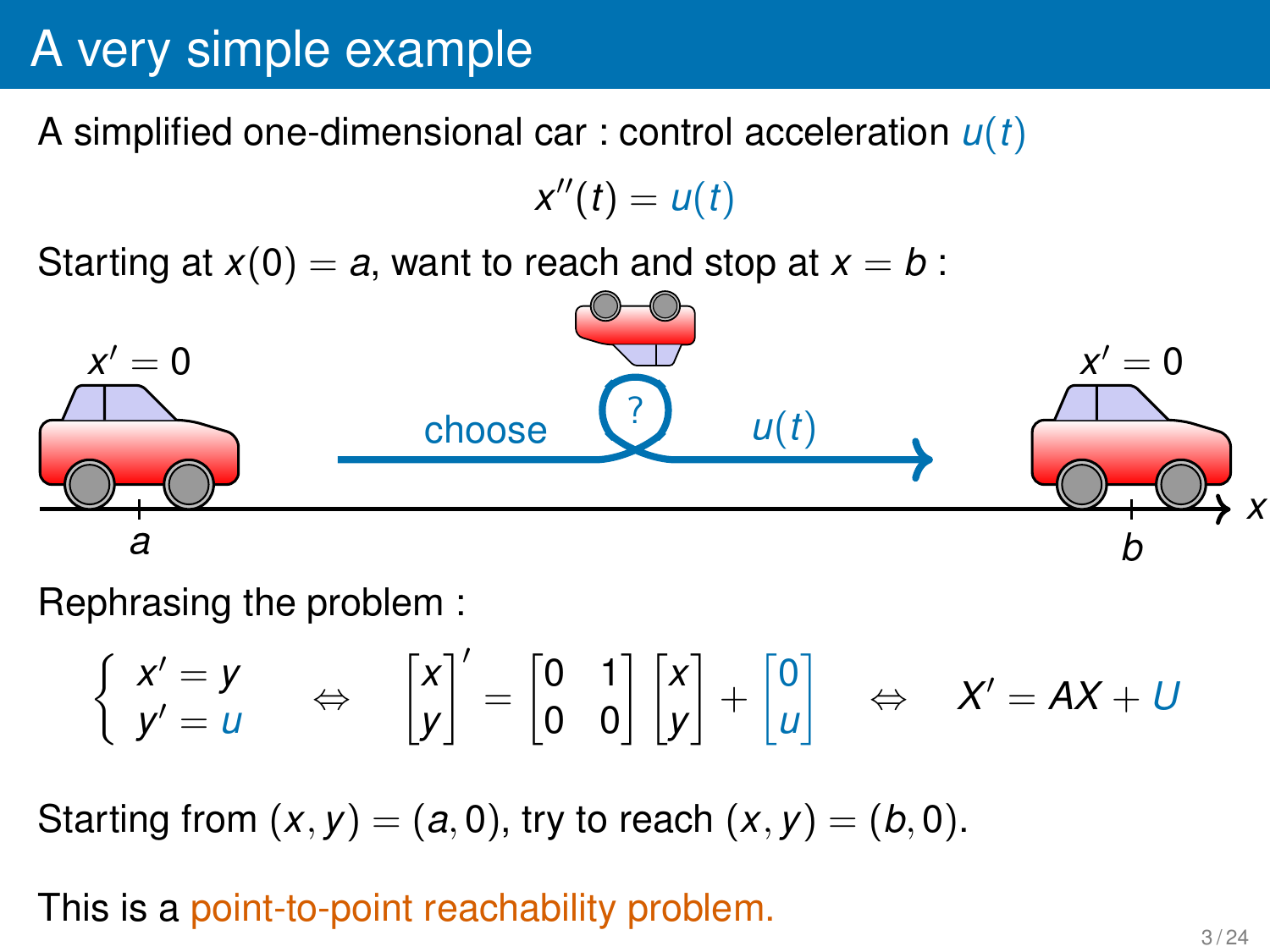- ▶ a source  $y \in \mathbb{Q}^n$ ,
- ▶ a target  $z \in \mathbb{Q}^n$ ,
- ▶ a transition matrix  $A \in \mathbb{Q}^{n \times n}$ ,
- ▶ a set of controls  $U \subseteq \mathbb{R}^n$ ,

decide if  $\exists T \ge 0$ , *u* : [0, *T*] → *U* measurable such that *x*(*T*) = *z* where

$$
x(0) = y
$$
,  $x'(t) = Ax(t) + u(t)$  for  $t \in [0, T]$ .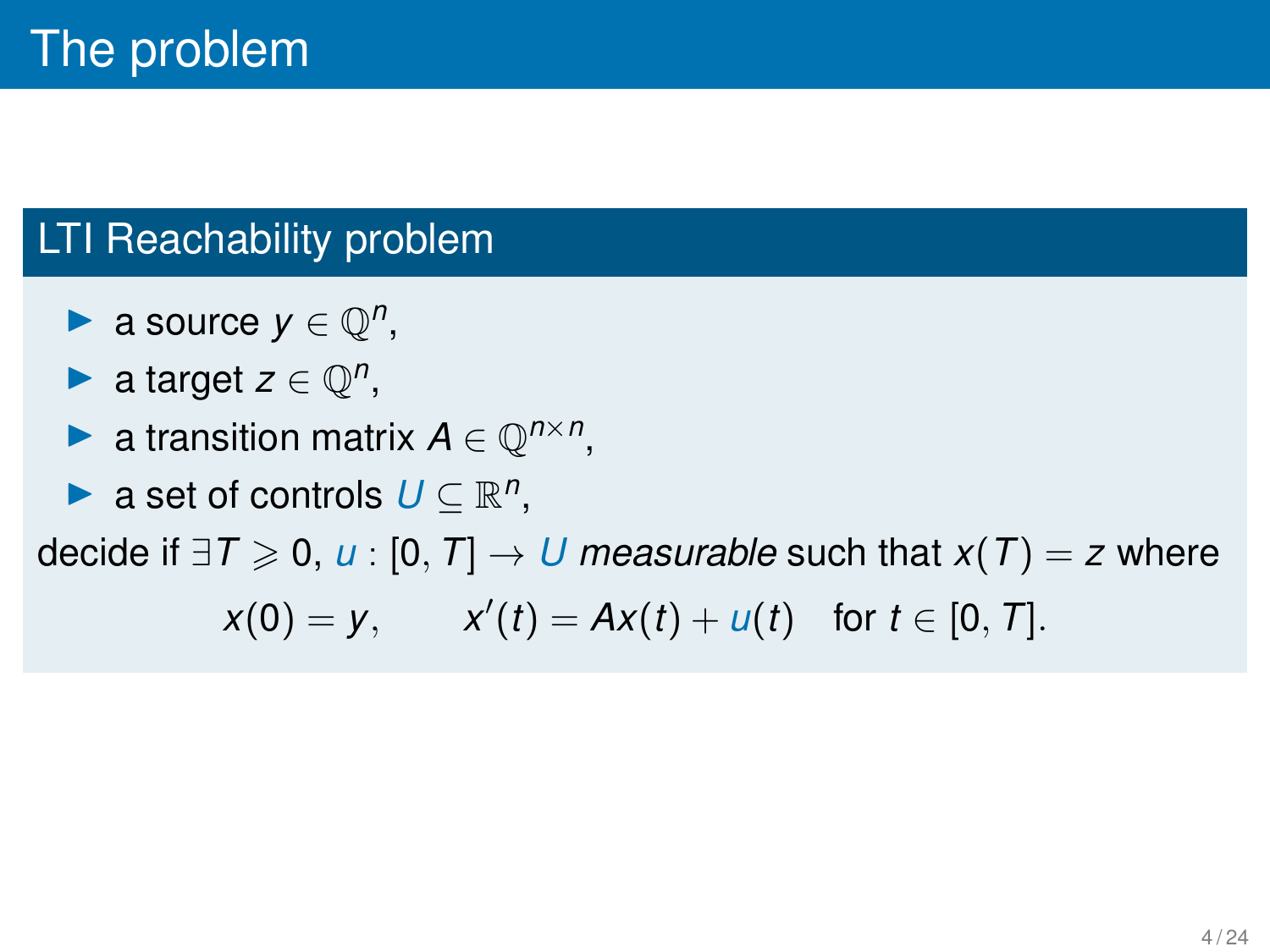- ▶ a source  $y \in \mathbb{Q}^n$ ,
- ▶ a target  $z \in \mathbb{Q}^n$ ,
- ▶ a transition matrix  $A \in \mathbb{Q}^{n \times n}$ ,
- ▶ a set of controls  $U \subseteq \mathbb{R}^n$ ,

decide if  $\exists T \ge 0$ , *u* : [0, *T*] → *U* measurable such that *x*(*T*) = *z* where

$$
x(0) = y
$$
,  $x'(t) = Ax(t) + u(t)$  for  $t \in [0, T]$ .

Warning : *u* **does not need to be "describable"**, *e.g.* piecewise polynomial. Otherwise, completely changes the nature of the problem.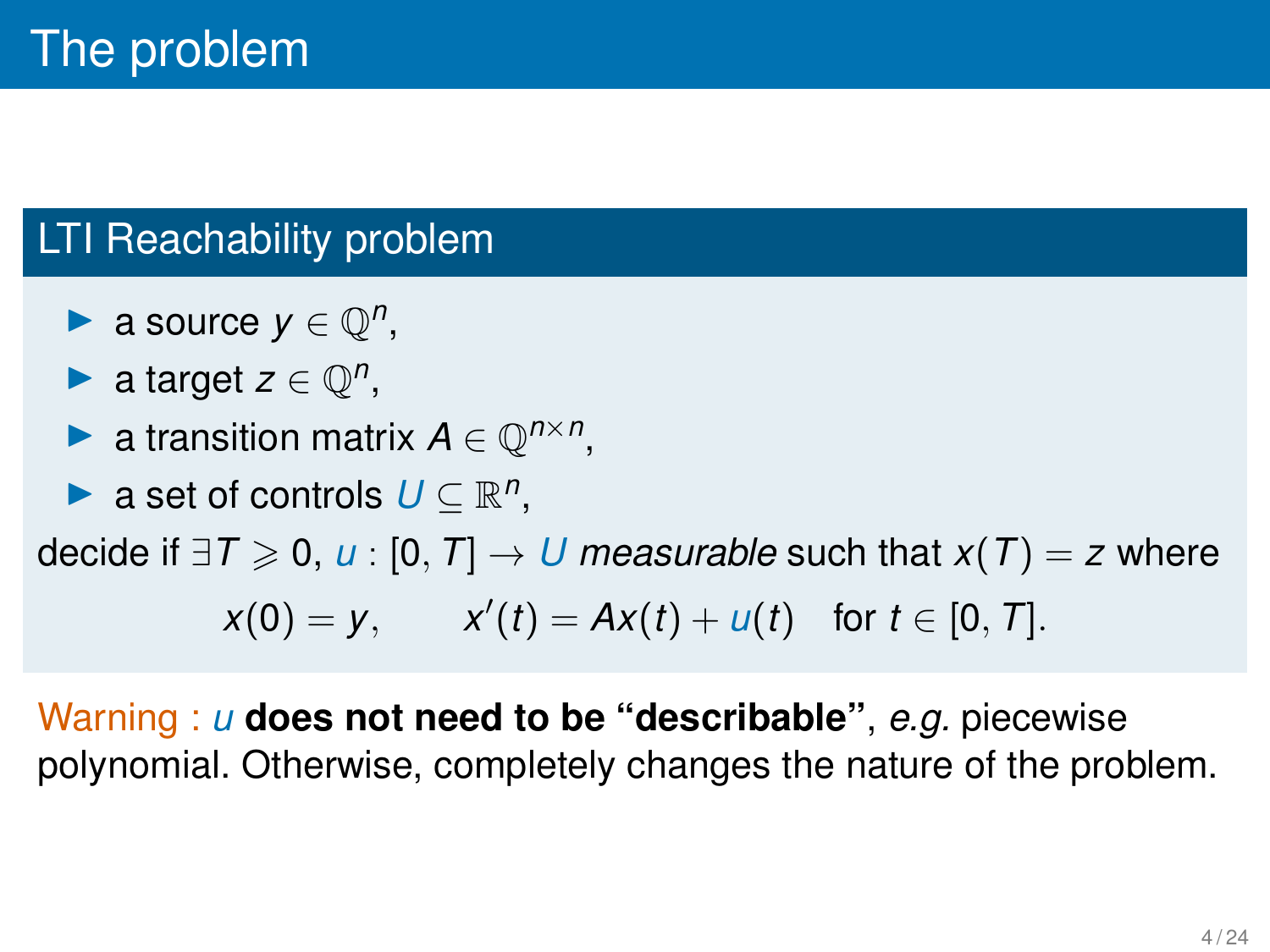# Bigger picture

### Continuous Reachability problem

- ▶ a source  $y \in \mathbb{Q}^n$ , ▶ a transition function *f*,
- ▶ a target  $z \in \mathbb{Q}^n$ , ▶ a set of controls  $U \subseteq \mathbb{R}^m$ ,

decide if  $\exists T \ge 0$ , *u* : [0, *T*] → *U* measurable such that  $x(T) = z$  where

$$
x(0) = y
$$
,  $x'(t) = f(t, x(t), u(t))$  for  $t \in [0, T]$ .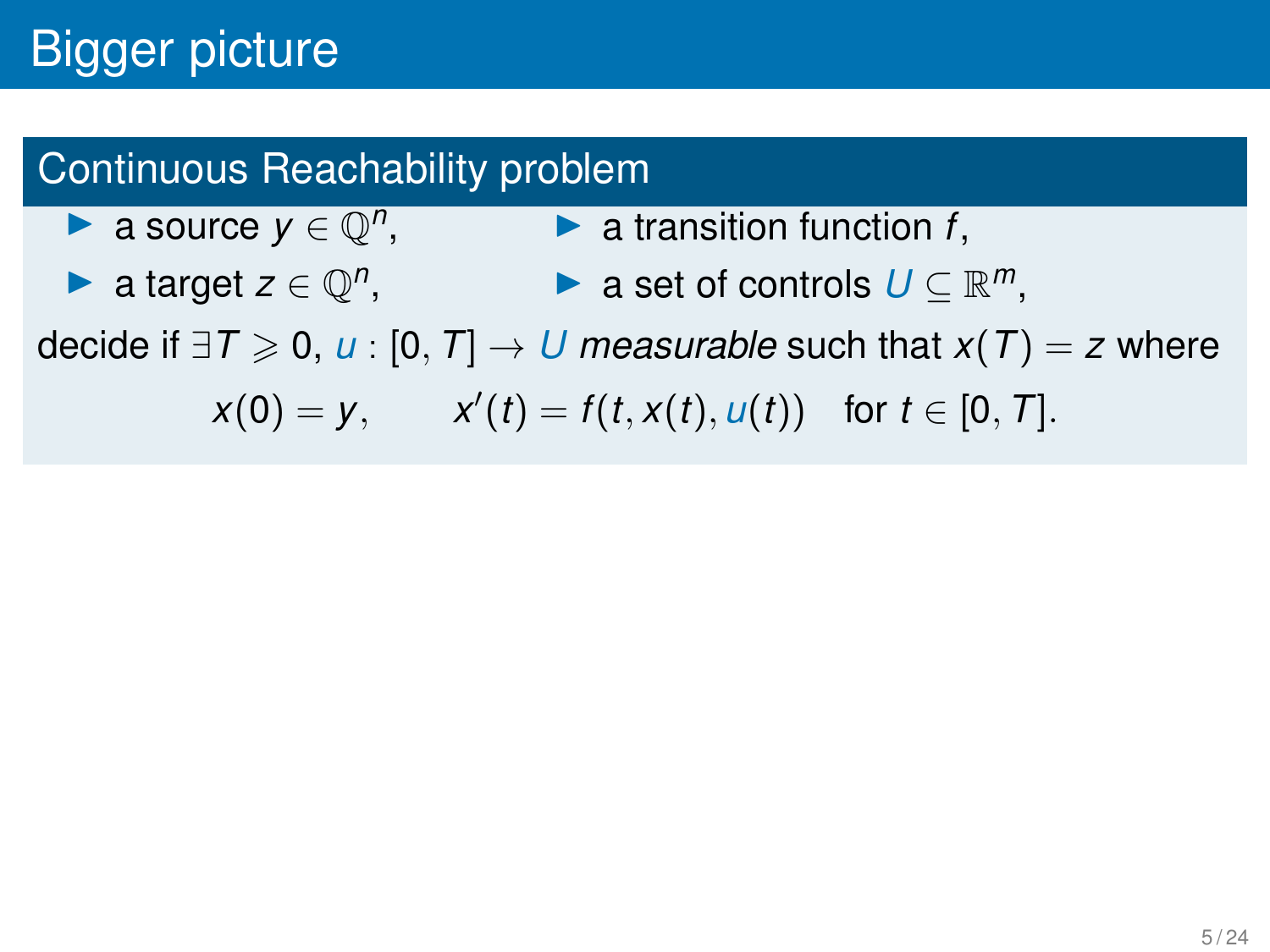# **Bigger picture**

### Continuous Reachability problem

- ▶ a source  $y \in \mathbb{Q}^n$ , ▶ a transition function *f*,
- ▶ a target  $z \in \mathbb{Q}^n$ , ▶ a set of controls  $U \subseteq \mathbb{R}^m$ ,

decide if  $\exists T \ge 0$ , *u* : [0, *T*] → *U* measurable such that  $x(T) = z$  where

$$
x(0) = y
$$
,  $x'(t) = f(t, x(t), u(t))$  for  $t \in [0, T]$ .

Generally undecidable :

- **•** for nonlinear systems, even without control  $(U = \{0\})$
- ▶ piecewise constant derivative systems (PCD), still *no control*
- linear saturated systems (at least for discrete systems), no control

LTI systems probably form the most useful class that is not undecidable.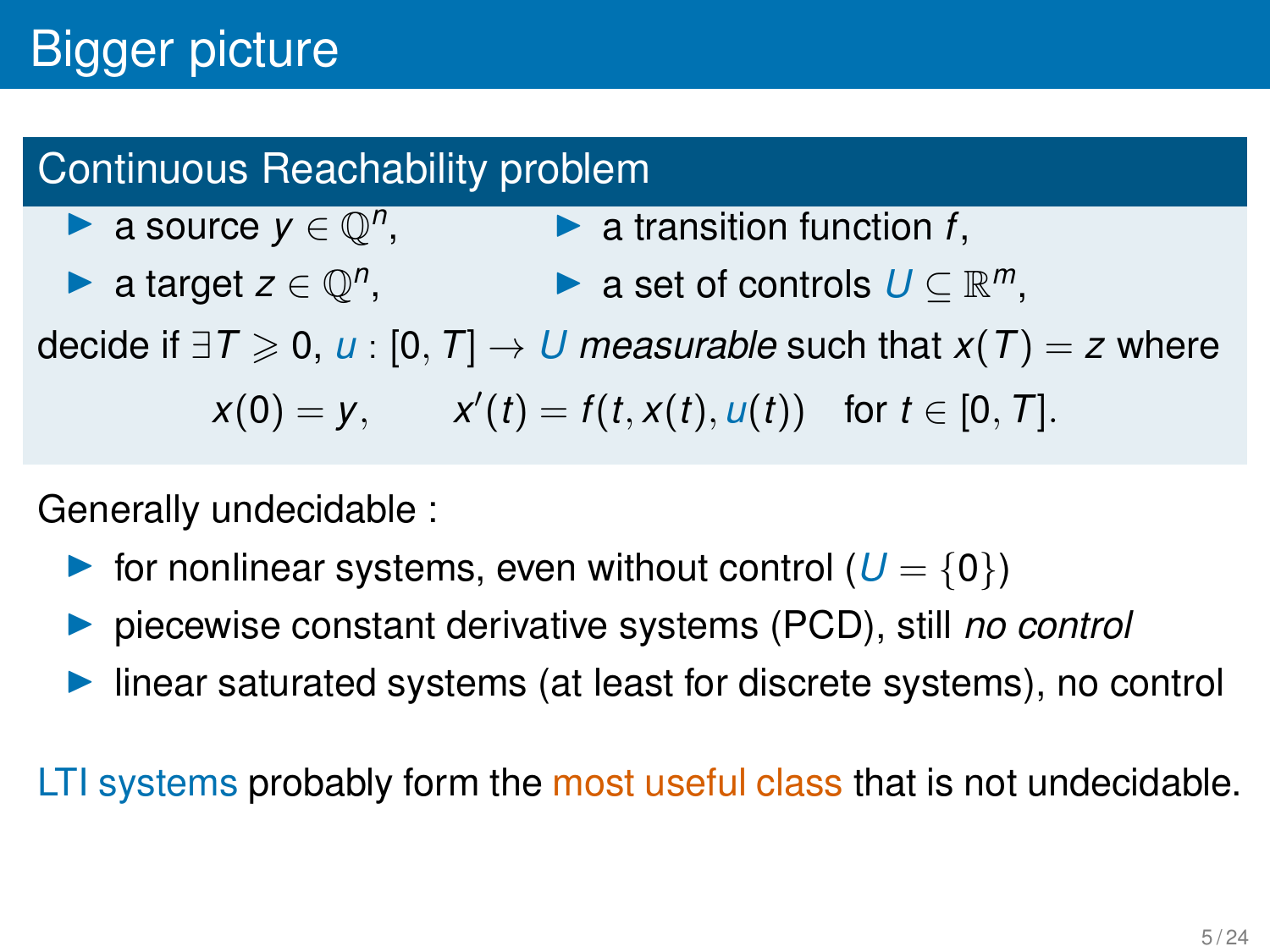# Bigger picture

### Continuous Reachability problem

- ▶ a source  $y \in \mathbb{Q}^n$ , ▶ a transition function *f*,
- ▶ a target  $z \in \mathbb{Q}^n$ , ▶ a set of controls  $U \subseteq \mathbb{R}^m$ ,

decide if  $\exists T \ge 0$ , *u* : [0, *T*] → *U* measurable such that  $x(T) = z$  where

$$
x(0) = y
$$
,  $x'(t) = f(t, x(t), u(t))$  for  $t \in [0, T]$ .

Generally undecidable :

- **•** for nonlinear systems, even without control  $(U = \{0\})$
- ▶ piecewise constant derivative systems (PCD), still *no control*
- linear saturated systems (at least for discrete systems), no control

LTI systems probably form the most useful class that is not undecidable.

But do they really ?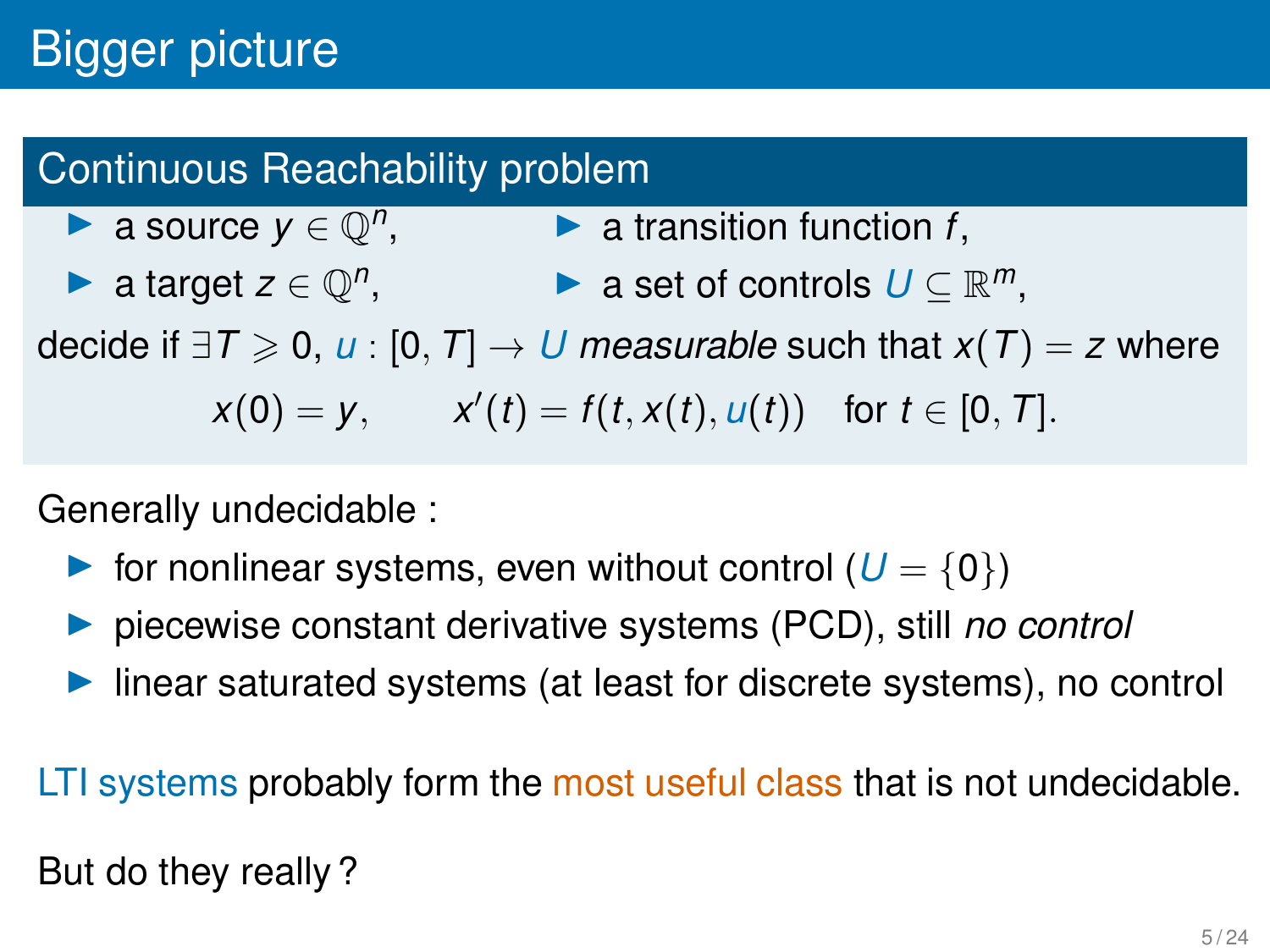### LTI Reachability problem

- ▶ a source  $y \in \mathbb{Q}^n$ , ▶ a transition matrix  $A \in \mathbb{Q}^{n \times n}$ ,
	- ▶ a target  $z \in \mathbb{Q}^n$ , ▶ a set of controls  $U \subseteq \mathbb{R}^n$ ,

decide if  $\exists T \ge 0$ , *u* : [0, *T*] → *U* measurable such that  $x(T) = z$  where

$$
x(0) = y
$$
,  $x'(t) = Ax(t) + u(t)$  for  $t \in [0, T]$ .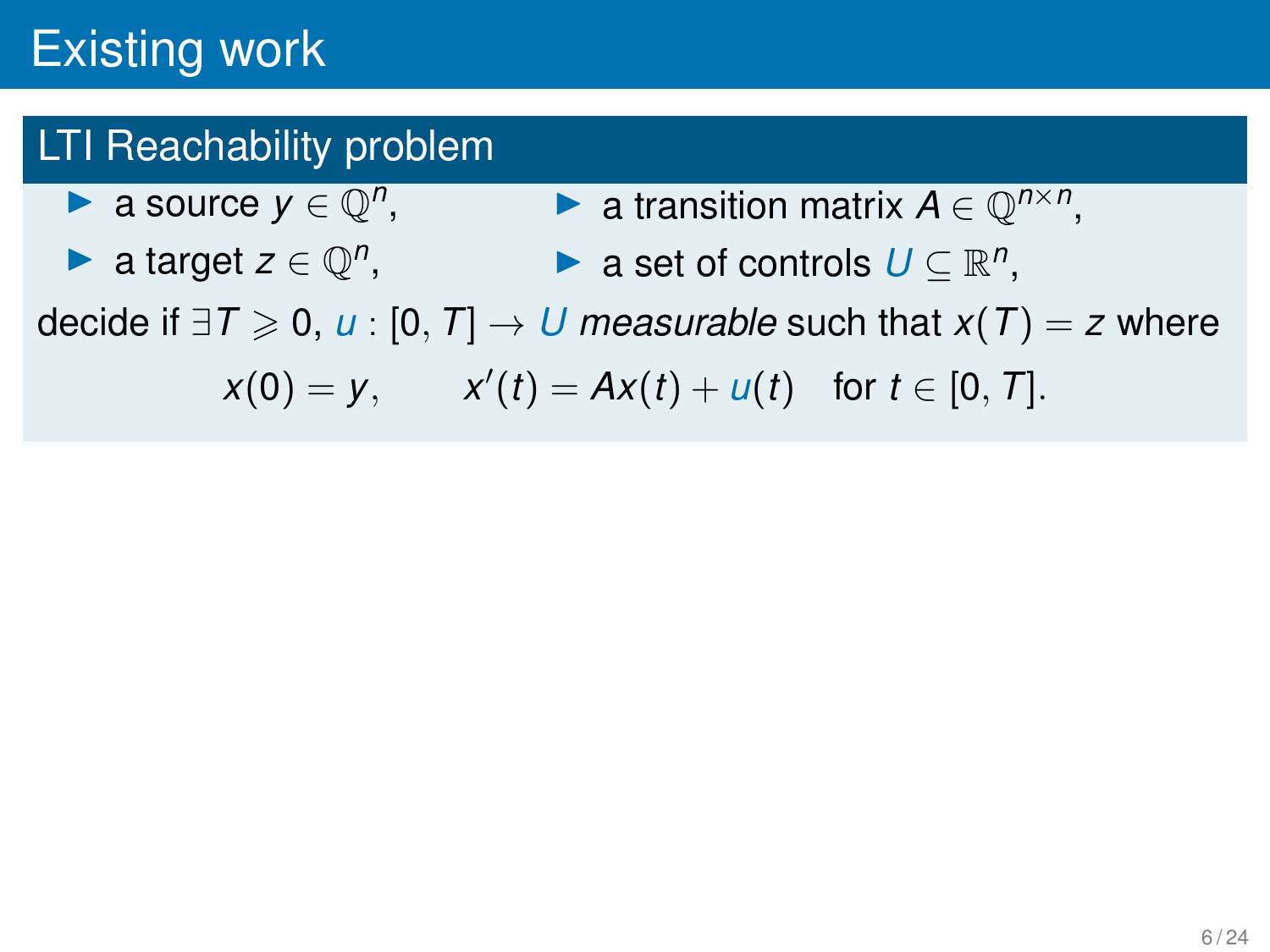## **LTI Reachability problem**

- ▶ a source  $y \in \mathbb{Q}^n$ , ▶ a transition matrix  $A \in \mathbb{Q}^{n \times n}$ ,
- ▶ a target  $z \in \mathbb{Q}^n$ , ▶ a set of controls  $U \subseteq \mathbb{R}^n$ ,

decide if  $\exists T \ge 0$ , *u* : [0, *T*] → *U* measurable such that  $x(T) = z$  where

$$
x(0) = y
$$
,  $x'(t) = Ax(t) + u(t)$  for  $t \in [0, T]$ .

Many variants (applies to non-LTI systems) :

▶ can **all points**  $y \in \mathbb{R}^n$ 

global null-controllability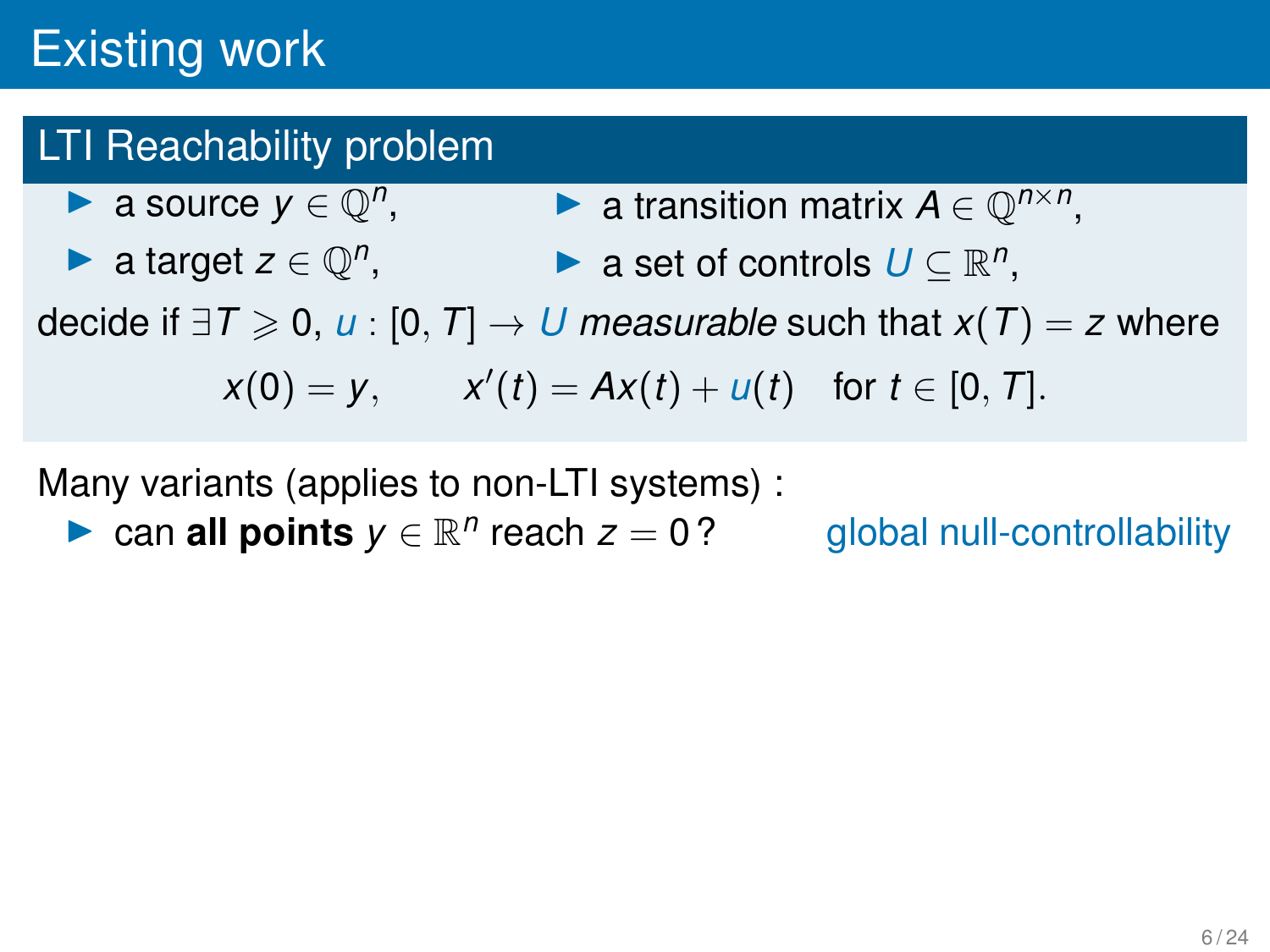## **LTI Reachability problem**

- ▶ a source  $y \in \mathbb{Q}^n$ , ▶ a transition matrix  $A \in \mathbb{Q}^{n \times n}$ ,
- ▶ a target  $z \in \mathbb{Q}^n$ , ▶ a set of controls  $U \subseteq \mathbb{R}^n$ ,

decide if  $\exists T \ge 0$ , *u* : [0, *T*] → *U* measurable such that  $x(T) = z$  where

$$
x(0) = y
$$
,  $x'(t) = Ax(t) + u(t)$  for  $t \in [0, T]$ .

Many variants (applies to non-LTI systems) :

- ▶ can **all points**  $y \in \mathbb{R}^n$  reach  $z = 0$ ? global null-controllability
- ▶ can **all points**  $y \in \mathbb{R}^n$  tend to  $z = 0$  ? asymptotic null-controllability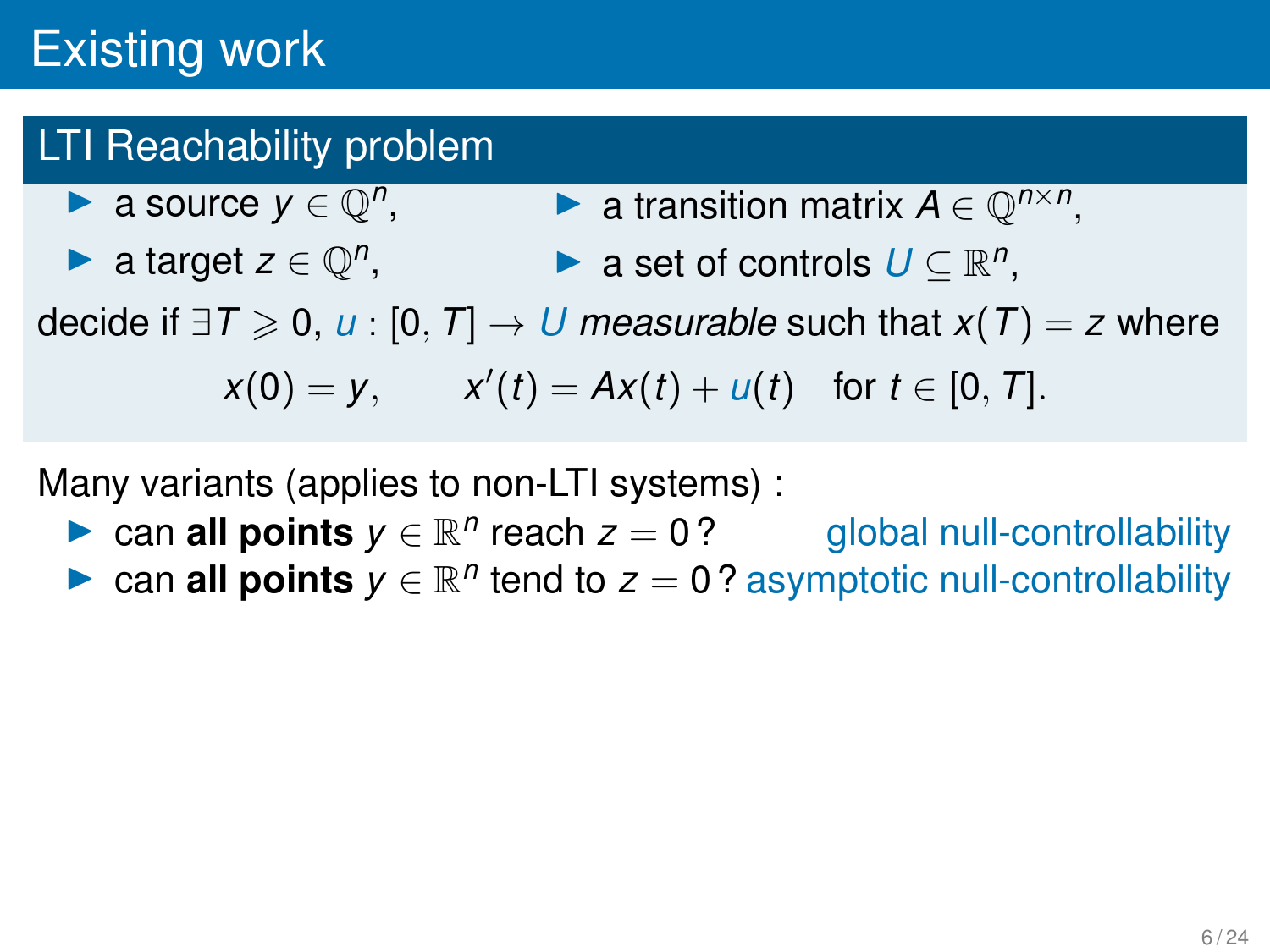## **LTI Reachability problem**

- ▶ a source  $y \in \mathbb{Q}^n$ , ▶ a transition matrix  $A \in \mathbb{Q}^{n \times n}$ ,
- ▶ a target  $z \in \mathbb{Q}^n$ , ▶ a set of controls  $U \subseteq \mathbb{R}^n$ ,

decide if  $\exists T \ge 0$ , *u* : [0, *T*] → *U* measurable such that  $x(T) = z$  where

$$
x(0) = y
$$
,  $x'(t) = Ax(t) + u(t)$  for  $t \in [0, T]$ .

Many variants (applies to non-LTI systems) :

- ▶ can **all points**  $y \in \mathbb{R}^n$ global null-controllability
- ▶ can **all points**  $y \in \mathbb{R}^n$  tend to  $z = 0$  ? asymptotic null-controllability
- ▶ can **all points**  $y \approx 0$  reach  $z = 0$ ? local null-controllability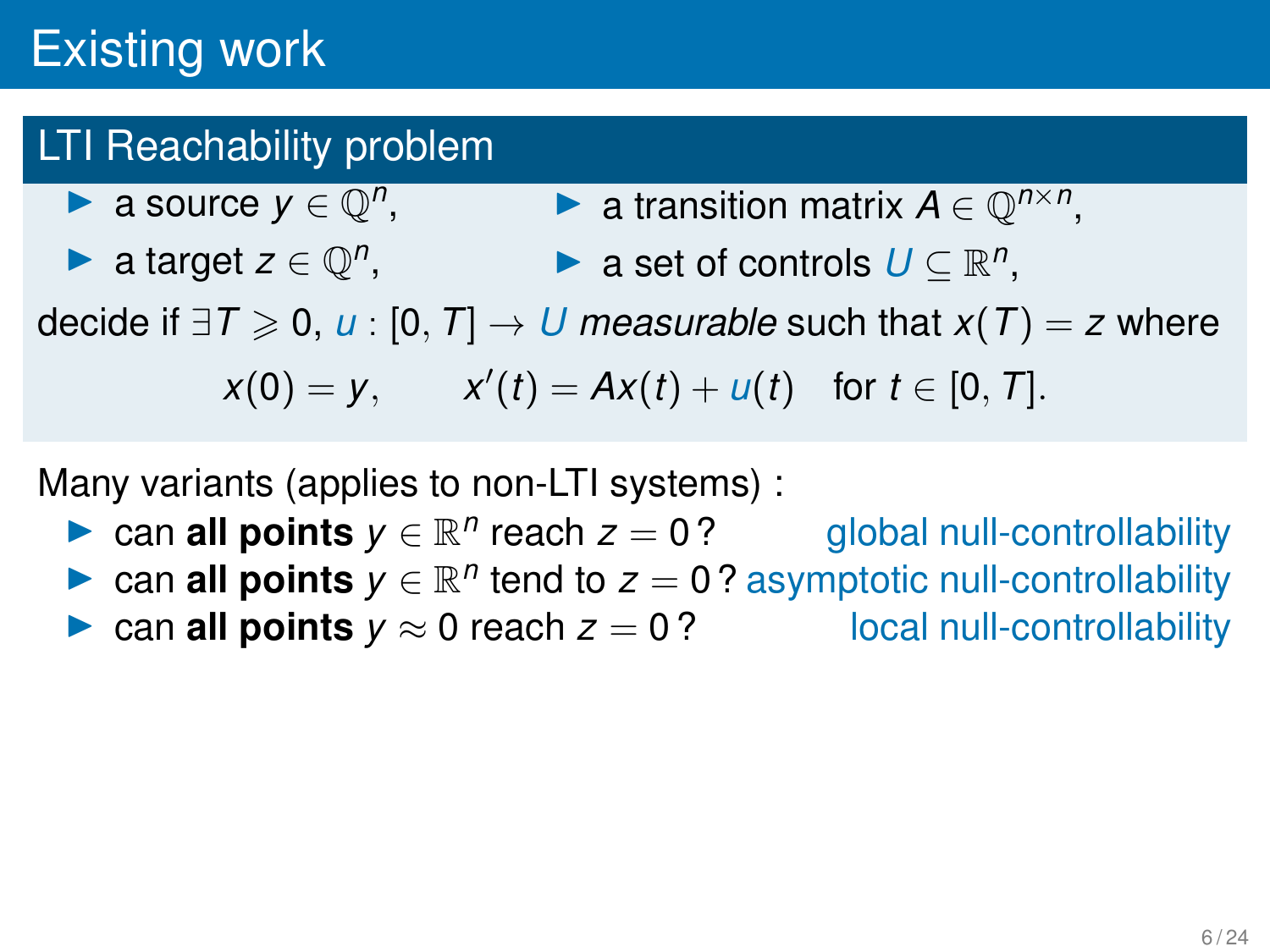- ▶ a source  $y \in \mathbb{Q}^n$ , ▶ a transition matrix  $A \in \mathbb{Q}^{n \times n}$ ,
- ▶ a target  $z \in \mathbb{Q}^n$ , ▶ a set of controls  $U \subseteq \mathbb{R}^n$ ,

decide if  $\exists T \ge 0$ , *u* : [0, *T*] → *U* measurable such that  $x(T) = z$  where

$$
x(0) = y
$$
,  $x'(t) = Ax(t) + u(t)$  for  $t \in [0, T]$ .

Many variants (applies to non-LTI systems) :

- ▶ can **all points**  $y \in \mathbb{R}^n$ global null-controllability
- ▶ can **all points**  $y \in \mathbb{R}^n$  tend to  $z = 0$  ? asymptotic null-controllability
- ▶ can **all points**  $y \approx 0$  reach  $z = 0$ ? local null-controllability

 $\triangleright$  is the trajectory bounded when  $\mu$  is bounded? stability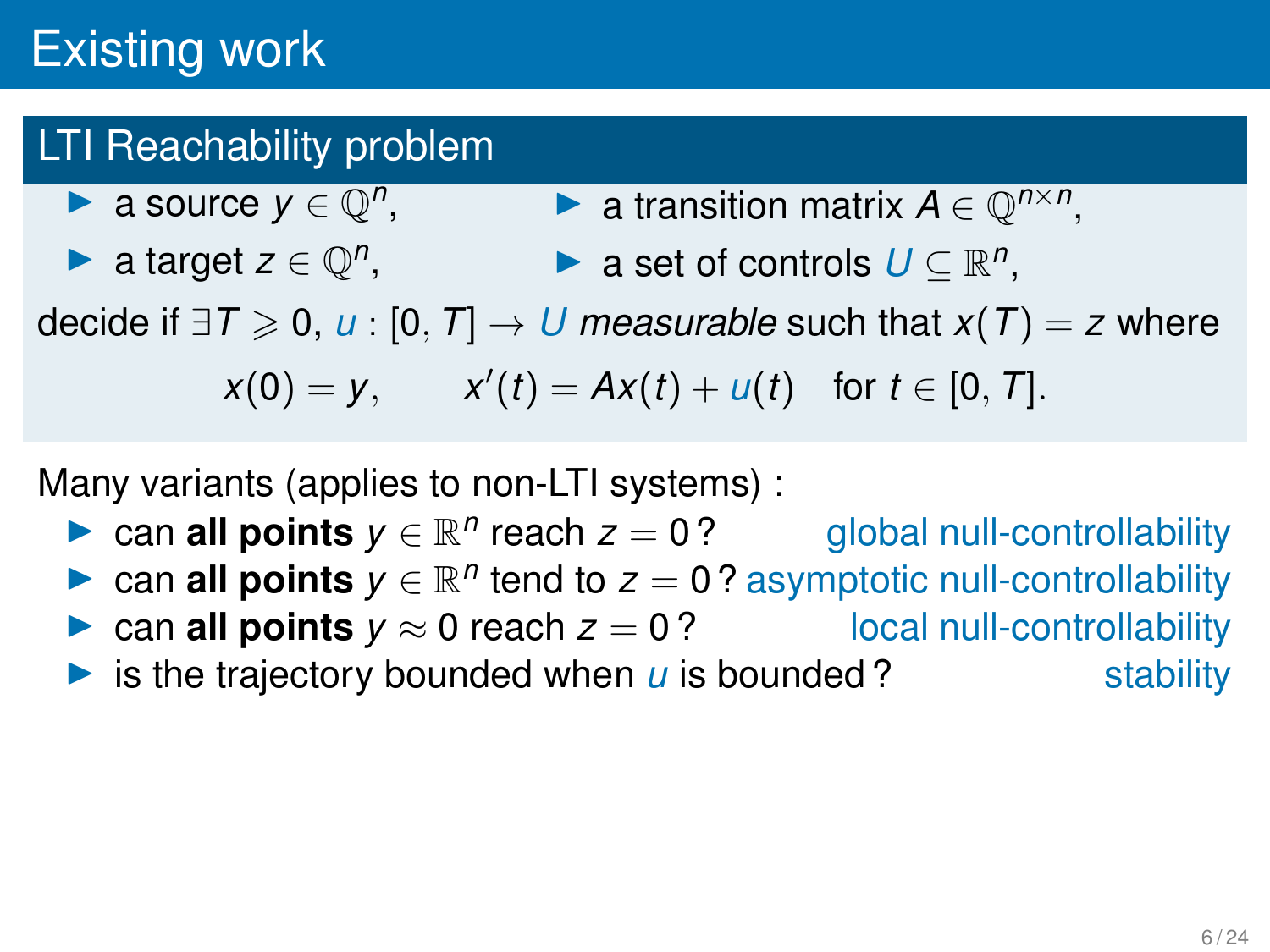- ▶ a source  $y \in \mathbb{Q}^n$ , ▶ a transition matrix  $A \in \mathbb{Q}^{n \times n}$ ,
- ▶ a target  $z \in \mathbb{Q}^n$ , ▶ a set of controls  $U \subseteq \mathbb{R}^n$ ,

decide if  $\exists T \ge 0$ , *u* : [0, *T*] → *U* measurable such that  $x(T) = z$  where

$$
x(0) = y
$$
,  $x'(t) = Ax(t) + u(t)$  for  $t \in [0, T]$ .

Many variants (applies to non-LTI systems) :

- ▶ can **all points**  $y \in \mathbb{R}^n$ reach *z* = 0 ? global null-controllability
- ▶ can **all points**  $y \in \mathbb{R}^n$  tend to  $z = 0$  ? asymptotic null-controllability
- ▶ can **all points**  $y \approx 0$  reach  $z = 0$ ? local null-controllability
- $\triangleright$  is the trajectory bounded when  $\mu$  is bounded? stability
- ▶ approximate the set of reachable points from *y* reach set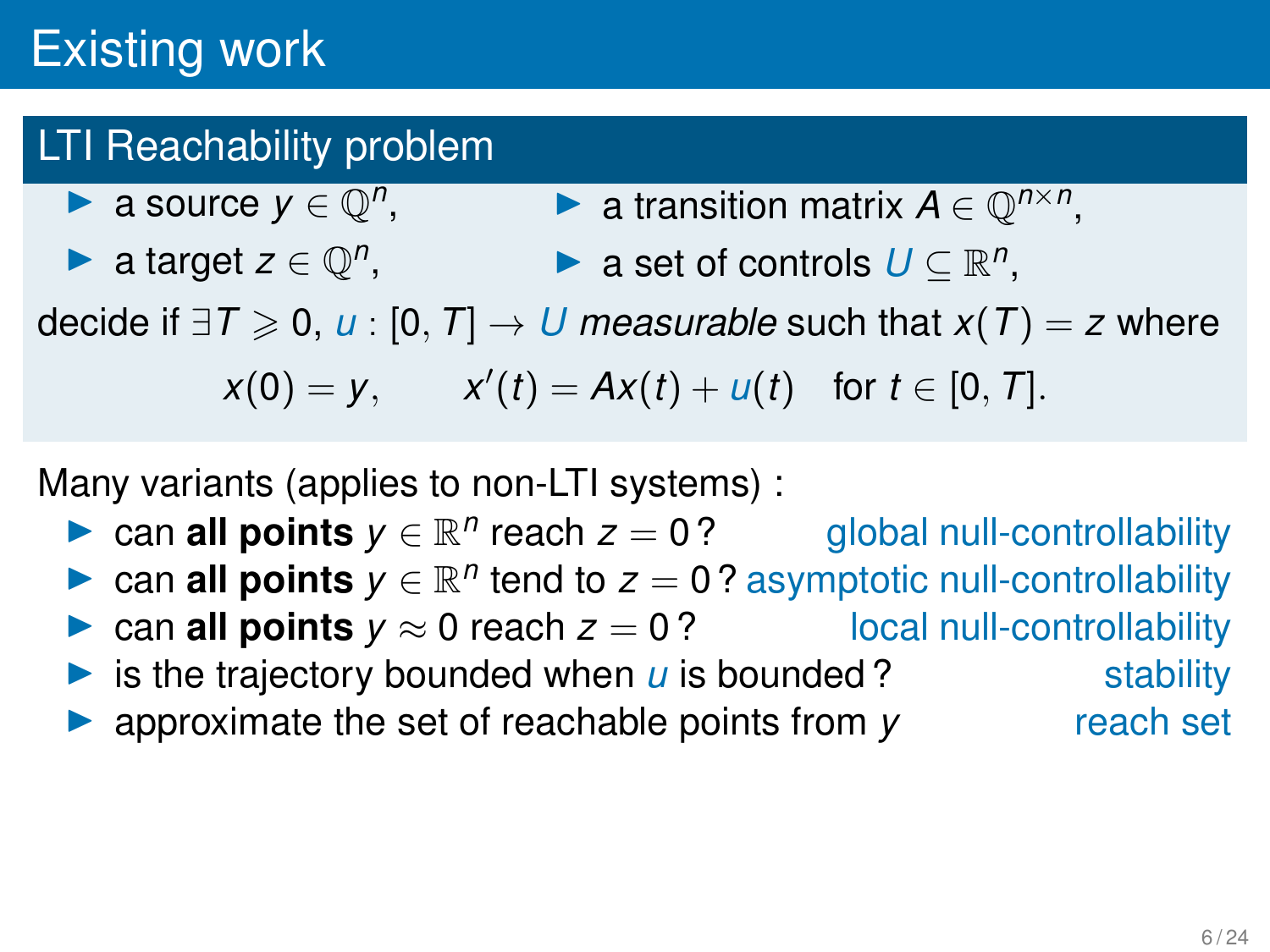- ▶ a source  $y \in \mathbb{Q}^n$ , ▶ a transition matrix  $A \in \mathbb{Q}^{n \times n}$ ,
- ▶ a target  $z \in \mathbb{Q}^n$ , ▶ a set of controls  $U \subseteq \mathbb{R}^n$ ,

decide if  $\exists T \ge 0$ , *u* : [0, *T*] → *U* measurable such that  $x(T) = z$  where

$$
x(0) = y
$$
,  $x'(t) = Ax(t) + u(t)$  for  $t \in [0, T]$ .

Many variants (applies to non-LTI systems) :

- ▶ can **all points**  $y \in \mathbb{R}^n$  reach  $z = 0$ ? global null-controllability
- ▶ can **all points**  $y \in \mathbb{R}^n$  tend to  $z = 0$  ? asymptotic null-controllability
- ▶ can **all points**  $y \approx 0$  reach  $z = 0$ ? local null-controllability
- $\triangleright$  is the trajectory bounded when  $\mu$  is bounded? stability
- ▶ approximate the set of reachable points from *y* reach set But also :
	- ▶ assumptions on *A* (typically spectral)
	- ▶ assumptions on *U*
	- ▶ restrictions on acceptable *u*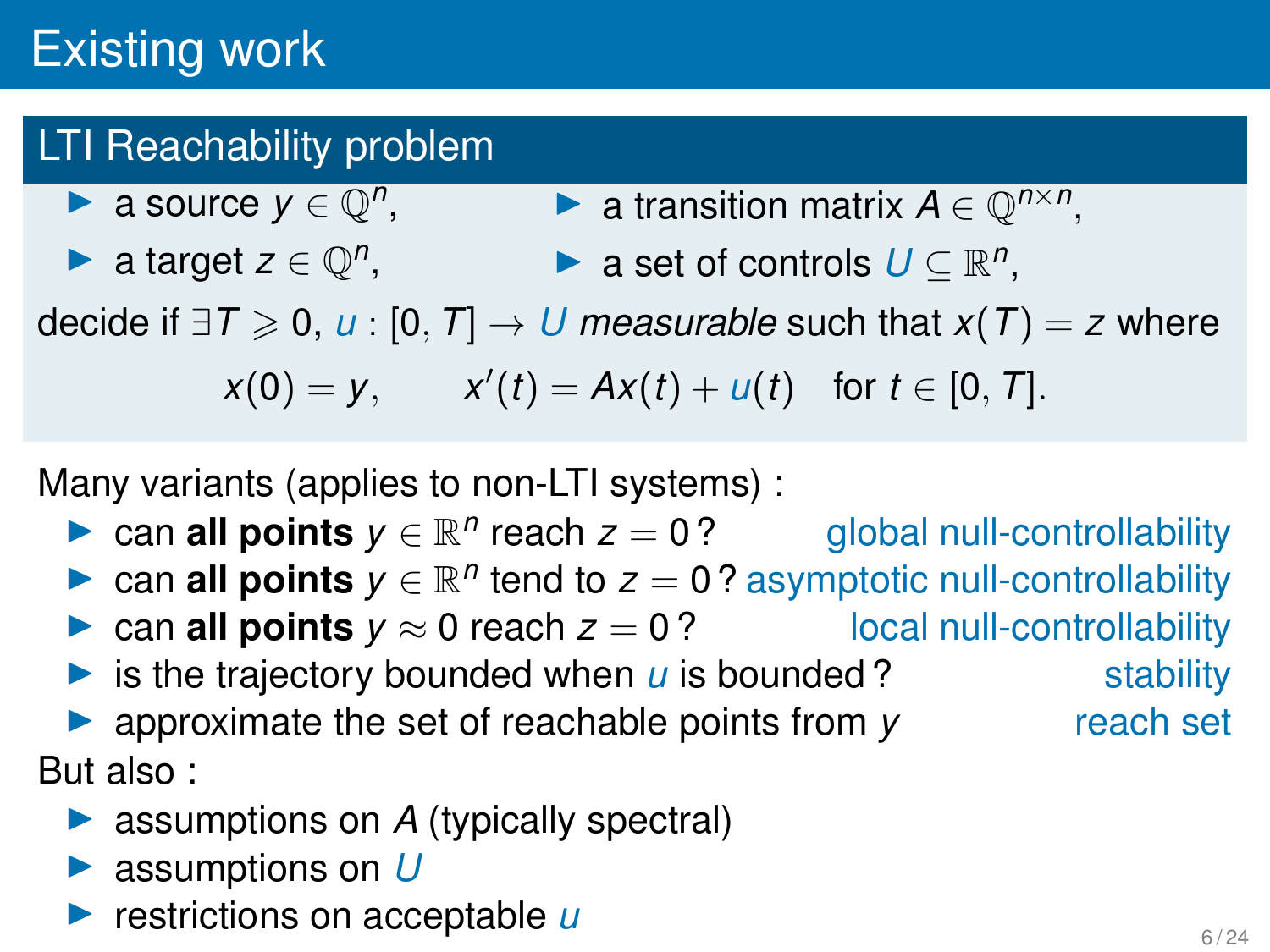$\blacktriangleright$  When we have no control :

$$
U = \{0\}
$$
 and  $x'(t) = Ax + u(t)$   $\Leftrightarrow$   $x(t) = e^{At}x(0)$ .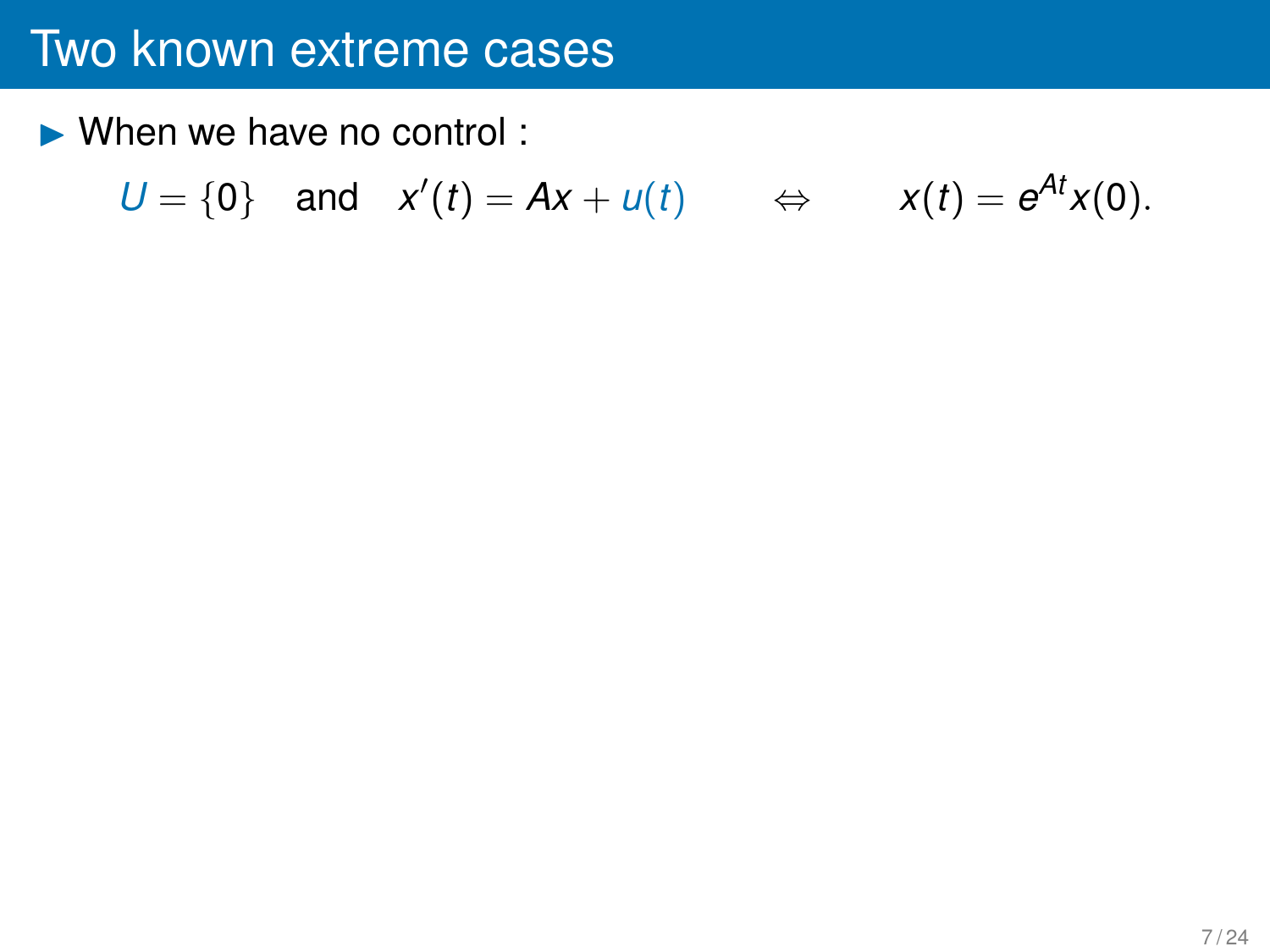$\triangleright$  When we have no control :

$$
U = \{0\}
$$
 and  $x'(t) = Ax + u(t)$   $\Leftrightarrow$   $x(t) = e^{At}x(0).$ 

## Theorem (Hainry'08)

*Given y, z*  $\in \mathbb{Q}^n$  *and*  $A \in \mathbb{Q}^{n \times n}$ , *it is decidable whether*  $\exists t \geq 0$  *such that* 

$$
z=e^{At}y.
$$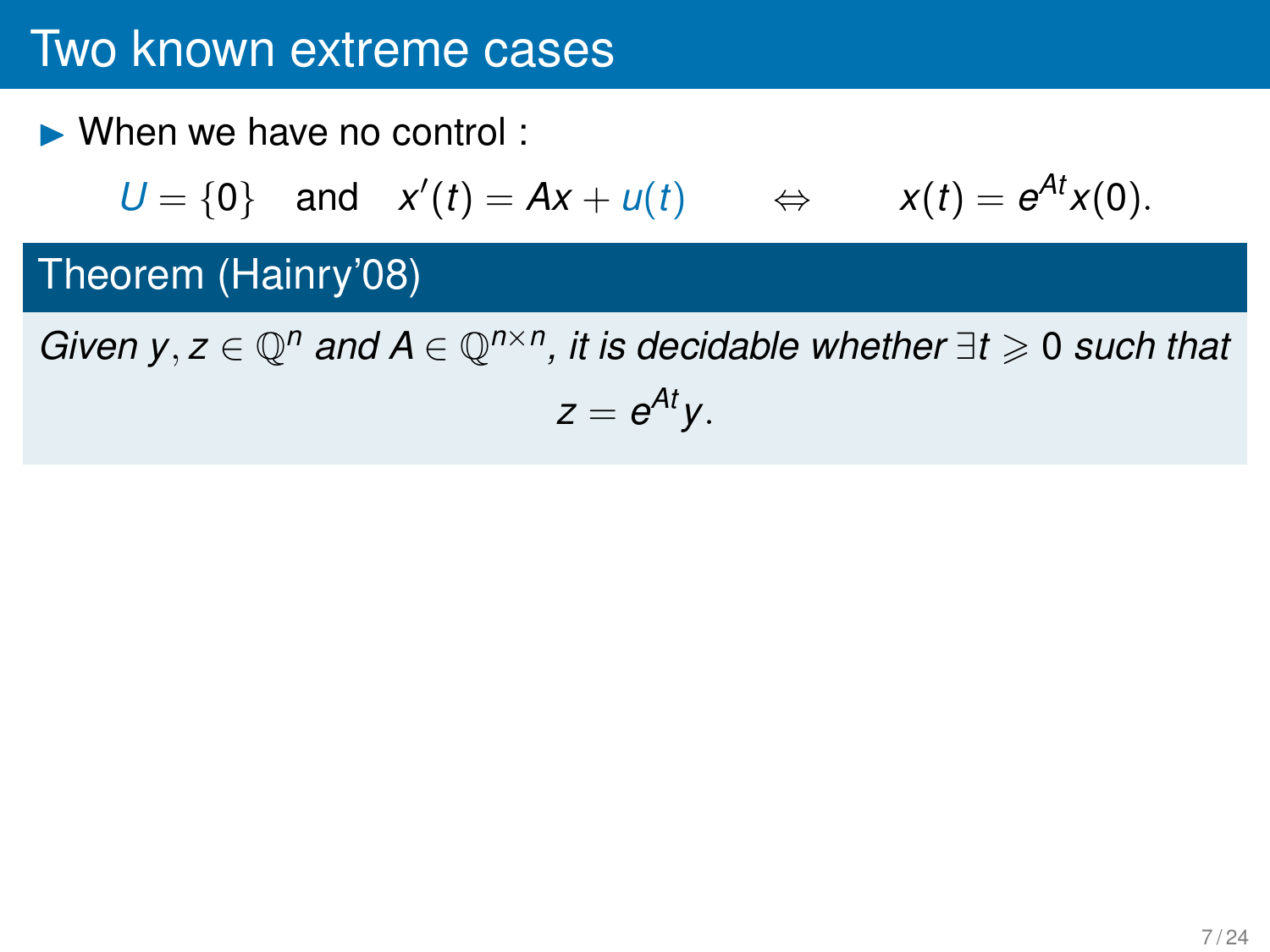▶ When we have no control :

$$
U = \{0\}
$$
 and  $x'(t) = Ax + u(t)$   $\Leftrightarrow$   $x(t) = e^{At}x(0).$ 

## Theorem (Hainry'08)

*Given y, z*  $\in \mathbb{Q}^n$  *and*  $A \in \mathbb{Q}^{n \times n}$ , *it is decidable whether*  $\exists t \geq 0$  *such that*  $z = e^{At}y$ .

 $\triangleright$  When we can control in a vector space :

 $U = B\mathbb{R}^m$  and  $x'(t) = Ax + u(t) \Rightarrow x(t) \in \text{span}[B, AB, \dots, A^{n-1}B]$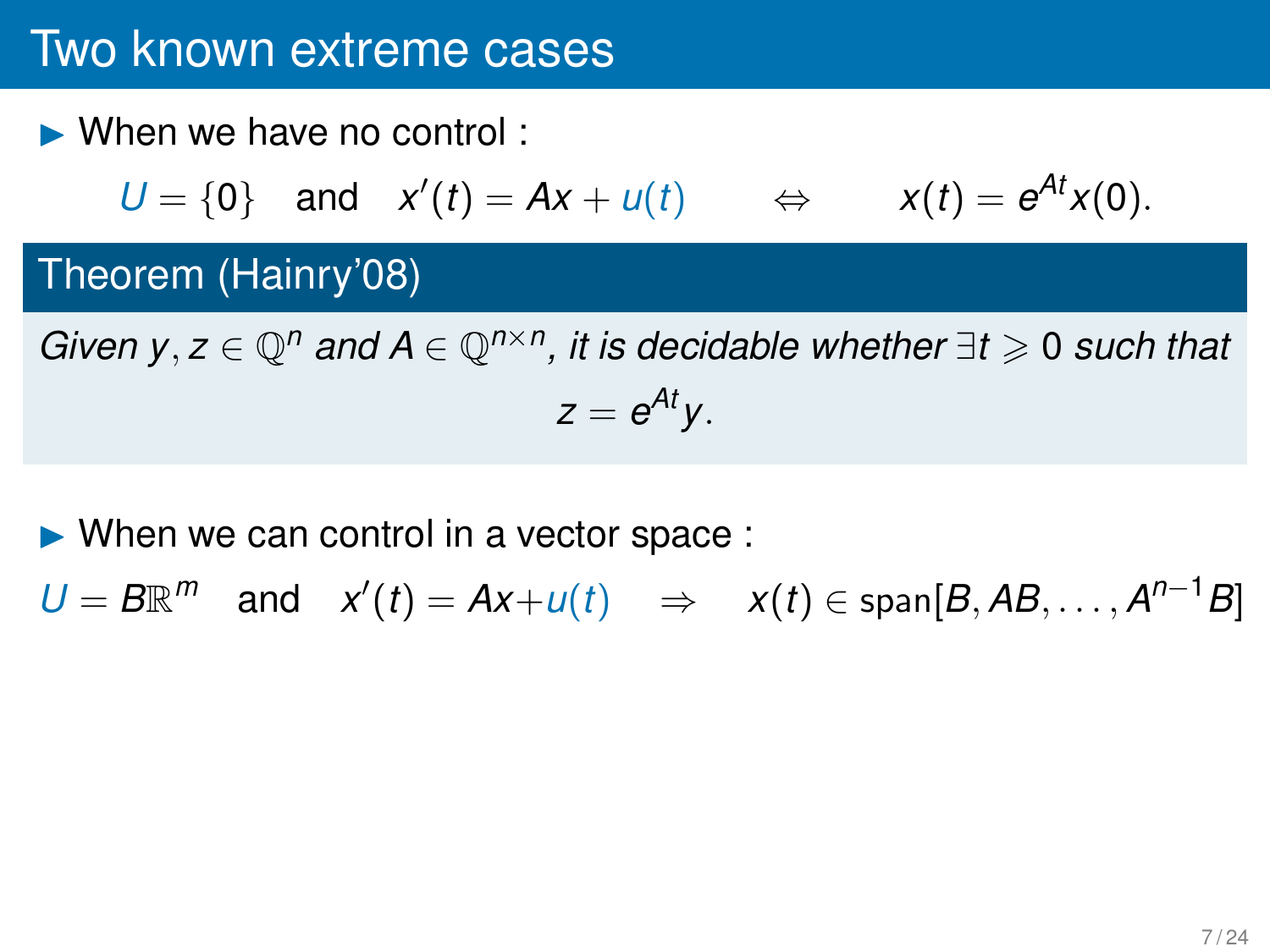▶ When we have no control :

$$
U = \{0\}
$$
 and  $x'(t) = Ax + u(t)$   $\Leftrightarrow$   $x(t) = e^{At}x(0).$ 

## Theorem (Hainry'08)

*Given y, z*  $\in \mathbb{Q}^n$  *and*  $A \in \mathbb{Q}^{n \times n}$ , *it is decidable whether*  $\exists t \geq 0$  *such that*  $z = e^{At}y$ .

 $\triangleright$  When we can control in a vector space :

$$
U = B\mathbb{R}^m
$$
 and  $x'(t) = Ax + u(t) \Rightarrow x(t) \in \text{span}[B, AB, ..., A^{n-1}B]$ 

## Theorem (Folklore)

*Given y, z*  $\in \mathbb{Q}^n$  *and*  $A \in \mathbb{Q}^{n \times n}$ , *B*  $\in \mathbb{Q}^{n \times m}$ , *it is decidable whether*  $\exists T \geqslant 0$  and  $u : [0, T] \rightarrow B\mathbb{R}^m$  measurable such that  $x(0) = y$  and  $x(T) = z$  where

$$
x'(t) = Ax(t) + u(t)
$$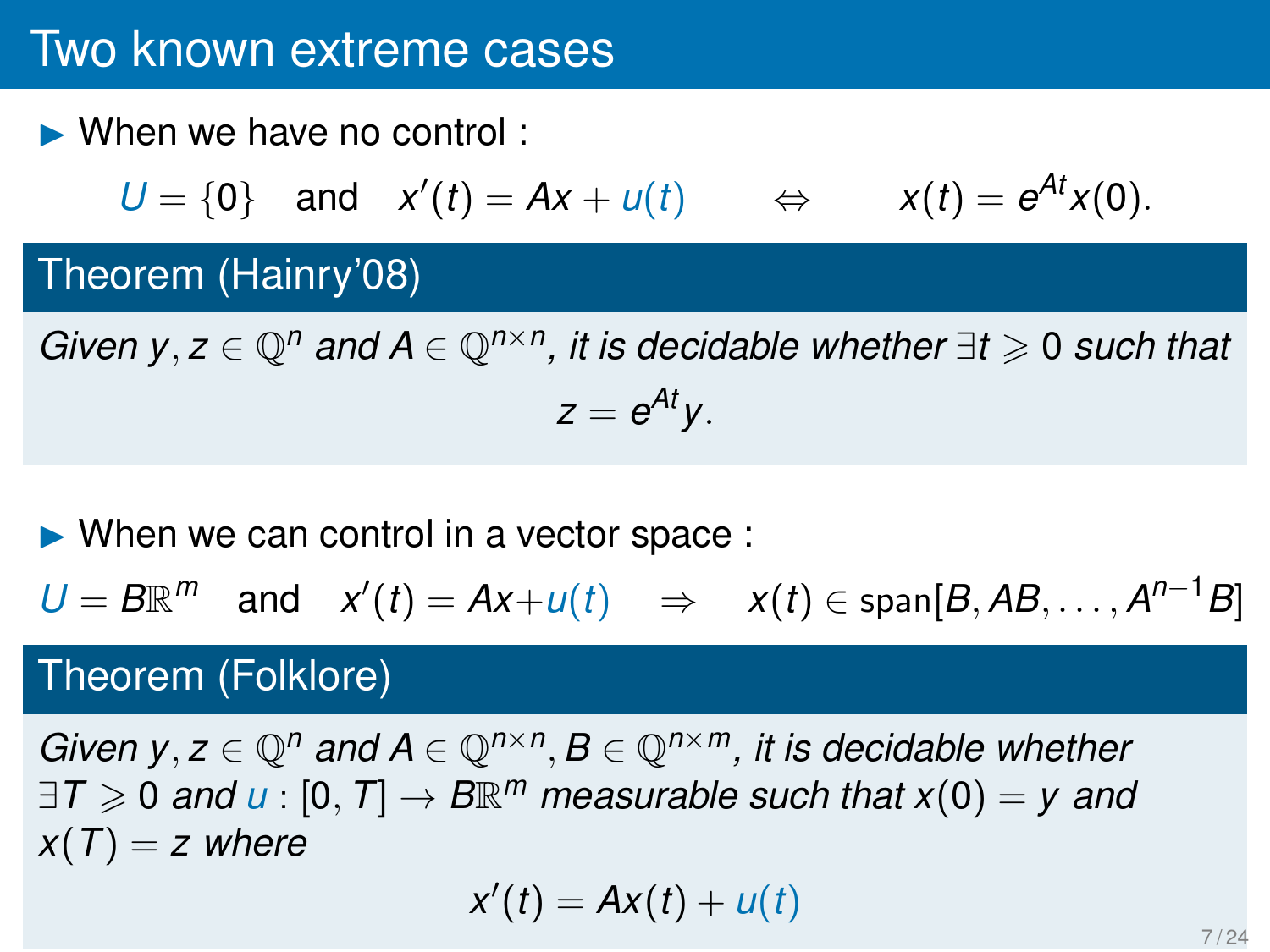A simplified one-dimensional car : control acceleration *u*(*t*)

```
x''(t) = u(t)
```
Starting at  $x(0) = a$ , want to reach and stop at  $x = b$ :



Reality : acceleration/braking is not infinite  $\sim u$  is bounded!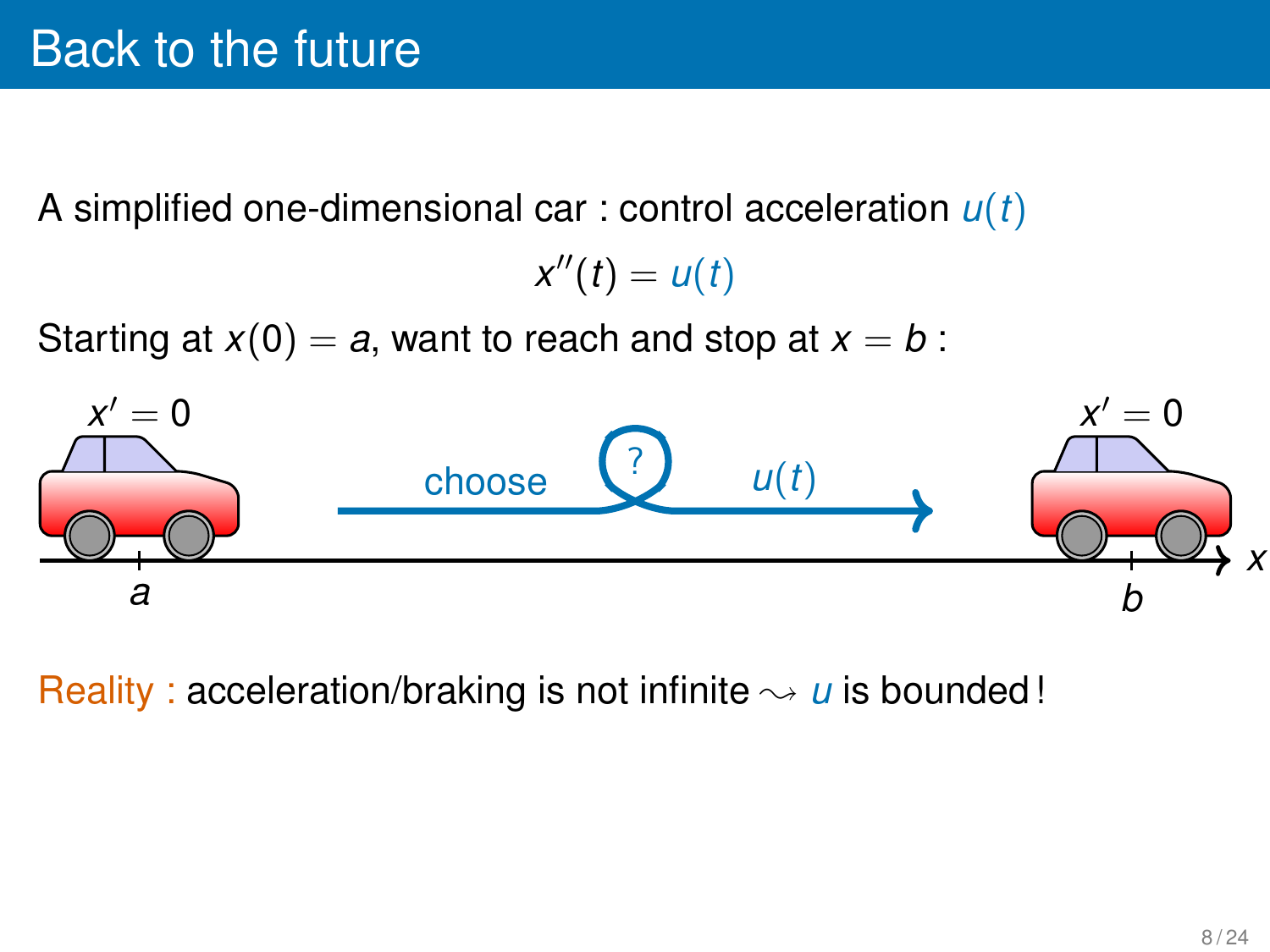A simplified one-dimensional car : control acceleration *u*(*t*)

```
x''(t) = u(t)
```
Starting at  $x(0) = a$ , want to reach and stop at  $x = b$ :



Reality : acceleration/braking is not infinite  $\sim u$  is bounded!

Very few decidability results in the literature in this case.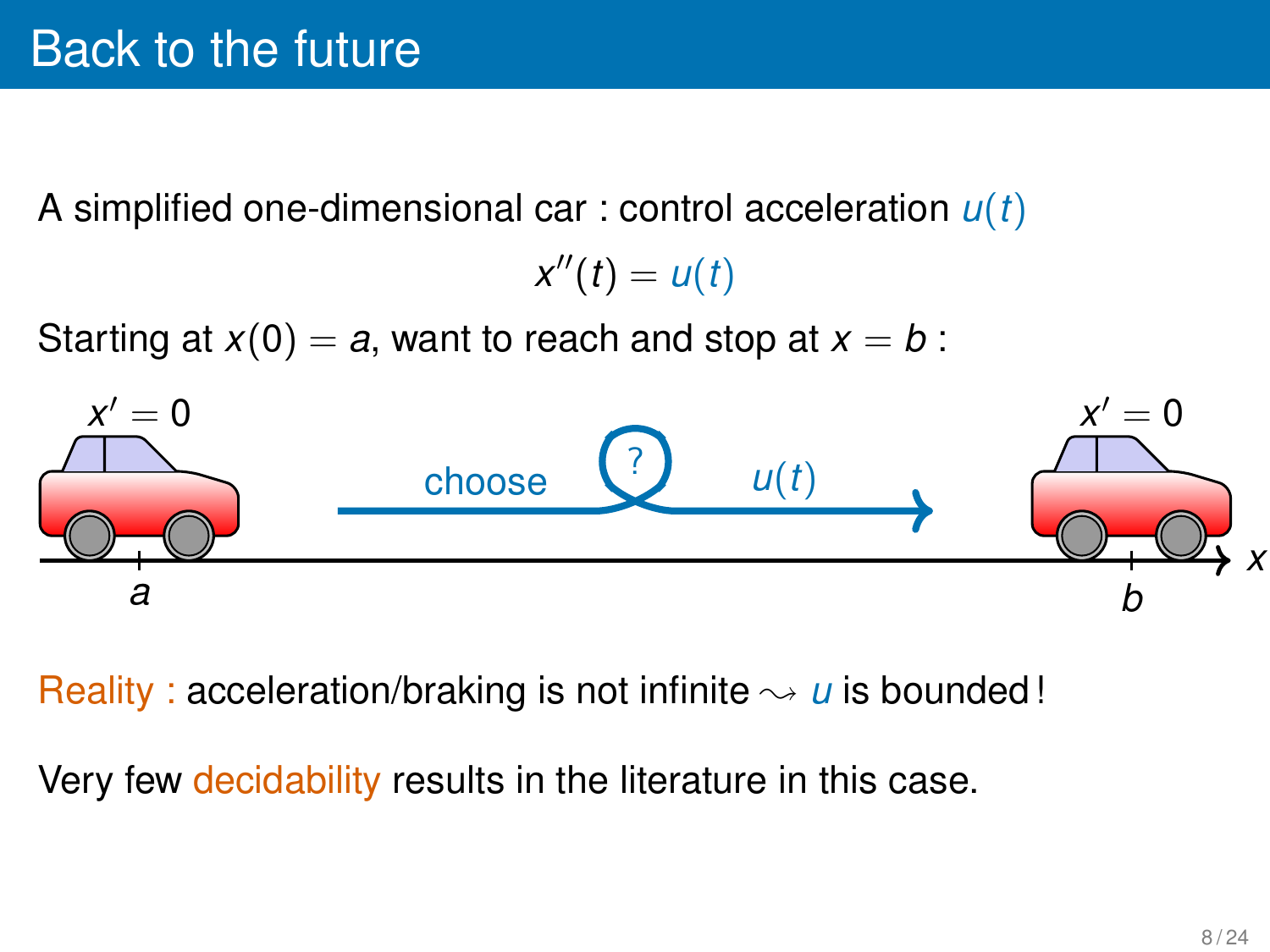Given a matrix  $A \in \mathbb{Q}^{n \times n}$ , a set of controls  $U = B[-1, 1]^m$ , a target  $z \in \mathbb{Q}^n$ , decide if  $\exists \mathcal{T} \geqslant 0$ ,  $u : [0, \mathcal{T}] \rightarrow U$  such that  $x(\mathcal{T}) = z$  where

$$
x(0) = 0
$$
,  $x'(t) = Ax(t) + u(t)$  for  $t \in [0, T]$ .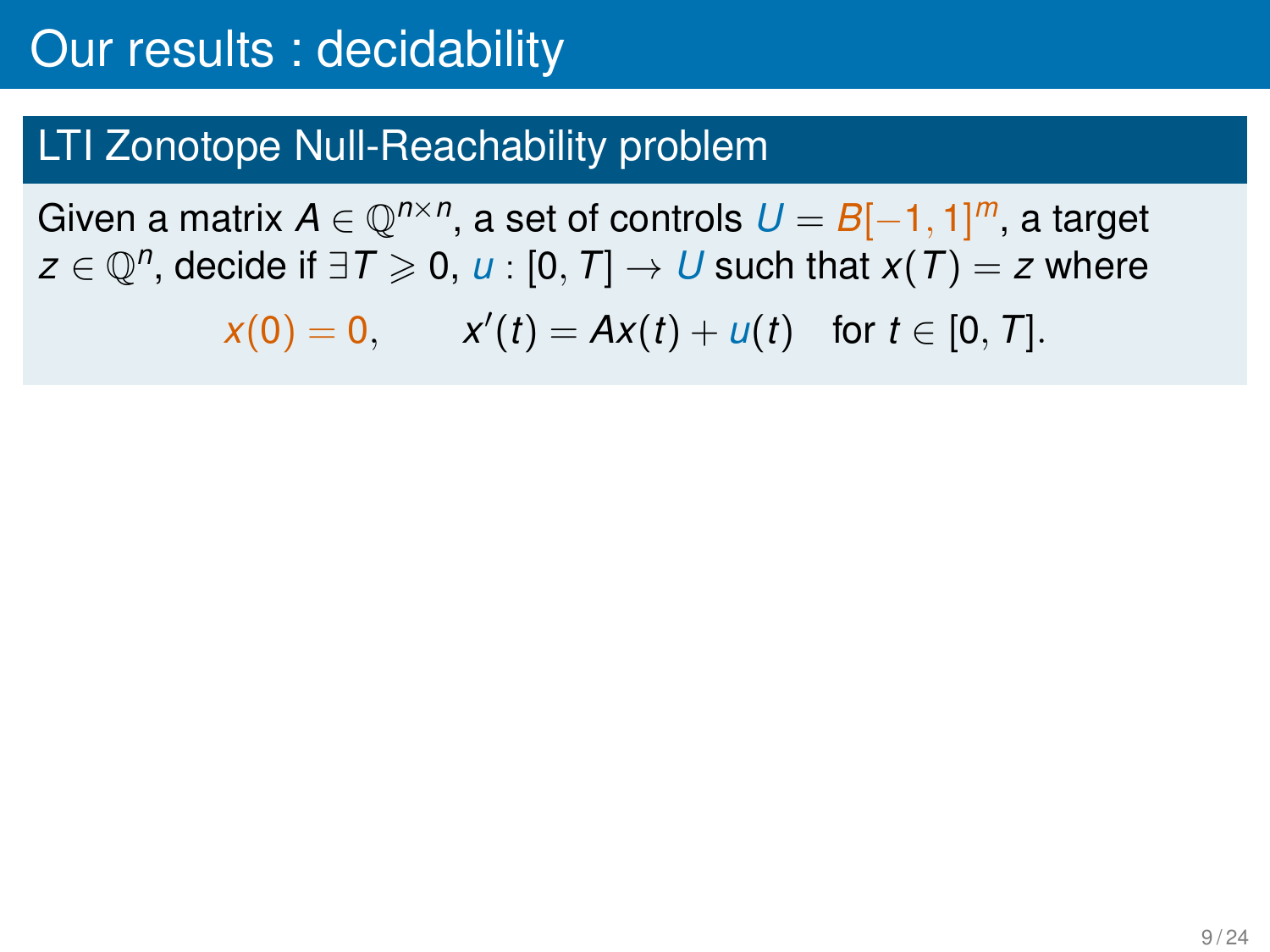Given a matrix  $A \in \mathbb{Q}^{n \times n}$ , a set of controls  $U = B[-1, 1]^m$ , a target  $z \in \mathbb{Q}^n$ , decide if  $\exists \mathcal{T} \geqslant 0$ ,  $u : [0, \mathcal{T}] \rightarrow U$  such that  $x(\mathcal{T}) = z$  where

$$
x(0) = 0
$$
,  $x'(t) = Ax(t) + u(t)$  for  $t \in [0, T]$ .

#### Theorem (Dantam, P.)

*The LTI Zonotope Null-Reachability problem is decidable if one of :*

▶ *A is real diagonal, B is a column with at most* 2 *nonzero entries,*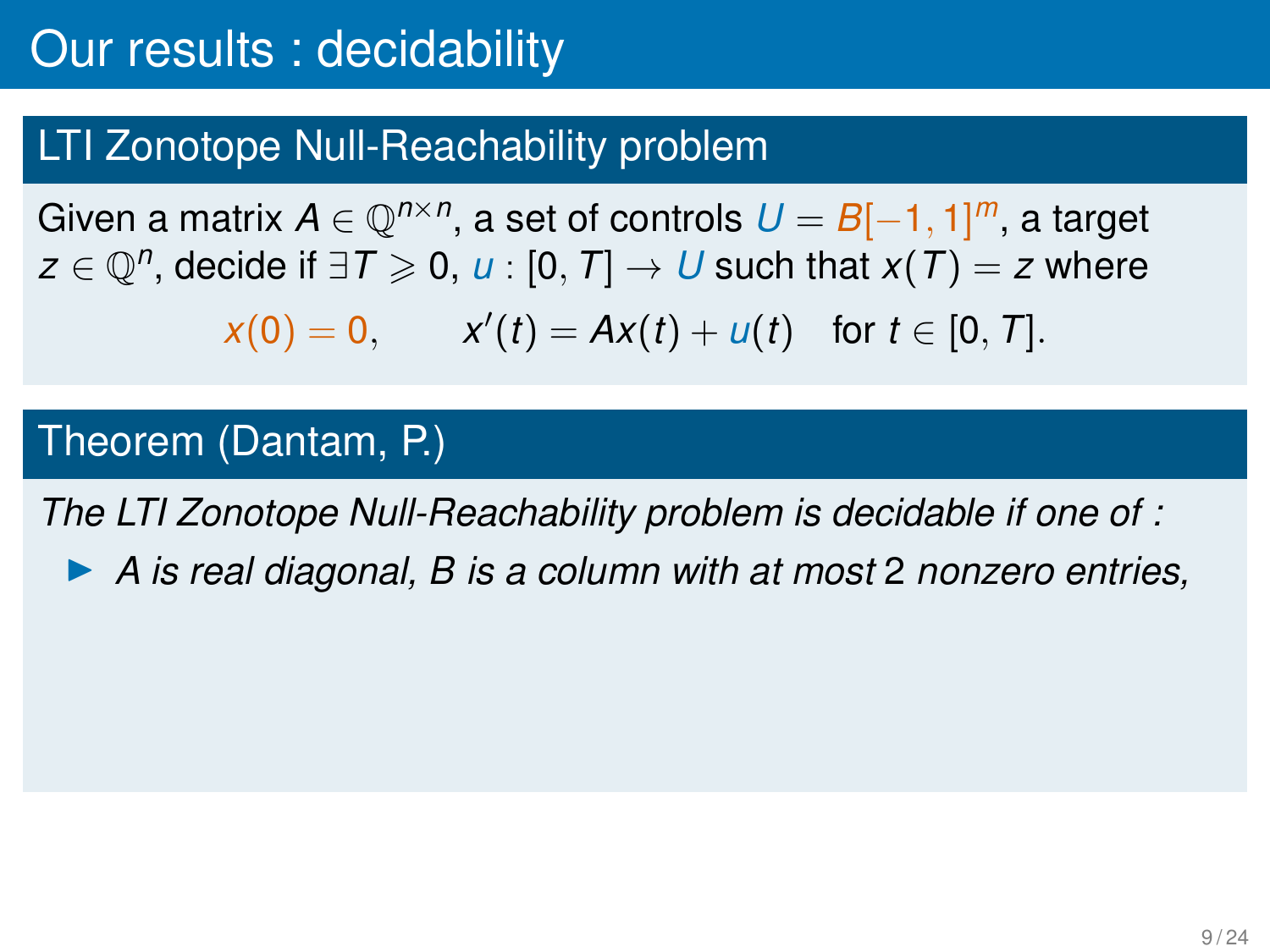Given a matrix  $A \in \mathbb{Q}^{n \times n}$ , a set of controls  $U = B[-1, 1]^m$ , a target  $z \in \mathbb{Q}^n$ , decide if  $\exists \mathcal{T} \geqslant 0$ ,  $u : [0, \mathcal{T}] \rightarrow U$  such that  $x(\mathcal{T}) = z$  where

$$
x(0) = 0
$$
,  $x'(t) = Ax(t) + u(t)$  for  $t \in [0, T]$ .

#### Theorem (Dantam, P.)

*The LTI Zonotope Null-Reachability problem is decidable if one of :*

- ▶ *A is real diagonal, B is a column with at most* 2 *nonzero entries,*
- $\triangleright$  *A* is real diagonalizable, eigenvalues  $\subset \alpha \mathbb{Q}$  for some  $\alpha \in \mathbb{Q}$ ,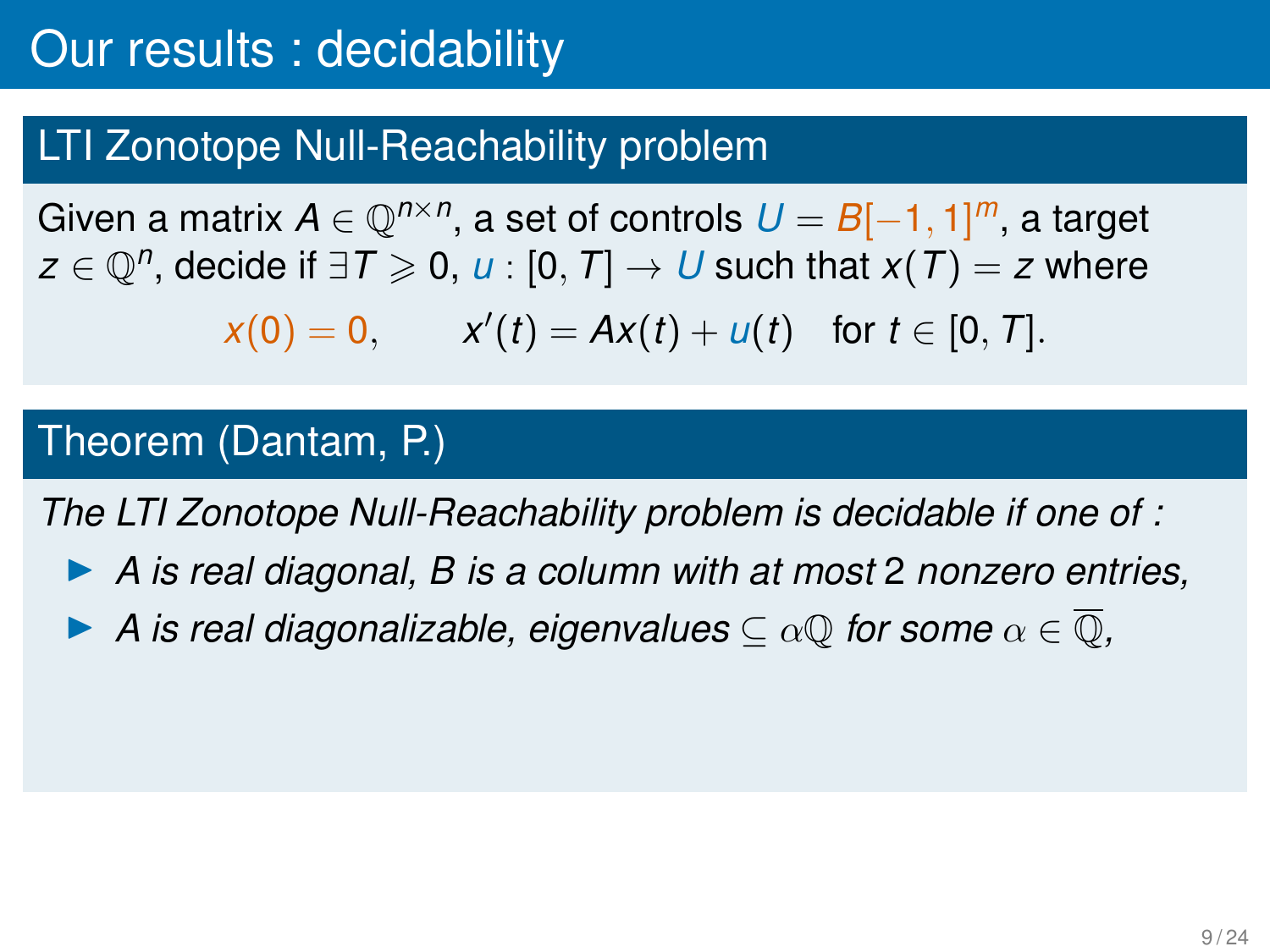Given a matrix  $A \in \mathbb{Q}^{n \times n}$ , a set of controls  $U = B[-1, 1]^m$ , a target  $z \in \mathbb{Q}^n$ , decide if  $\exists \mathcal{T} \geqslant 0$ ,  $u : [0, \mathcal{T}] \rightarrow U$  such that  $x(\mathcal{T}) = z$  where

$$
x(0) = 0
$$
,  $x'(t) = Ax(t) + u(t)$  for  $t \in [0, T]$ .

#### Theorem (Dantam, P.)

*The LTI Zonotope Null-Reachability problem is decidable if one of :*

- ▶ *A is real diagonal, B is a column with at most* 2 *nonzero entries,*
- $\triangleright$  *A* is real diagonalizable, eigenvalues  $\subset \alpha \mathbb{Q}$  for some  $\alpha \in \mathbb{Q}$ ,
- ▶ *A only has one eigenvalue which is real, B is a column,*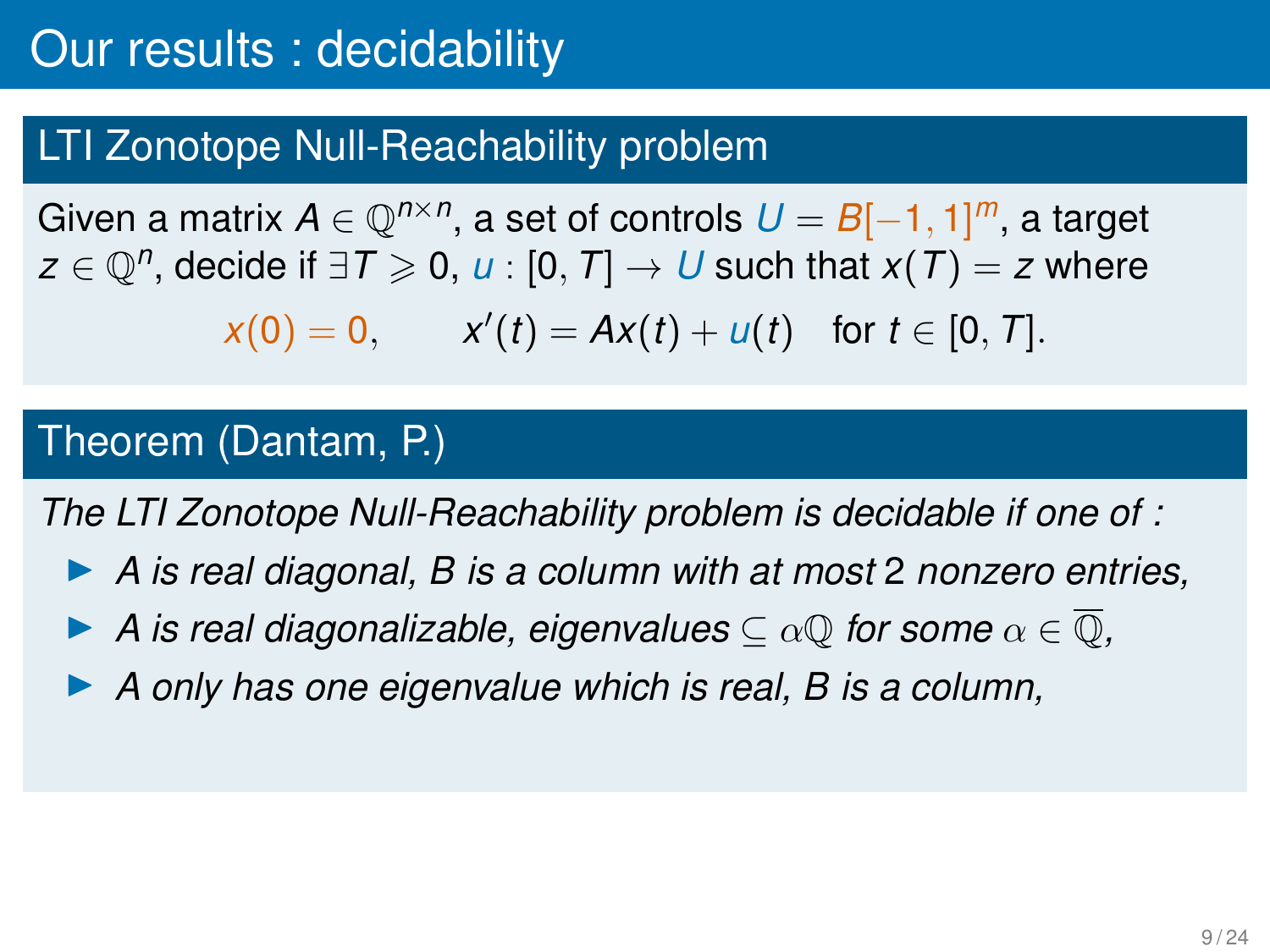Given a matrix  $A \in \mathbb{Q}^{n \times n}$ , a set of controls  $U = B[-1, 1]^m$ , a target  $z \in \mathbb{Q}^n$ , decide if  $\exists \mathcal{T} \geqslant 0$ ,  $u : [0, \mathcal{T}] \rightarrow U$  such that  $x(\mathcal{T}) = z$  where

$$
x(0) = 0
$$
,  $x'(t) = Ax(t) + u(t)$  for  $t \in [0, T]$ .

#### Theorem (Dantam, P.)

*The LTI Zonotope Null-Reachability problem is decidable if one of :*

- ▶ *A is real diagonal, B is a column with at most* 2 *nonzero entries,*
- $\triangleright$  *A* is real diagonalizable, eigenvalues  $\subset \alpha \mathbb{Q}$  for some  $\alpha \in \mathbb{Q}$ ,
- ▶ *A only has one eigenvalue which is real, B is a column,*
- ▶ *dimension n* = 2*, B is a column and A has real eigenvalues.*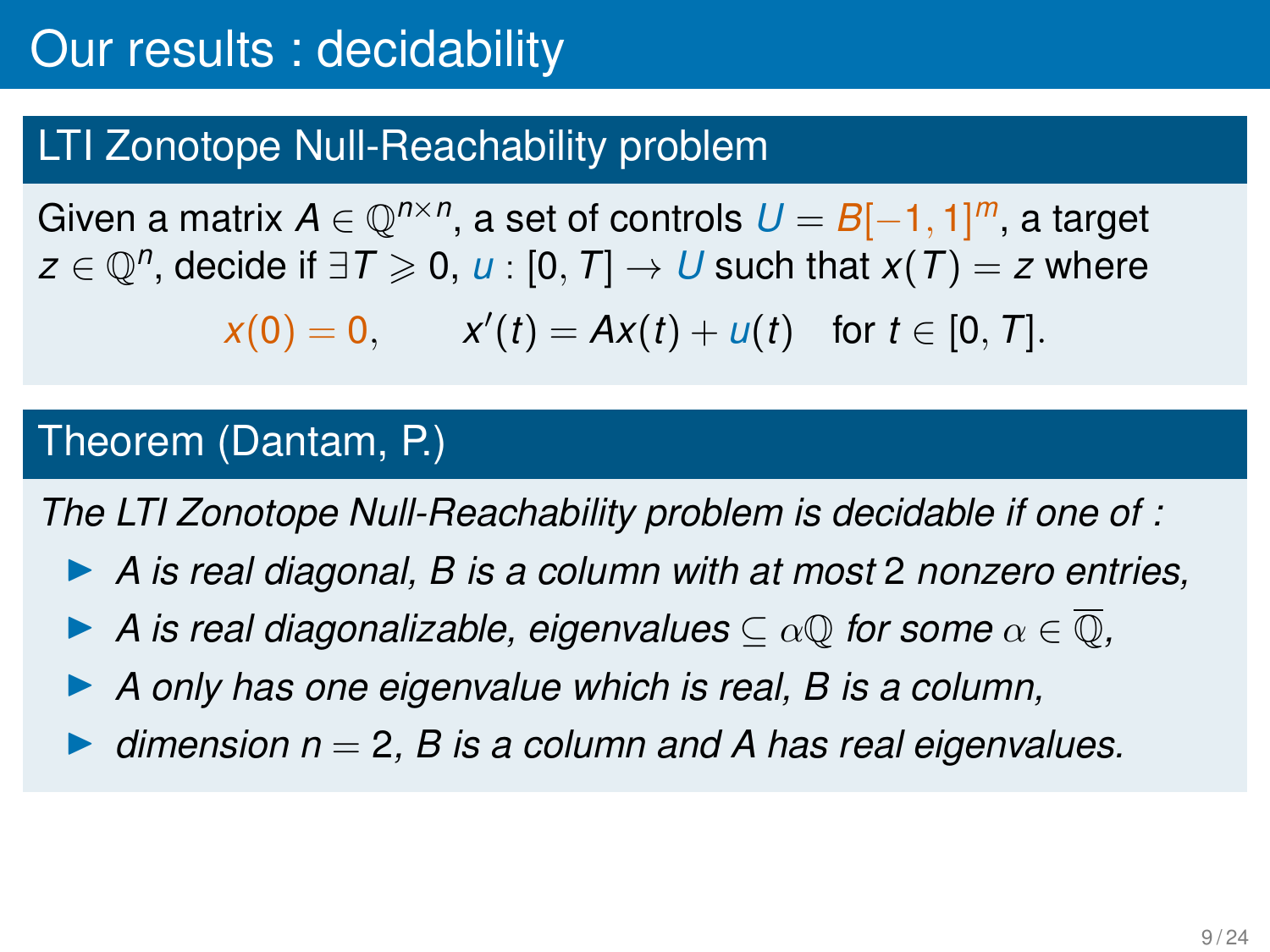Given a matrix  $A \in \mathbb{Q}^{n \times n}$ , a set of controls  $U = B[-1, 1]^m$ , a target  $z \in \mathbb{Q}^n$ , decide if  $\exists \mathcal{T} \geqslant 0$ ,  $u : [0, \mathcal{T}] \rightarrow U$  such that  $x(\mathcal{T}) = z$  where

$$
x(0) = 0
$$
,  $x'(t) = Ax(t) + u(t)$  for  $t \in [0, T]$ .

#### Theorem (Dantam, P.)

*The LTI Zonotope Null-Reachability problem is decidable if one of :*

- ▶ *A is real diagonal, B is a column with at most* 2 *nonzero entries,*
- $\triangleright$  *A* is real diagonalizable, eigenvalues  $\subset \alpha \mathbb{Q}$  for some  $\alpha \in \mathbb{Q}$ ,
- ▶ *A only has one eigenvalue which is real, B is a column,*
- ▶ *dimension n* = 2*, B is a column and A has real eigenvalues.*

Well, that was underwhelming...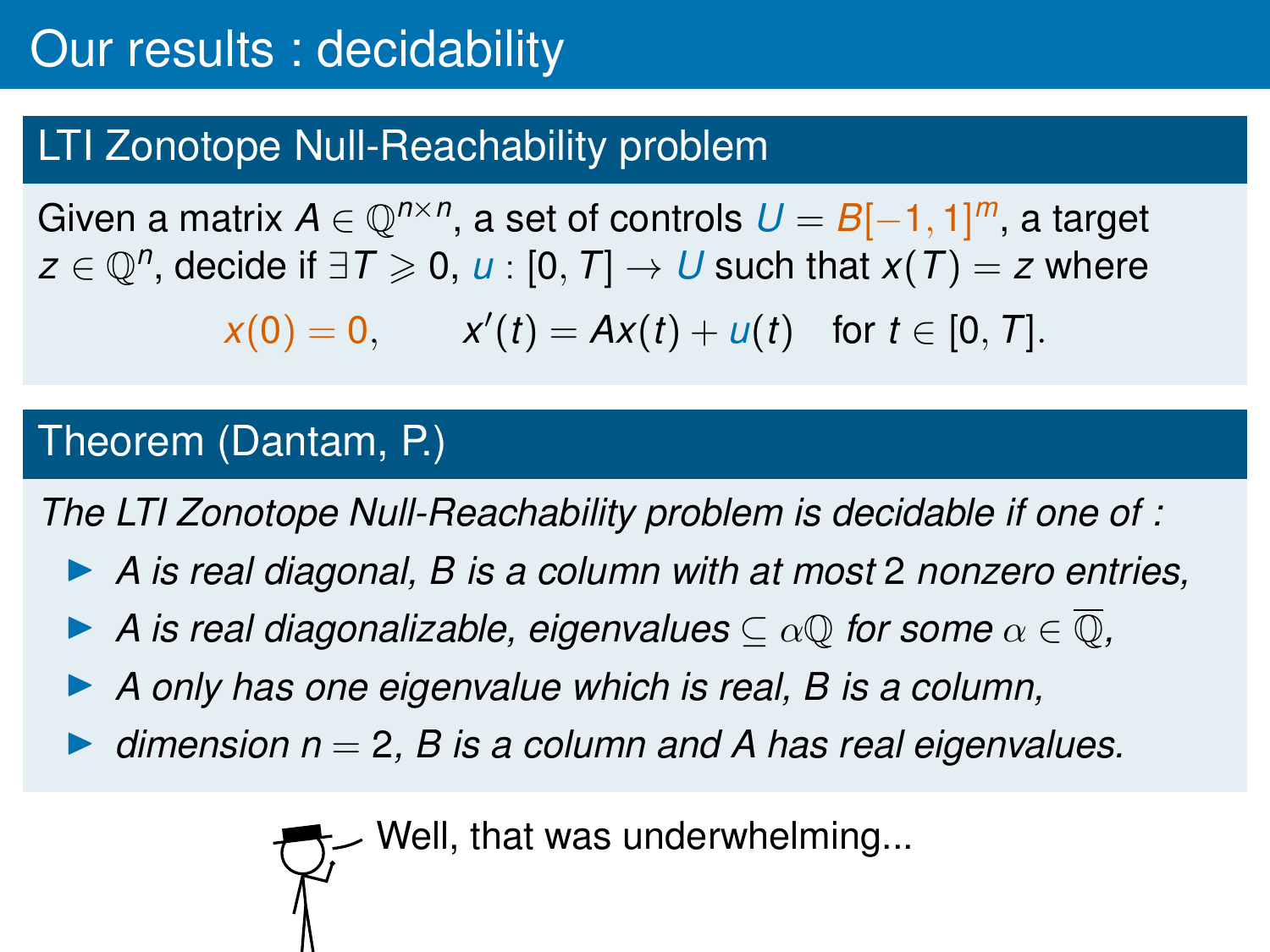Given a matrix  $A \in \mathbb{Q}^{n \times n}$ , a set of controls  $U = B[-1, 1]^m$ , a target  $z \in \mathbb{Q}^n$ , decide if  $\exists \mathcal{T} \geqslant 0$ ,  $u : [0, \mathcal{T}] \rightarrow U$  such that  $x(\mathcal{T}) = z$  where

$$
x(0) = 0
$$
,  $x'(t) = Ax(t) + u(t)$  for  $t \in [0, T]$ .

#### Theorem (Dantam, P.)

*The LTI Zonotope Null-Reachability problem is decidable if one of :*

- ▶ *A is real diagonal, B is a column with at most* 2 *nonzero entries,*
- $\triangleright$  *A* is real diagonalizable, eigenvalues  $\subset \alpha \mathbb{Q}$  for some  $\alpha \in \mathbb{Q}$ ,
- ▶ *A only has one eigenvalue which is real, B is a column,*
- ▶ *dimension n* = 2*, B is a column and A has real eigenvalues.*

Well, that was underwhelming...

Are you sure you cannot do better ?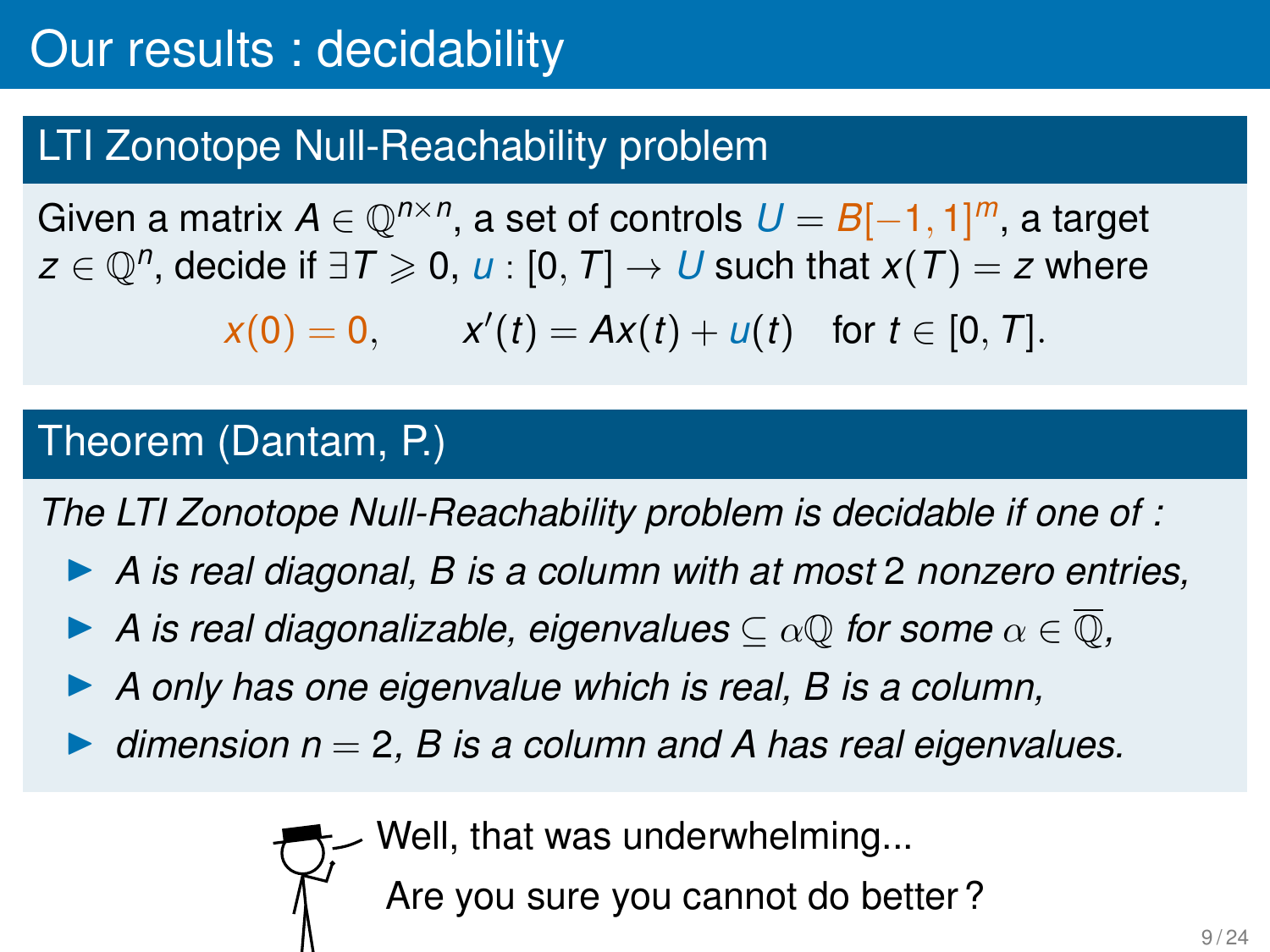## Schanuel's conjecture

A deep conjecture in transcendental number theory. Widely believed to be true and totally open.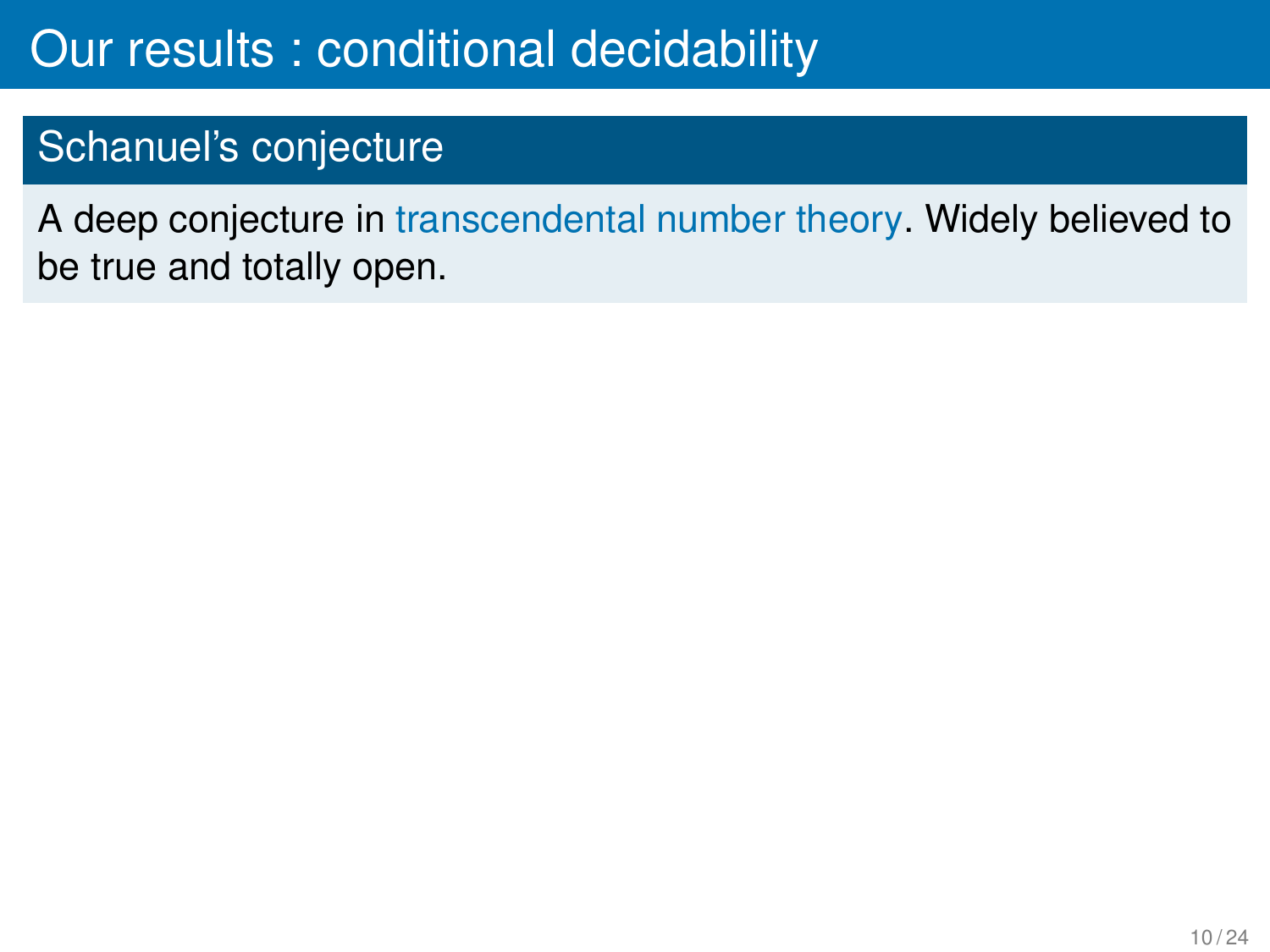## Schanuel's conjecture

A deep conjecture in transcendental number theory. Widely believed to be true and totally open.

## Theorem (Dantam, P.)

*The LTI Zonotope Null-Reachability problem is decidable if one of :*

▶ *A has real eigenvalues,*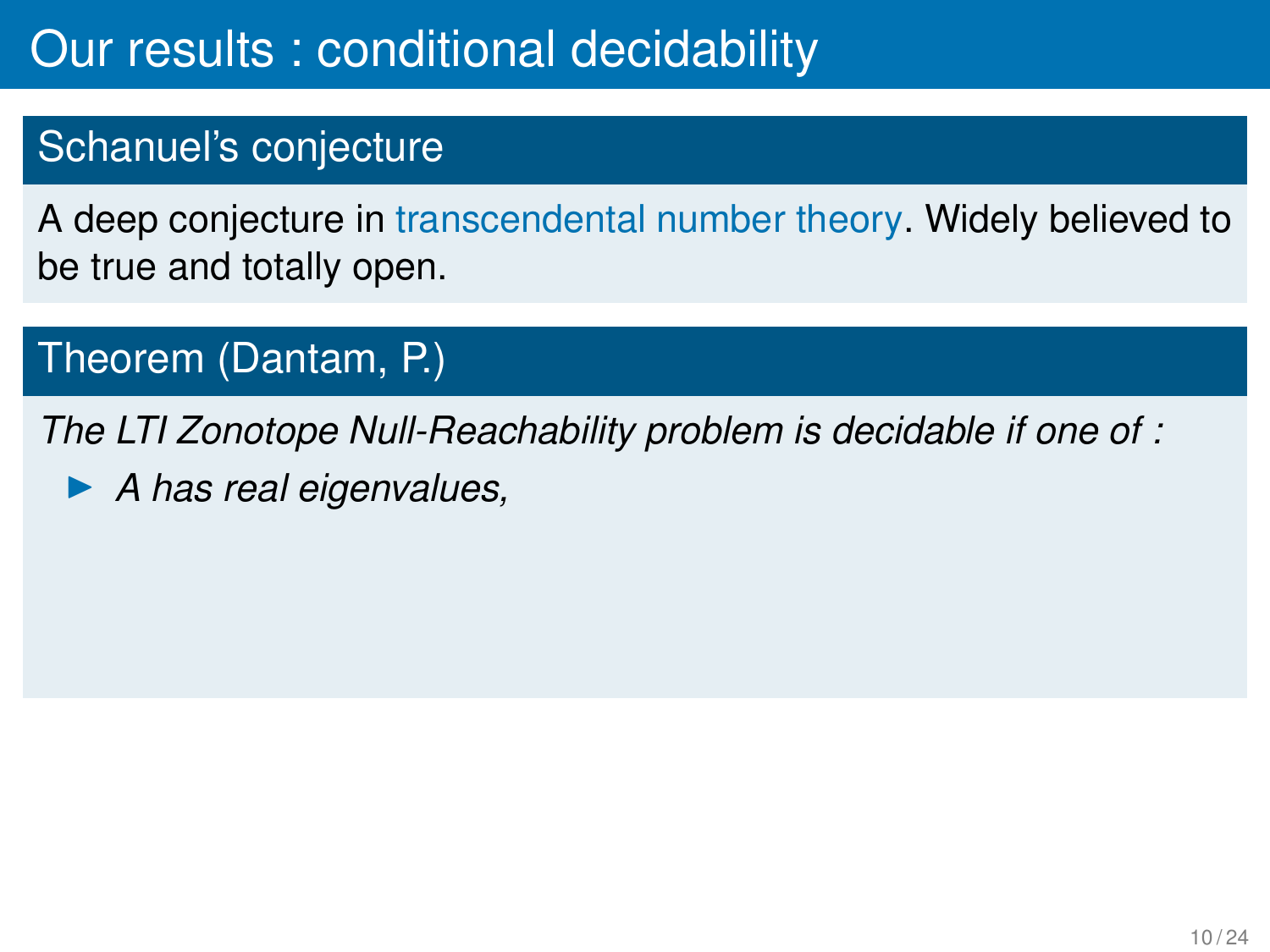## Schanuel's conjecture

A deep conjecture in transcendental number theory. Widely believed to be true and totally open.

## Theorem (Dantam, P.)

*The LTI Zonotope Null-Reachability problem is decidable if one of :*

- ▶ *A has real eigenvalues,*
- $\blacktriangleright$  *in dimension n* = 2*,*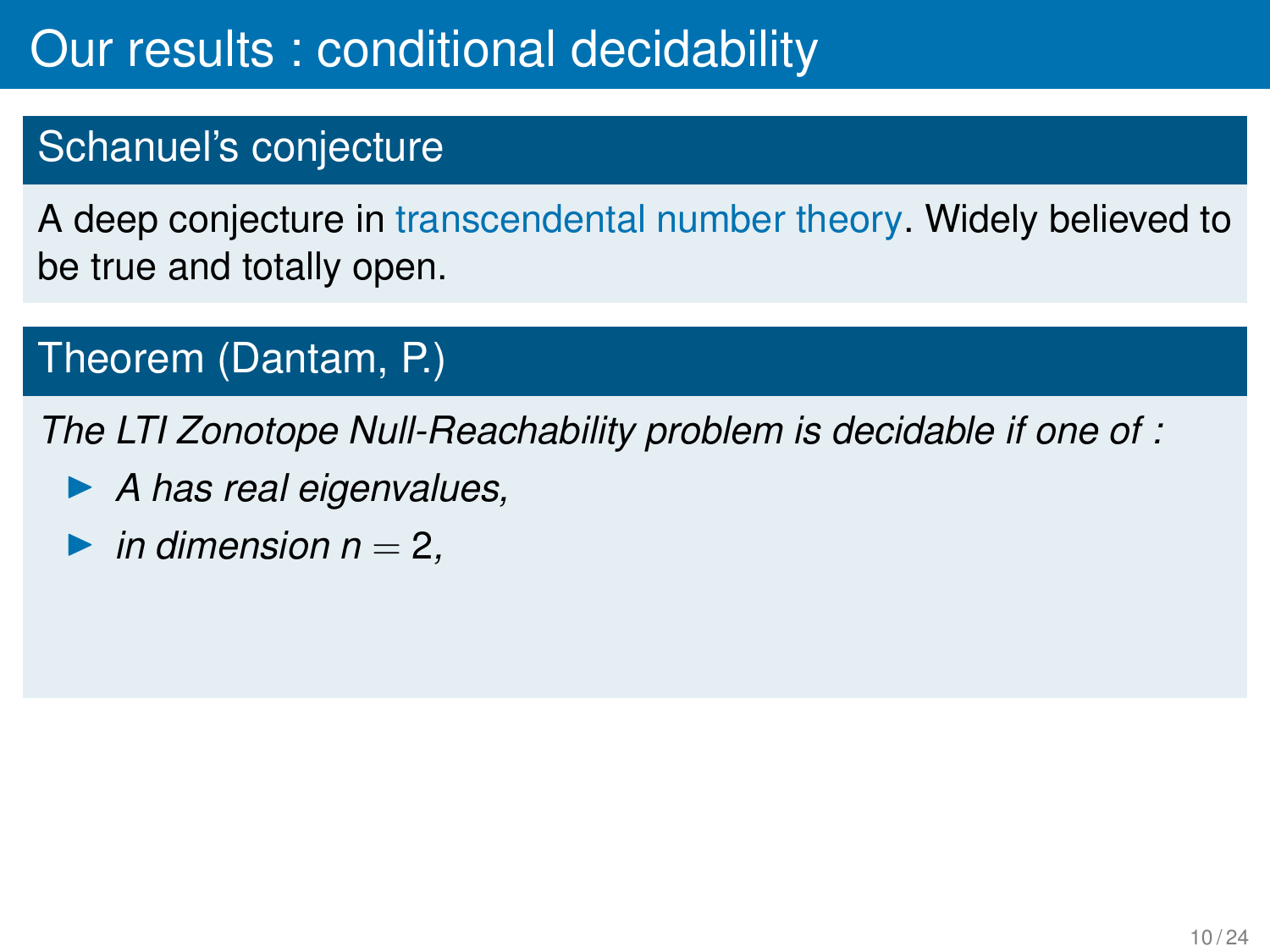## Schanuel's conjecture

A deep conjecture in transcendental number theory. Widely believed to be true and totally open.

## Theorem (Dantam, P.)

*The LTI Zonotope Null-Reachability problem is decidable if one of :*

- ▶ *A has real eigenvalues,*
- $\blacktriangleright$  *in dimension n* = 2*,*
- ▶ *we bound the time to reachability.*

*and Schanuel's conjecture is true.*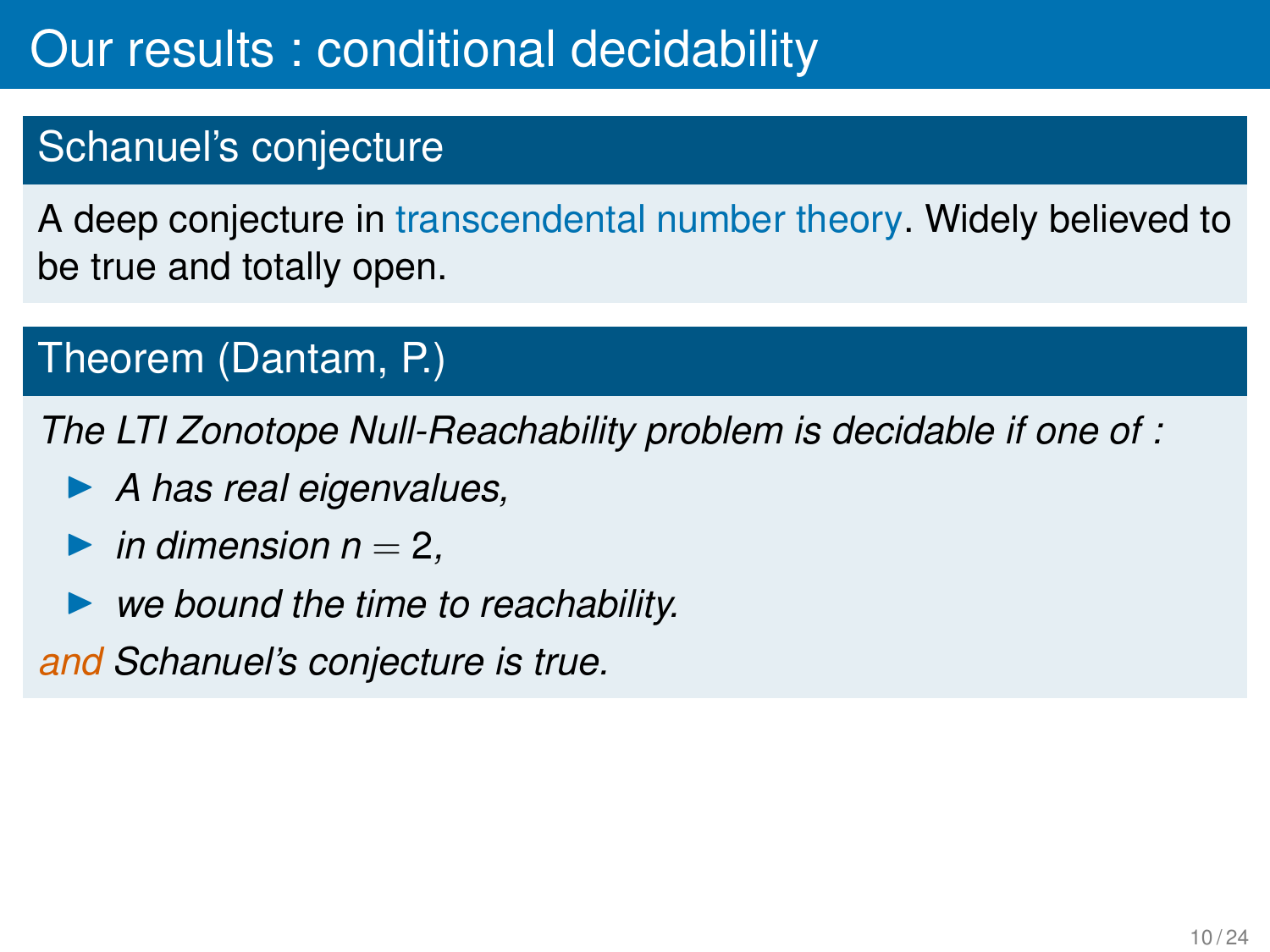## Schanuel's conjecture

A deep conjecture in transcendental number theory. Widely believed to be true and totally open.

## Theorem (Dantam, P.)

*The LTI Zonotope Null-Reachability problem is decidable if one of :*

- ▶ *A has real eigenvalues,*
- $\blacktriangleright$  *in dimension n* = 2*,*
- ▶ *we bound the time to reachability.*

*and Schanuel's conjecture is true.*

### Theorem (Wilkie and MacIntyre)

*If Schanuel's conjecture is true, then, for each k* ∈ N*, the first-order theory of the structure*  $(\mathbb{R}, 0, 1, <, +, \cdot, \exp, \cos |_{[0,k]}, \sin |_{[0,k]})$  *is* **decidable.** 10/24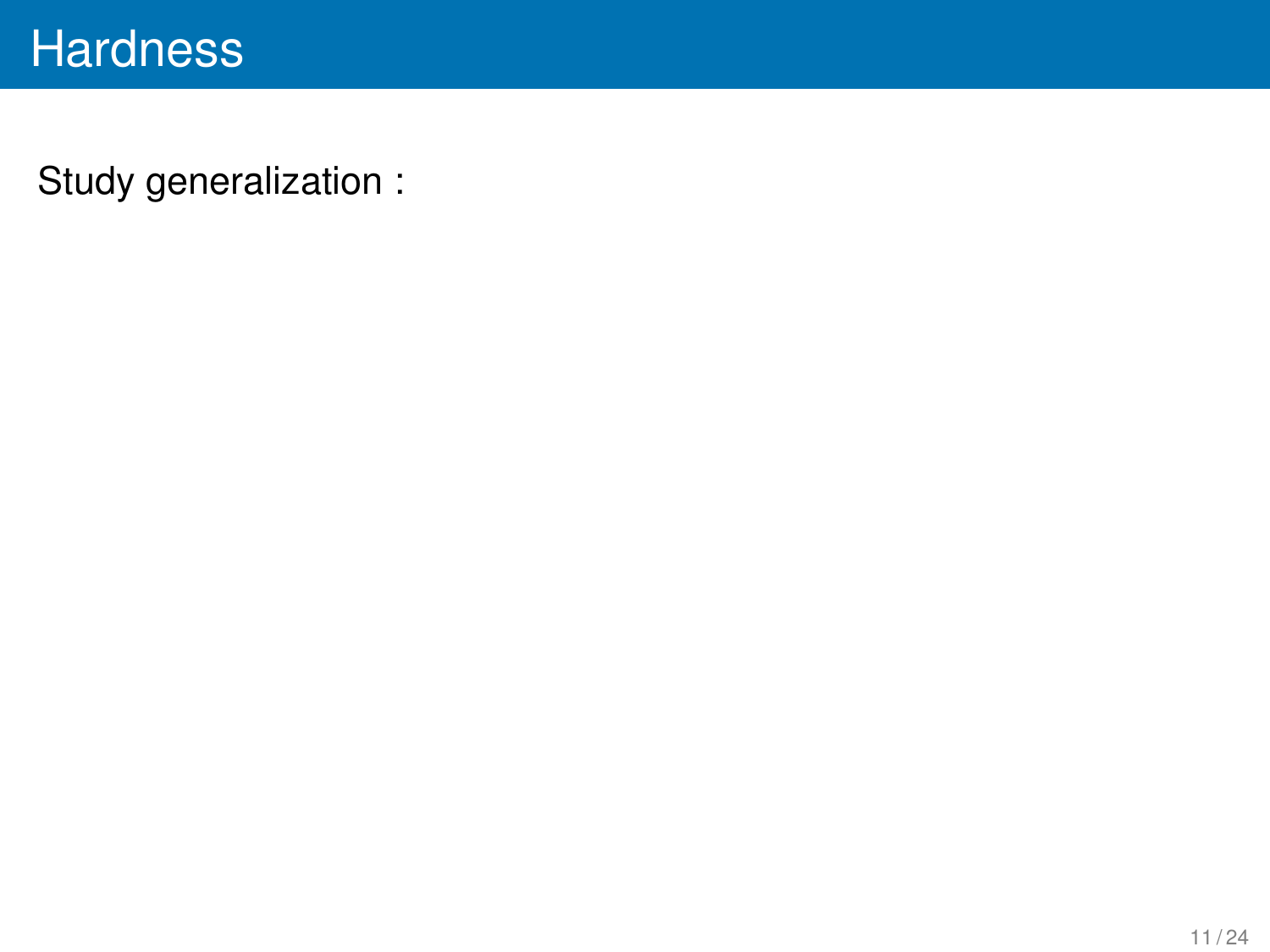## LTI Null-Set-Reachability problem

Given a matrix  $A \in \mathbb{Q}^{n \times n}$ , a set of controls  $U \subseteq \mathbb{R}^n$ , a set  $Z \subseteq \mathbb{R}^n$ , decide if  $\exists T \ge 0$ , *u* : [0, *T*] → *U* such that  $x(T) \in Z$  where

$$
x(0) = 0
$$
,  $x'(t) = Ax(t) + u(t)$  for  $t \in [0, T]$ .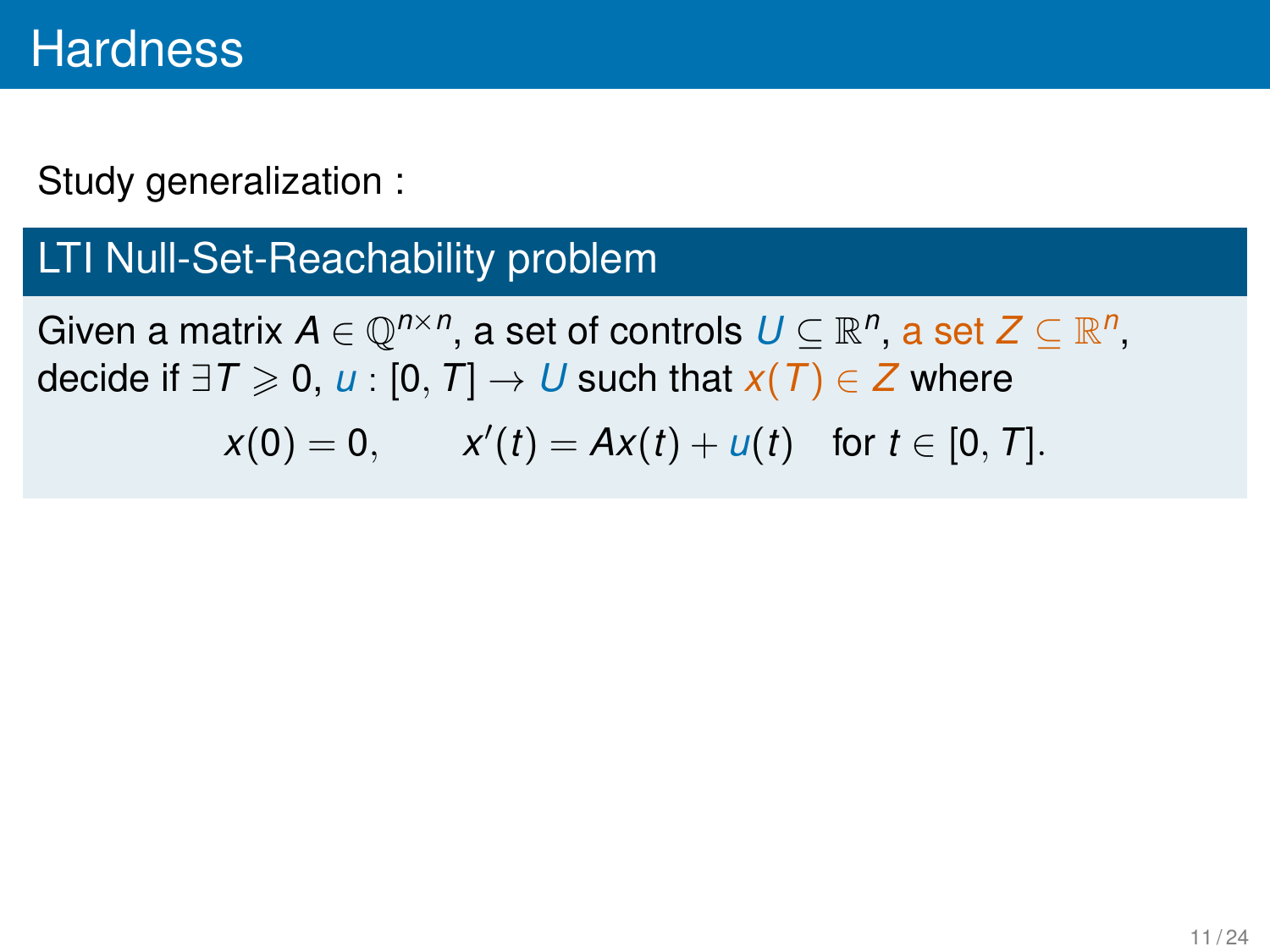## LTI Null-Set-Reachability problem

Given a matrix  $A \in \mathbb{Q}^{n \times n}$ , a set of controls  $U \subseteq \mathbb{R}^n$ , a set  $Z \subseteq \mathbb{R}^n$ , decide if  $\exists T \ge 0$ , *u* : [0, *T*] → *U* such that  $x(T) \in Z$  where

$$
x(0) = 0
$$
,  $x'(t) = Ax(t) + u(t)$  for  $t \in [0, T]$ .

This is trivially hard for  $U = \{0\}$  and  $Z = \{hyperplane\}$  because: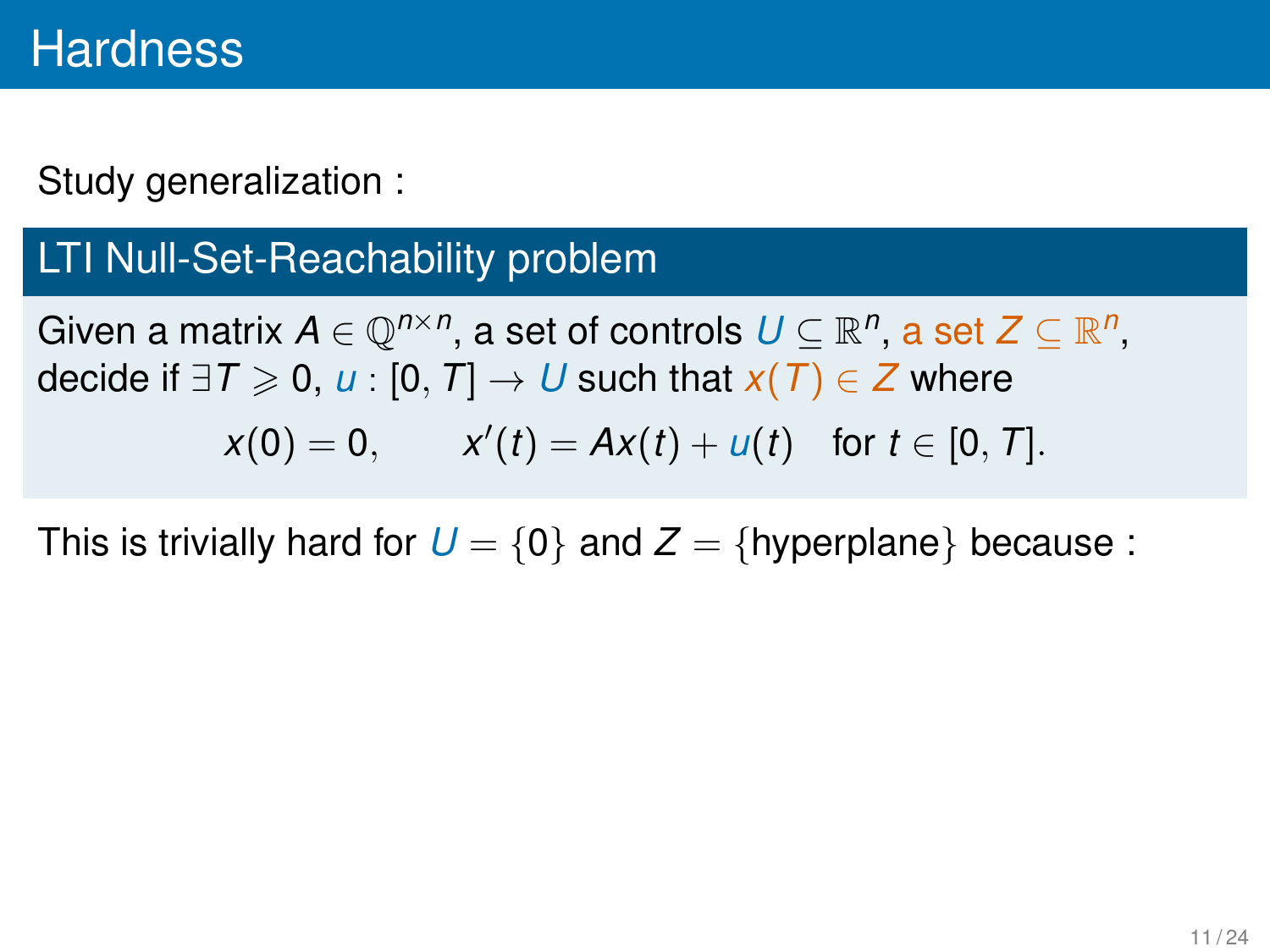## LTI Null-Set-Reachability problem

Given a matrix  $A \in \mathbb{Q}^{n \times n}$ , a set of controls  $U \subseteq \mathbb{R}^n$ , a set  $Z \subseteq \mathbb{R}^n$ , decide if  $\exists T \ge 0$ , *u* : [0, *T*] → *U* such that  $x(T) \in Z$  where

$$
x(0) = 0
$$
,  $x'(t) = Ax(t) + u(t)$  for  $t \in [0, T]$ .

This is trivially hard for  $U = \{0\}$  and  $Z = \{hyperplane\}$  because:

#### Continuous Skolem problem

Given a matrix  $A \in \mathbb{Q}^{n \times n}$  and  $c, x_0 \in \mathbb{Q}^n$ , decide if  $\exists T \geqslant 0$  such that  $c^T e^{At} x_0 = 0.$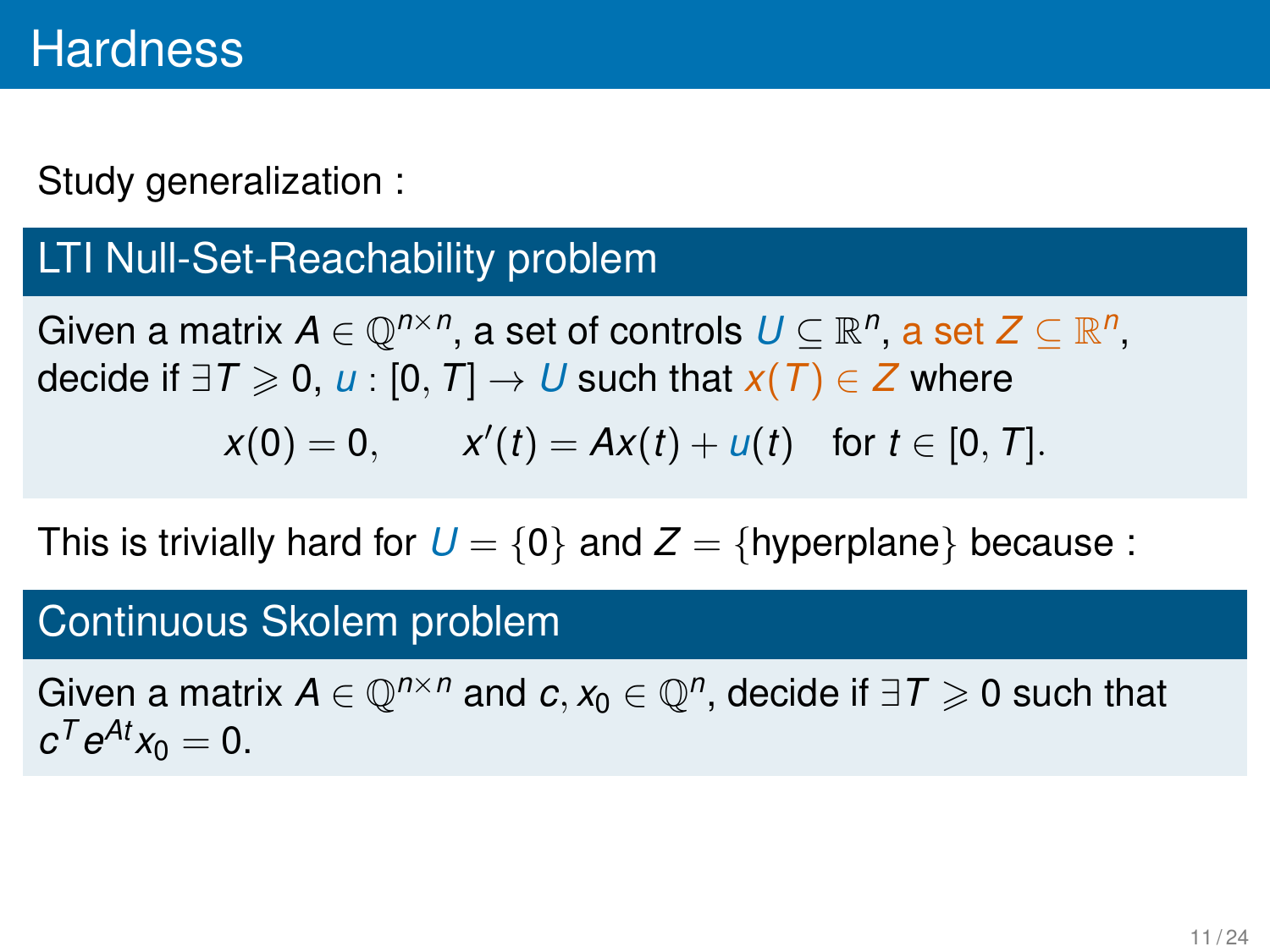## LTI Null-Set-Reachability problem

Given a matrix  $A \in \mathbb{Q}^{n \times n}$ , a set of controls  $U \subseteq \mathbb{R}^n$ , a set  $Z \subseteq \mathbb{R}^n$ , decide if  $\exists T \ge 0$ , *u* : [0, *T*] → *U* such that  $x(T) \in Z$  where

$$
x(0) = 0
$$
,  $x'(t) = Ax(t) + u(t)$  for  $t \in [0, T]$ .

This is trivially hard for  $U = \{0\}$  and  $Z = \{hyperplane\}$  because:

#### Continuous Skolem problem

Given a matrix  $A \in \mathbb{Q}^{n \times n}$  and  $c, x_0 \in \mathbb{Q}^n$ , decide if  $\exists T \geqslant 0$  such that  $c^T e^{At} x_0 = 0.$ 

This is a well-known "hard" problem.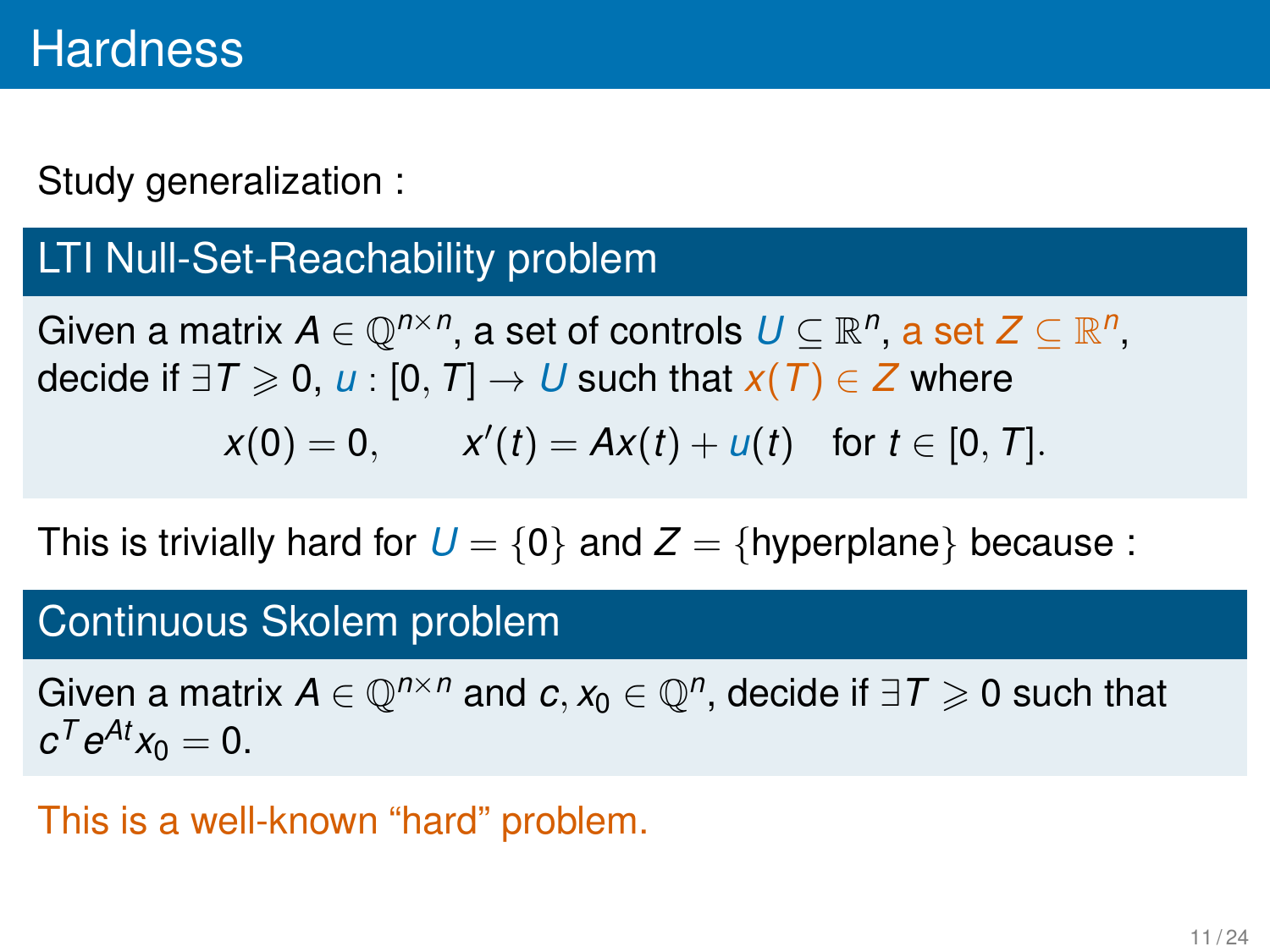# Hardness (cont.)

Taking  $U = \{0\}$  is cheating :

 $\triangleright$  when  $U = \{0\}$ , reachable set is closed (or closed minus a point)

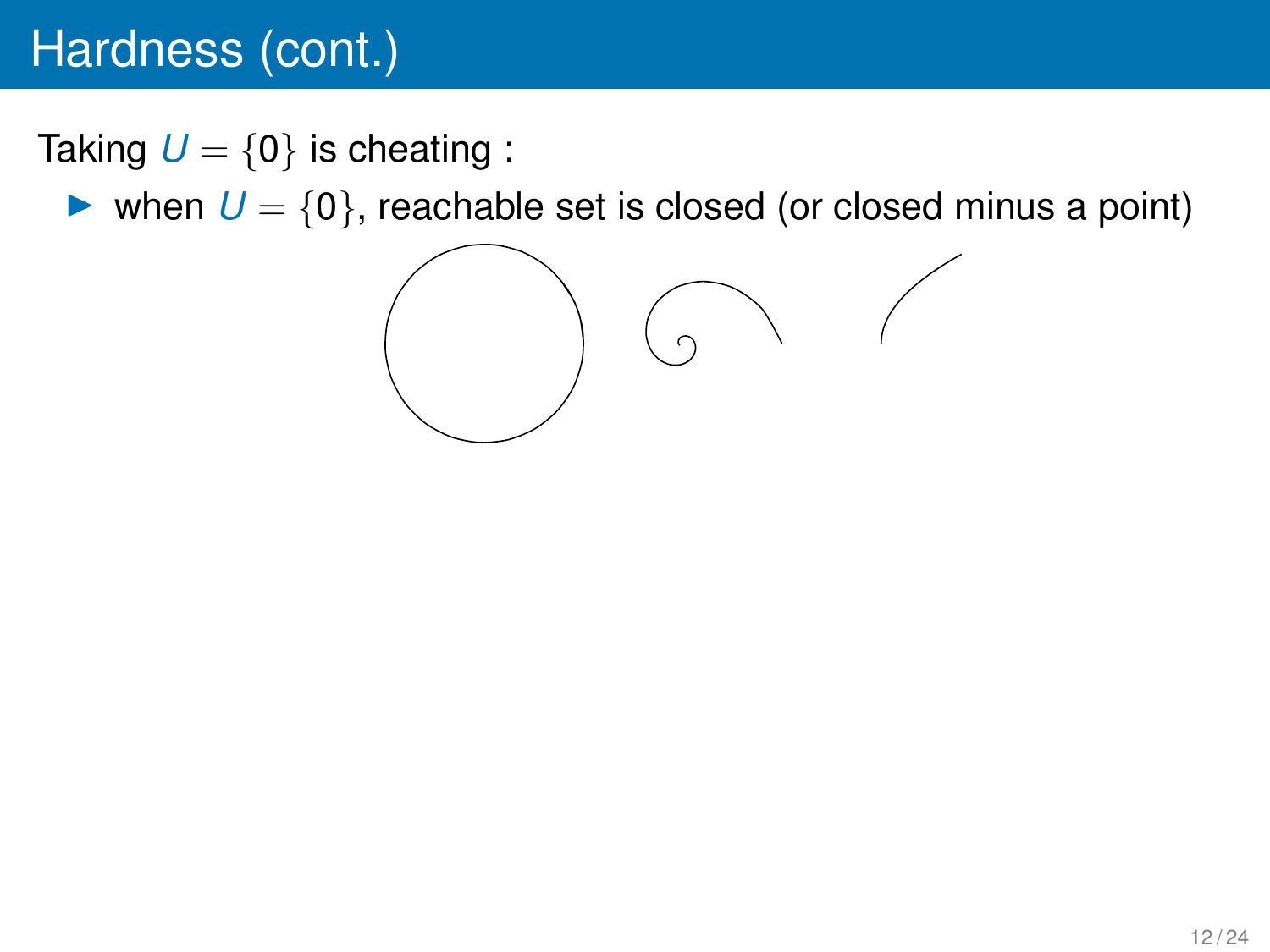# Hardness (cont.)

- Taking  $U = \{0\}$  is cheating :
	- $\triangleright$  when  $U = \{0\}$ , reachable set is closed (or closed minus a point)



▶ when  $U = B[-1, 1]^m$ , reachable set is open

boundary not included

## This is completely different !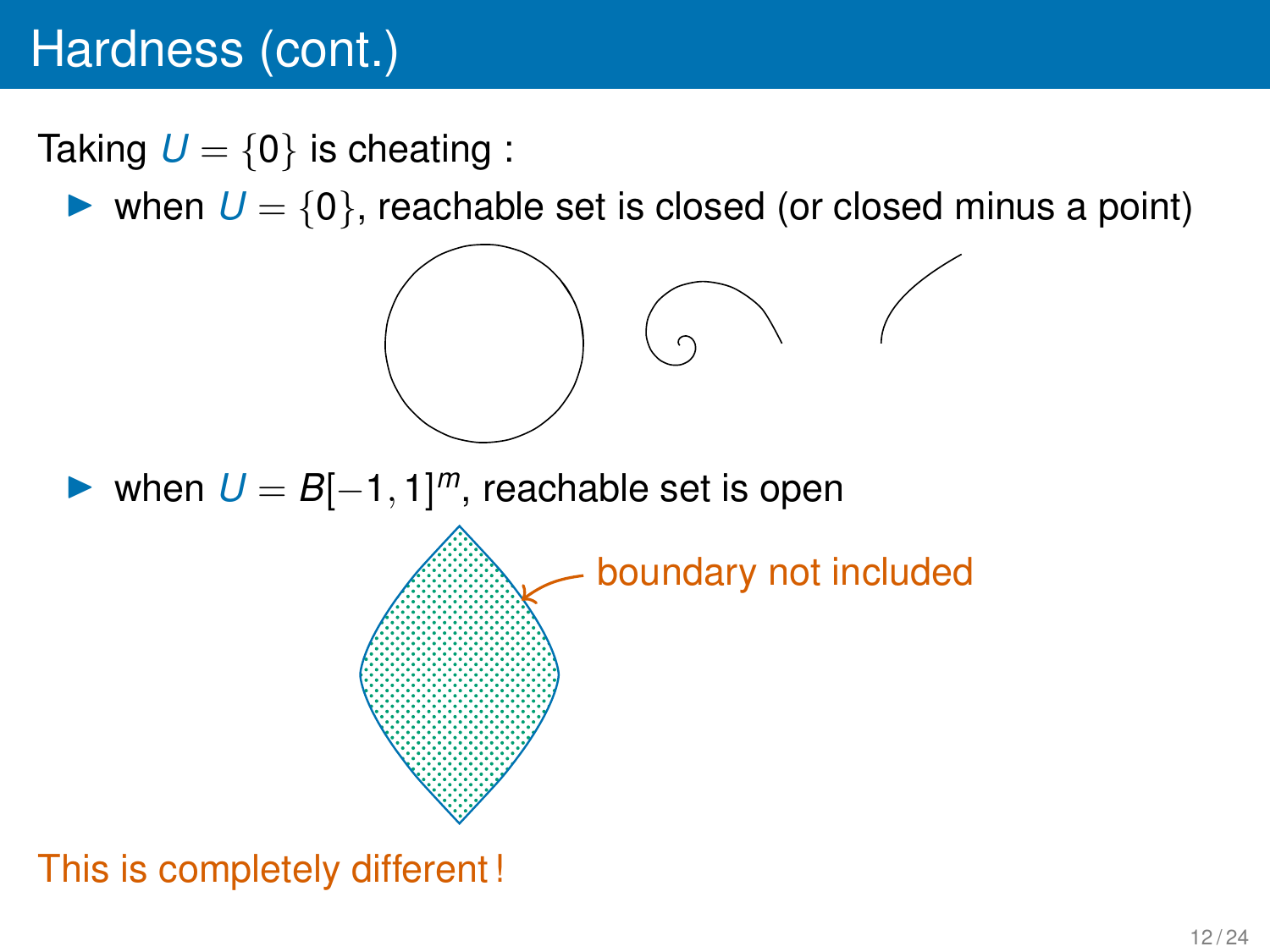## LTI Zonotope Null-Set-Reachability problem

Given a matrix  $A \in \mathbb{Q}^{n \times n}$ , a set of controls  $U = B[-1,1]^m$ , a set  $Z \subseteq \mathbb{R}^n$ , decide if  $\exists \mathcal{T} \geqslant 0$ ,  $u : [0, \mathcal{T}] \to U$  such that  $x(\mathcal{T}) \in Z$  where

 $x(0) = 0,$   $x'(t) = Ax(t) + u(t)$  for  $t \in [0, T].$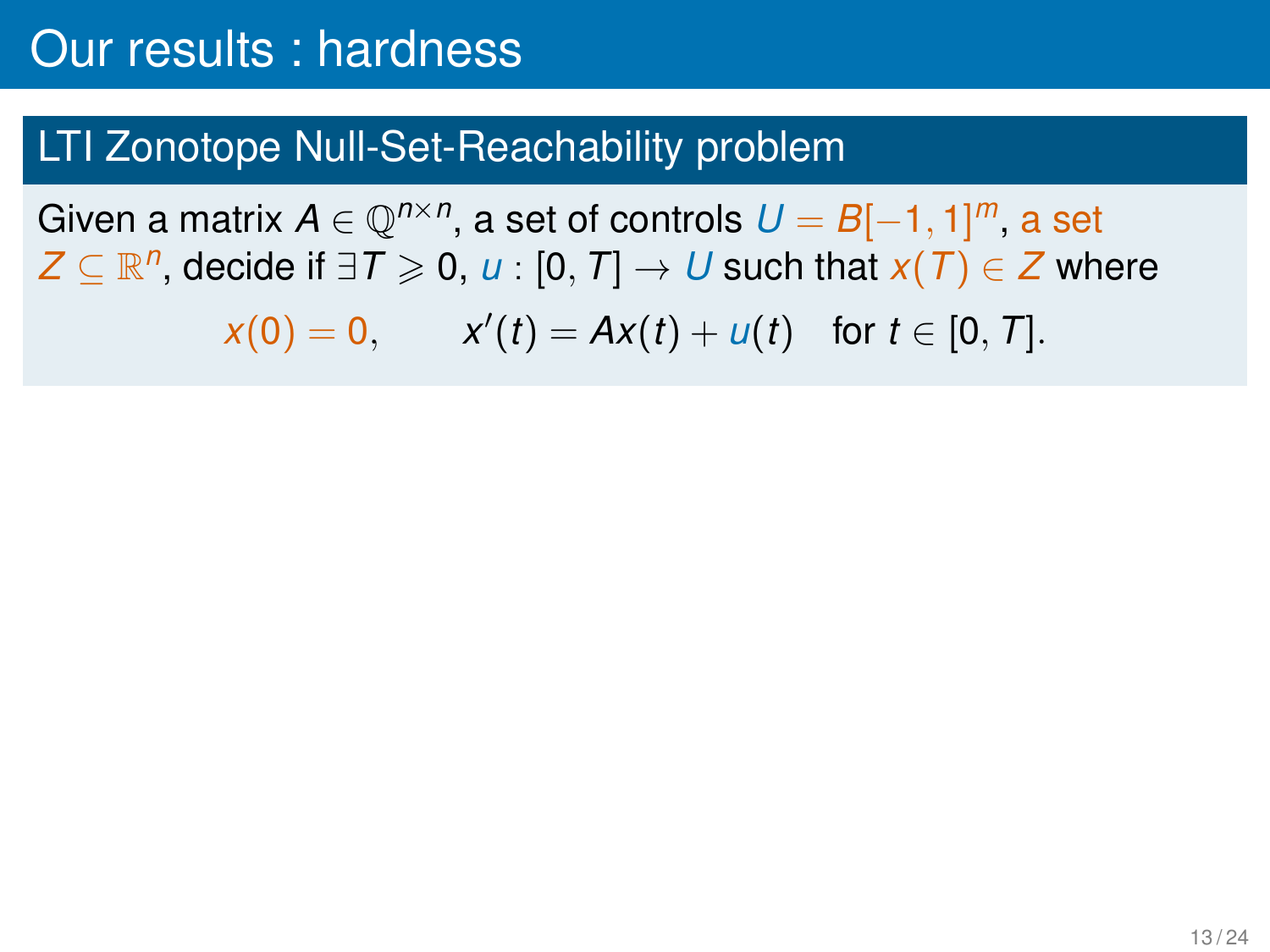## LTI Zonotope Null-Set-Reachability problem

Given a matrix  $A \in \mathbb{Q}^{n \times n}$ , a set of controls  $U = B[-1,1]^m$ , a set  $Z \subseteq \mathbb{R}^n$ , decide if  $\exists \mathcal{T} \geqslant 0$ ,  $u : [0, \mathcal{T}] \to U$  such that  $x(\mathcal{T}) \in Z$  where

$$
x(0) = 0
$$
,  $x'(t) = Ax(t) + u(t)$  for  $t \in [0, T]$ .

#### Theorem (Dantam, P.)

*The Continuous Nontangential Skolem problem reduces to this problem with a single input (m* = 1*), A stable and Z a hyperplane or a convex compact set of dimension n* − 1*.*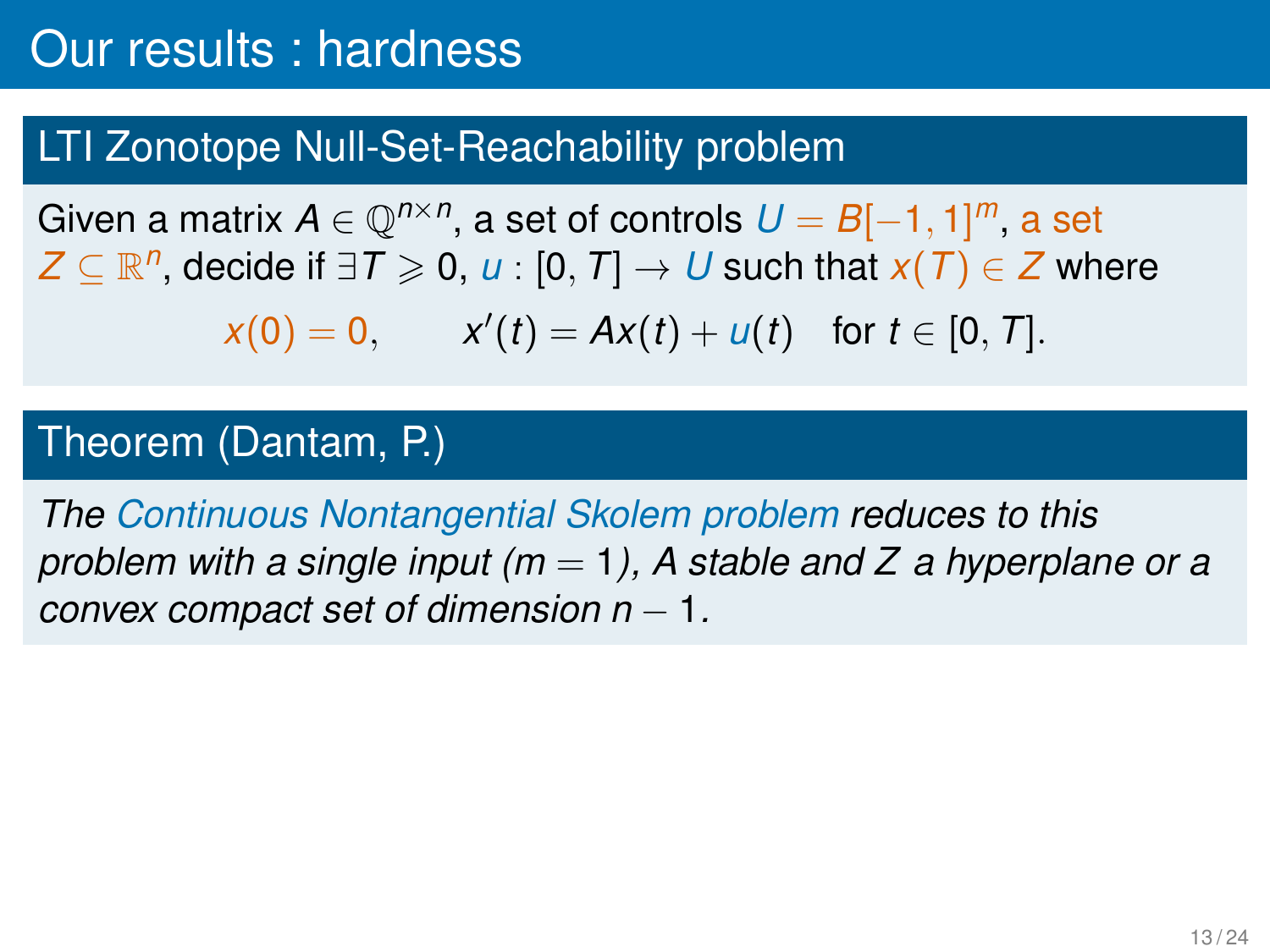## LTI Zonotope Null-Set-Reachability problem

Given a matrix  $A \in \mathbb{Q}^{n \times n}$ , a set of controls  $U = B[-1,1]^m$ , a set  $Z \subseteq \mathbb{R}^n$ , decide if  $\exists \mathcal{T} \geqslant 0$ ,  $u : [0, \mathcal{T}] \to U$  such that  $x(\mathcal{T}) \in Z$  where

 $x(0) = 0,$   $x'(t) = Ax(t) + u(t)$  for  $t \in [0, T].$ 

#### Theorem (Dantam, P.)

*The Continuous Nontangential Skolem problem reduces to this problem with a single input (m* = 1*), A stable and Z a hyperplane or a convex compact set of dimension n* − 1*.*

### Continuous Nontangential Skolem problem

Given a matrix  $A \in \mathbb{Q}^{n \times n}$  and  $c, x_0 \in \mathbb{Q}^n$ , decide if  $\exists T \geqslant 0$  such that  $f(t) = 0$  and  $f'(t) \neq 0$  where  $f(t) = c^T e^{At} x_0 = 0.$ 

#### It is essentially as hard as the Continuous Skolem problem.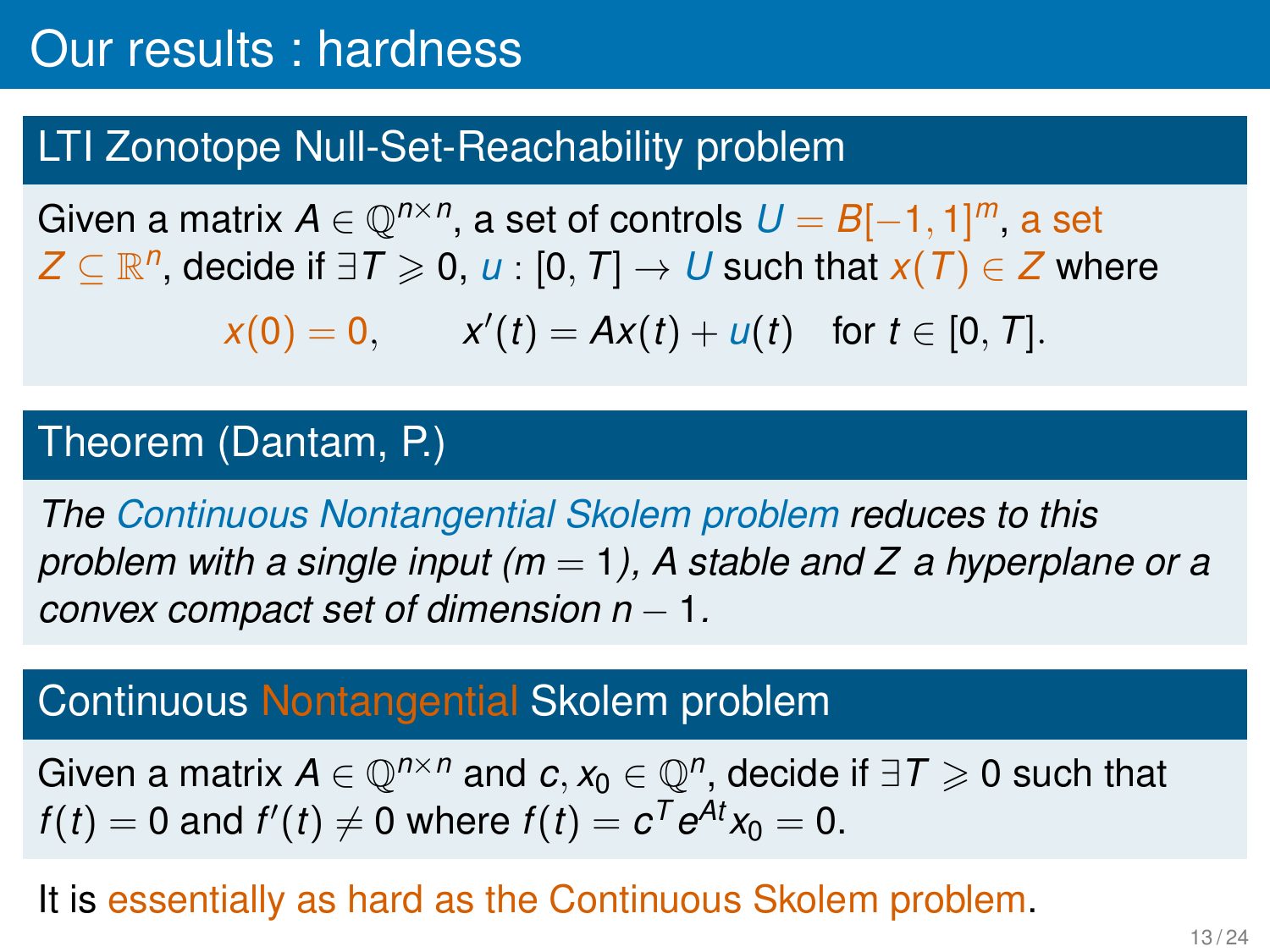# Conclusion (continuous case)

LTI reachability problem : find *T* and *u* such that

$$
x(0) = 0, \qquad x'(t) = Ax(t) + Bu(t), \qquad u(t) \in [-1, 1]^m
$$

satisfies  $x(T) =$  target. Very natural problem in control theory.



### Point reachability is

- $\triangleright$  decidable in dimension 2 or with spectral constraints,
- conditionally decidable with real eigenvalues,
- conditionally decidable in bounded time,
- Set reachability is Nontangential Continuous Skolem hard.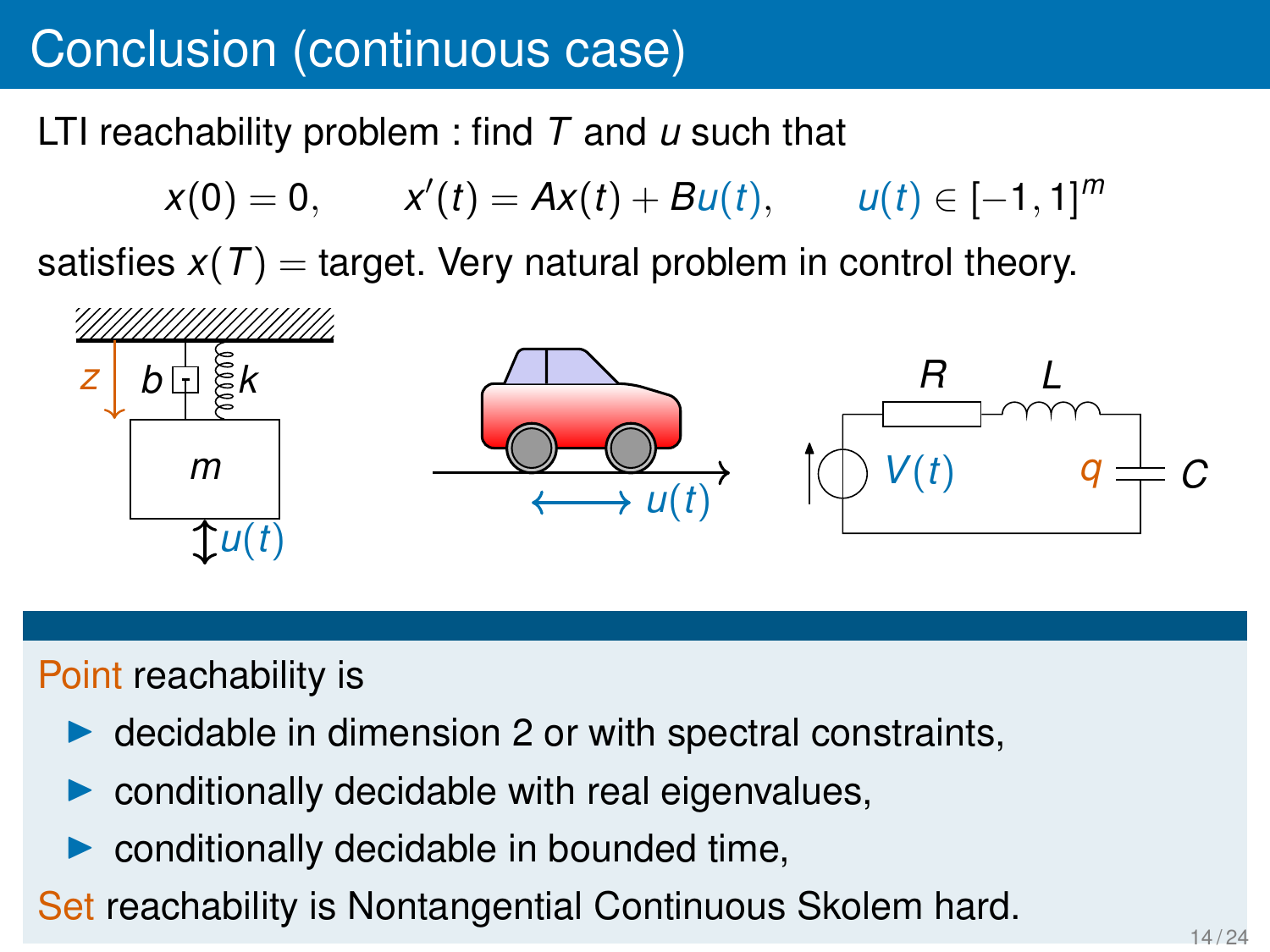The continuous case is much harder than expected. What about the discrete case ?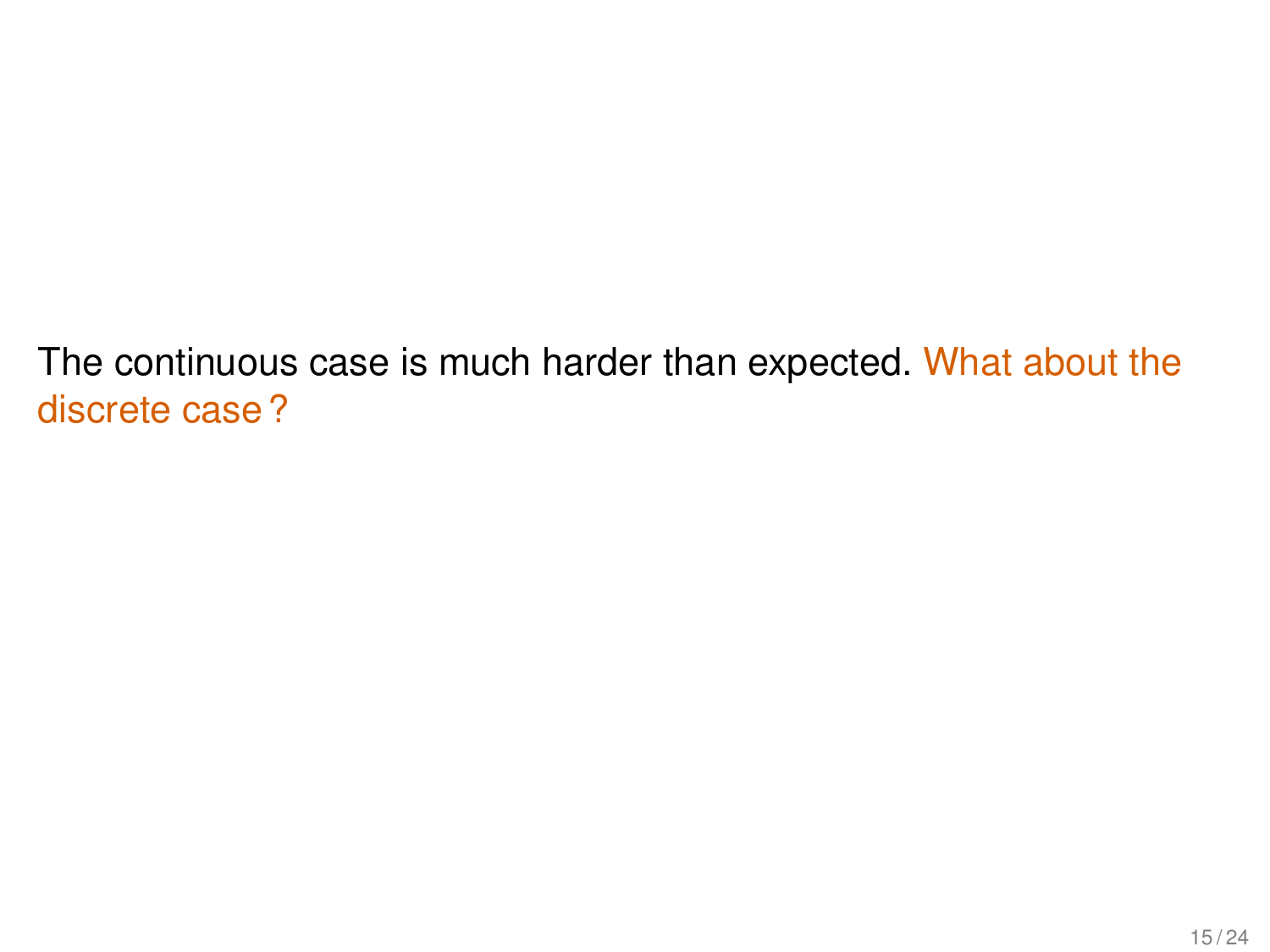#### LTI-REACHABILITY

- ▶ a source  $s \in \mathbb{Q}^d$ ,
- ▶ a target  $t \in \mathbb{Q}^d$ ,
- ▶ a transition matrix  $A \in \mathbb{Q}^{d \times d}$ ,
- ▶ a set of controls  $U \subseteq \mathbb{R}^d$ ,

decide if  $\exists T \in \mathbb{N}$ ,  $u_0, \ldots, u_{T-1} \in U$  such that  $x_T = t$  where

$$
x_0 = s, \qquad x_{n+1} = Ax_n + u_n.
$$

*s t*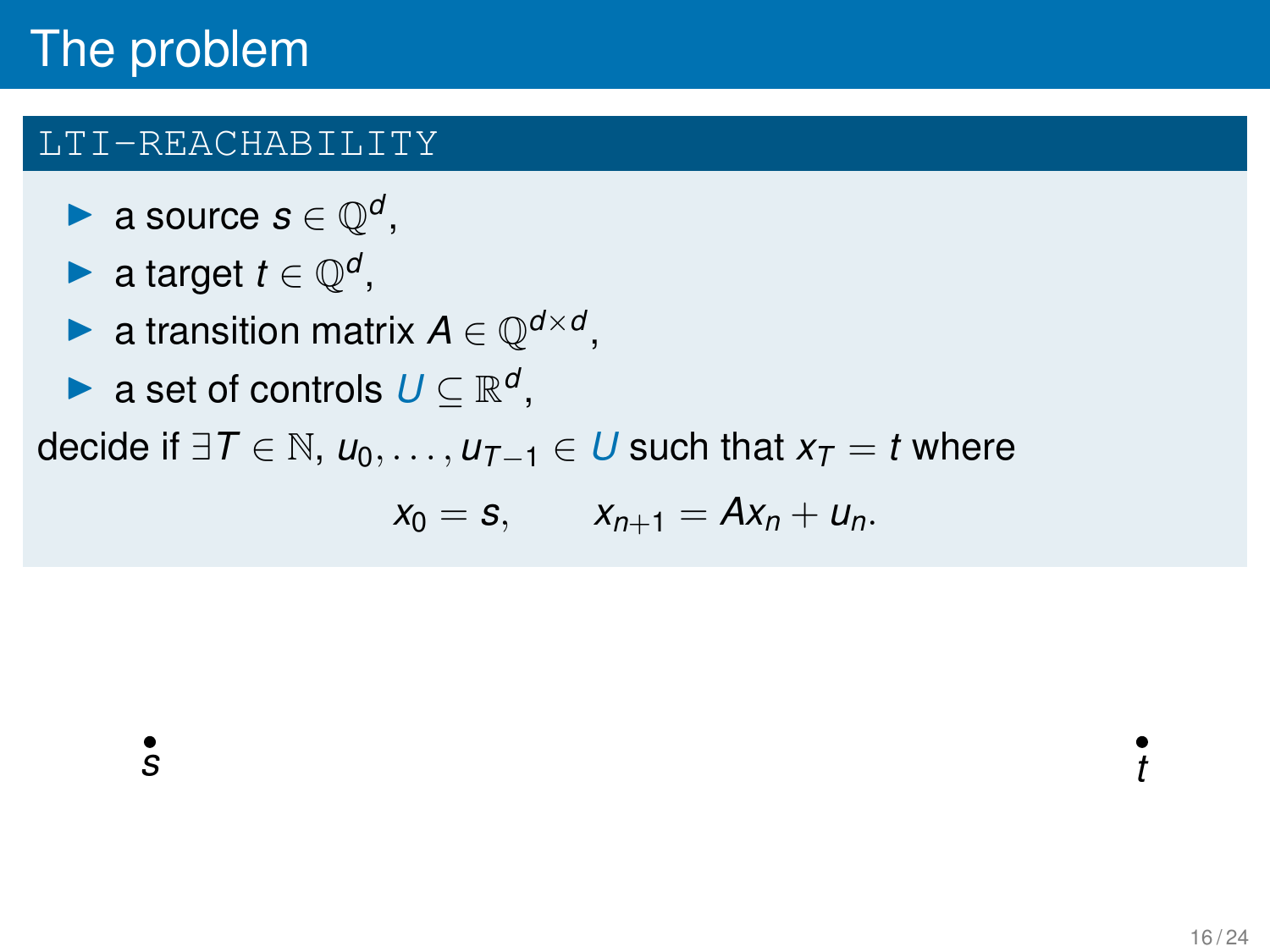#### LTI-REACHABILITY

- ▶ a source  $s \in \mathbb{Q}^d$ ,
- ▶ a target  $t \in \mathbb{Q}^d$ ,
- ▶ a transition matrix  $A \in \mathbb{Q}^{d \times d}$ ,
- ▶ a set of controls  $U \subseteq \mathbb{R}^d$ ,

$$
x_0 = s, \qquad x_{n+1} = Ax_n + u_n.
$$

$$
x_0 = s
$$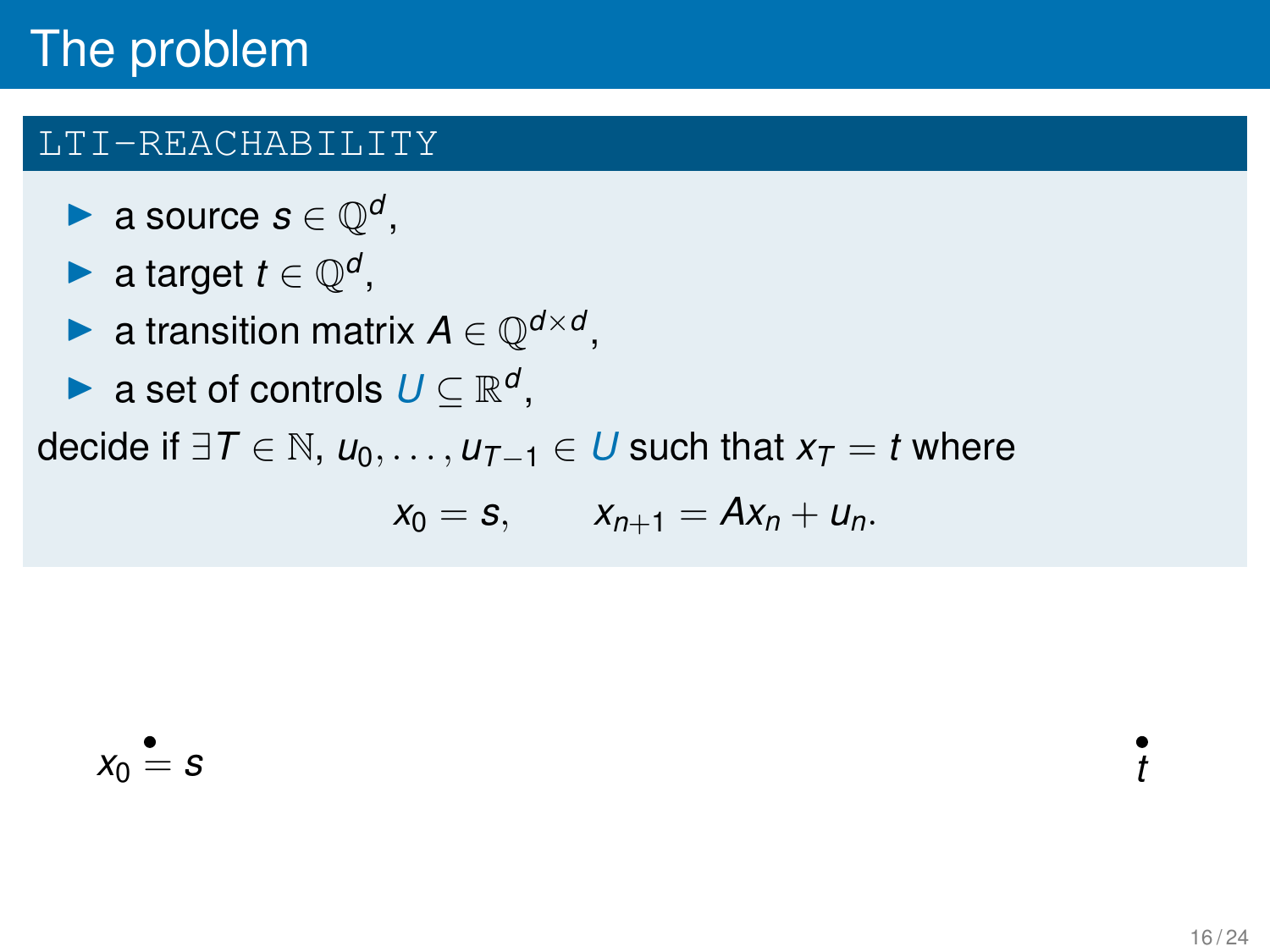#### LTI-REACHABILITY

- ▶ a source  $s \in \mathbb{Q}^d$ ,
- ▶ a target  $t \in \mathbb{Q}^d$ ,
- ▶ a transition matrix  $A \in \mathbb{Q}^{d \times d}$ ,
- ▶ a set of controls  $U \subseteq \mathbb{R}^d$ ,

$$
x_0 = s, \qquad x_{n+1} = Ax_n + u_n.
$$

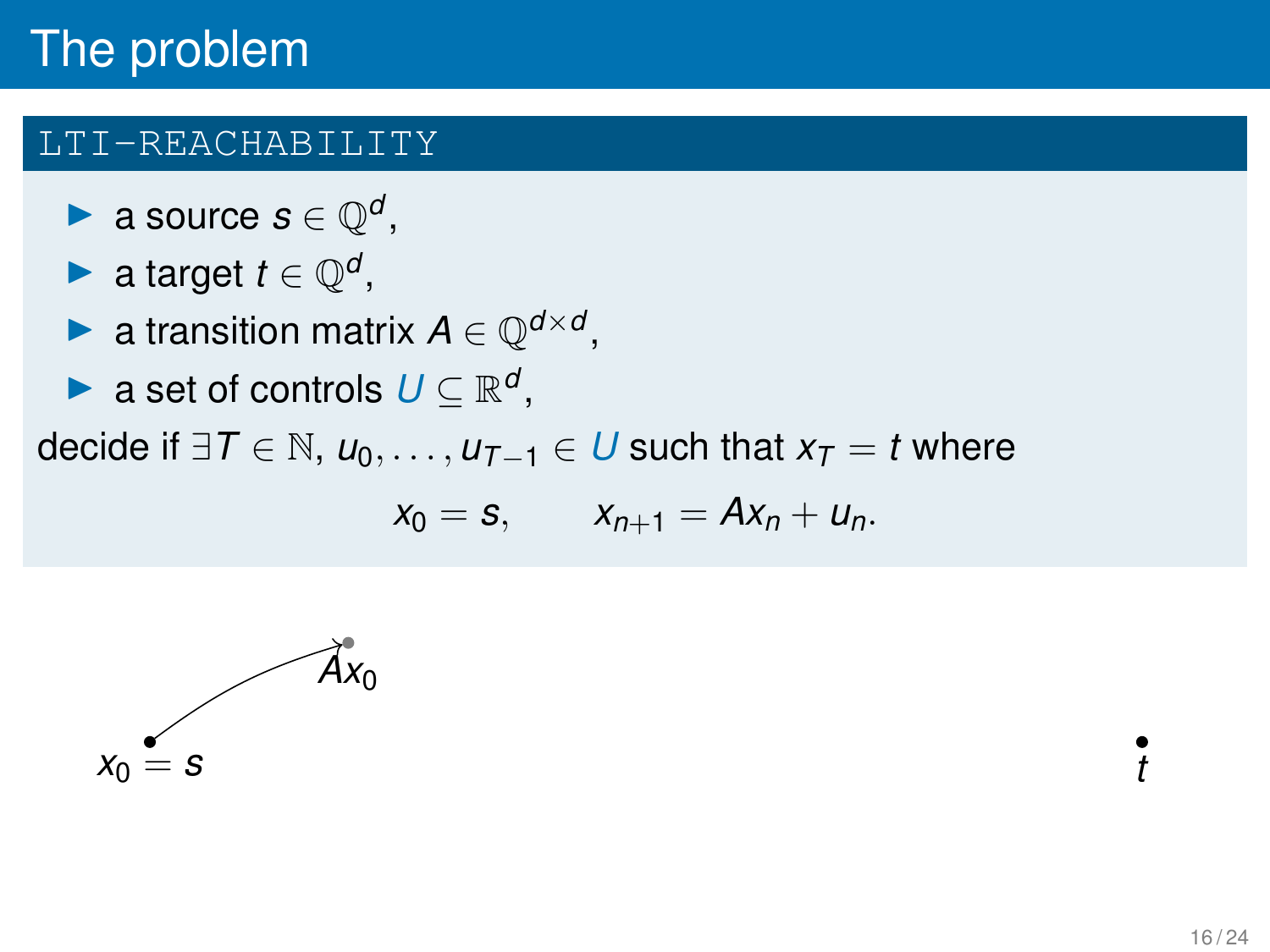#### LTI-REACHABILITY

- ▶ a source  $s \in \mathbb{Q}^d$ ,
- ▶ a target  $t \in \mathbb{Q}^d$ ,
- ▶ a transition matrix  $A \in \mathbb{Q}^{d \times d}$ ,
- ▶ a set of controls  $U \subseteq \mathbb{R}^d$ ,

$$
x_0 = s, \qquad x_{n+1} = Ax_n + u_n.
$$

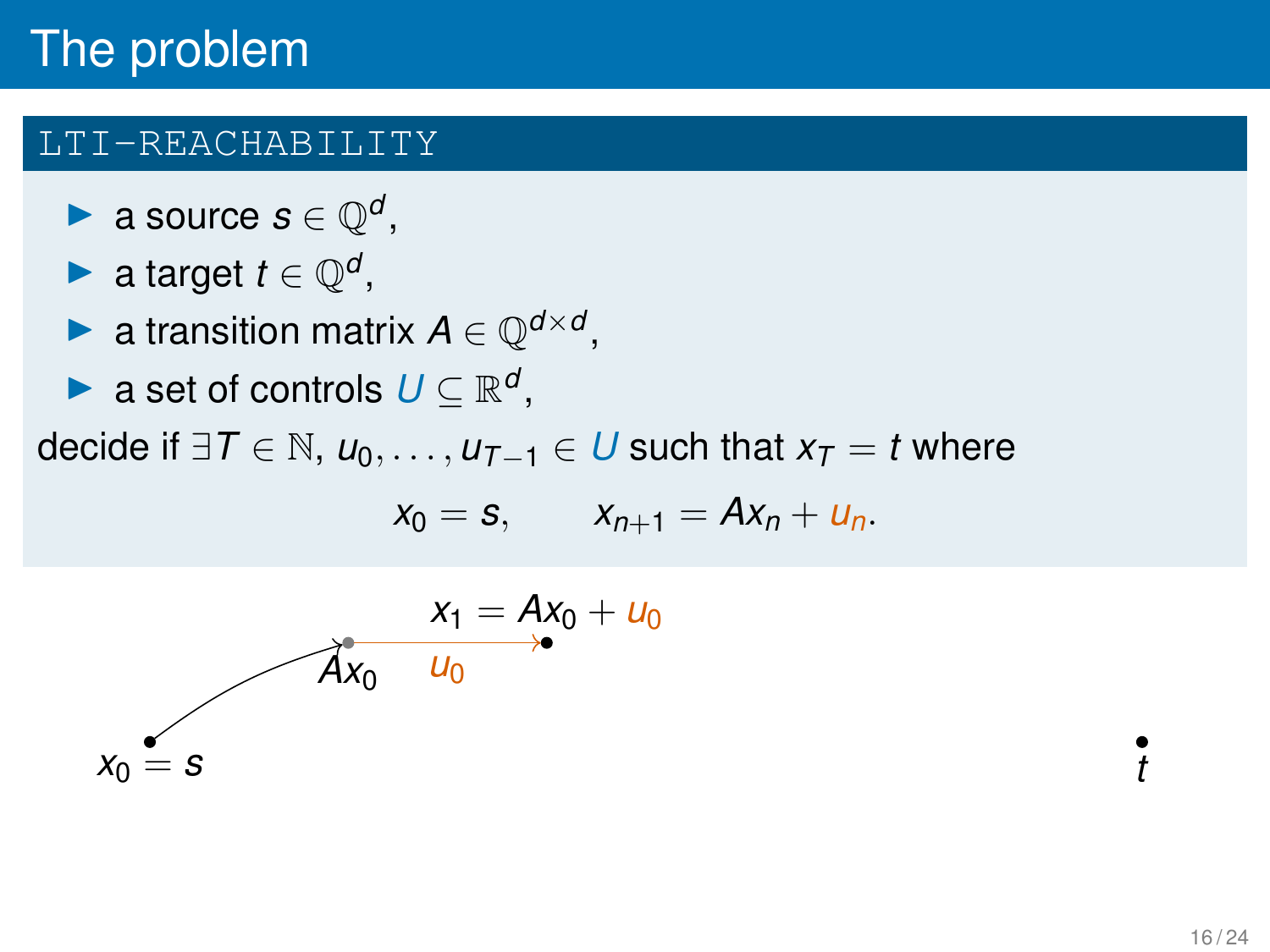#### LTI-REACHABILITY

- ▶ a source  $s \in \mathbb{Q}^d$ ,
- ▶ a target  $t \in \mathbb{Q}^d$ ,
- ▶ a transition matrix  $A \in \mathbb{Q}^{d \times d}$ ,
- ▶ a set of controls  $U \subseteq \mathbb{R}^d$ ,

$$
x_0 = s, \qquad x_{n+1} = Ax_n + u_n.
$$

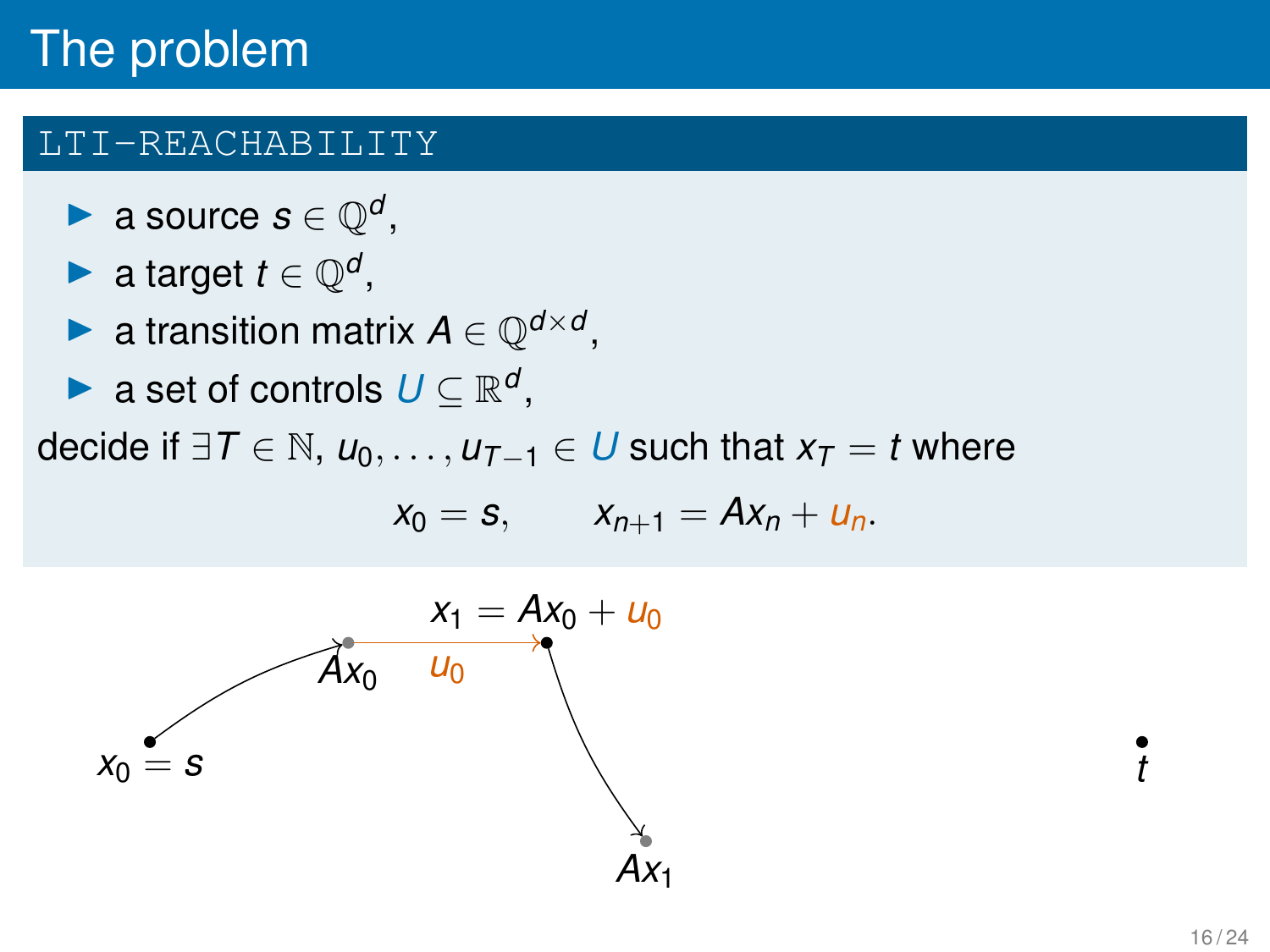#### LTI-REACHABILITY

- ▶ a source  $s \in \mathbb{Q}^d$ ,
- ▶ a target  $t \in \mathbb{Q}^d$ ,
- ▶ a transition matrix  $A \in \mathbb{Q}^{d \times d}$ ,
- ▶ a set of controls  $U \subseteq \mathbb{R}^d$ ,

$$
x_0 = s, \qquad x_{n+1} = Ax_n + u_n.
$$

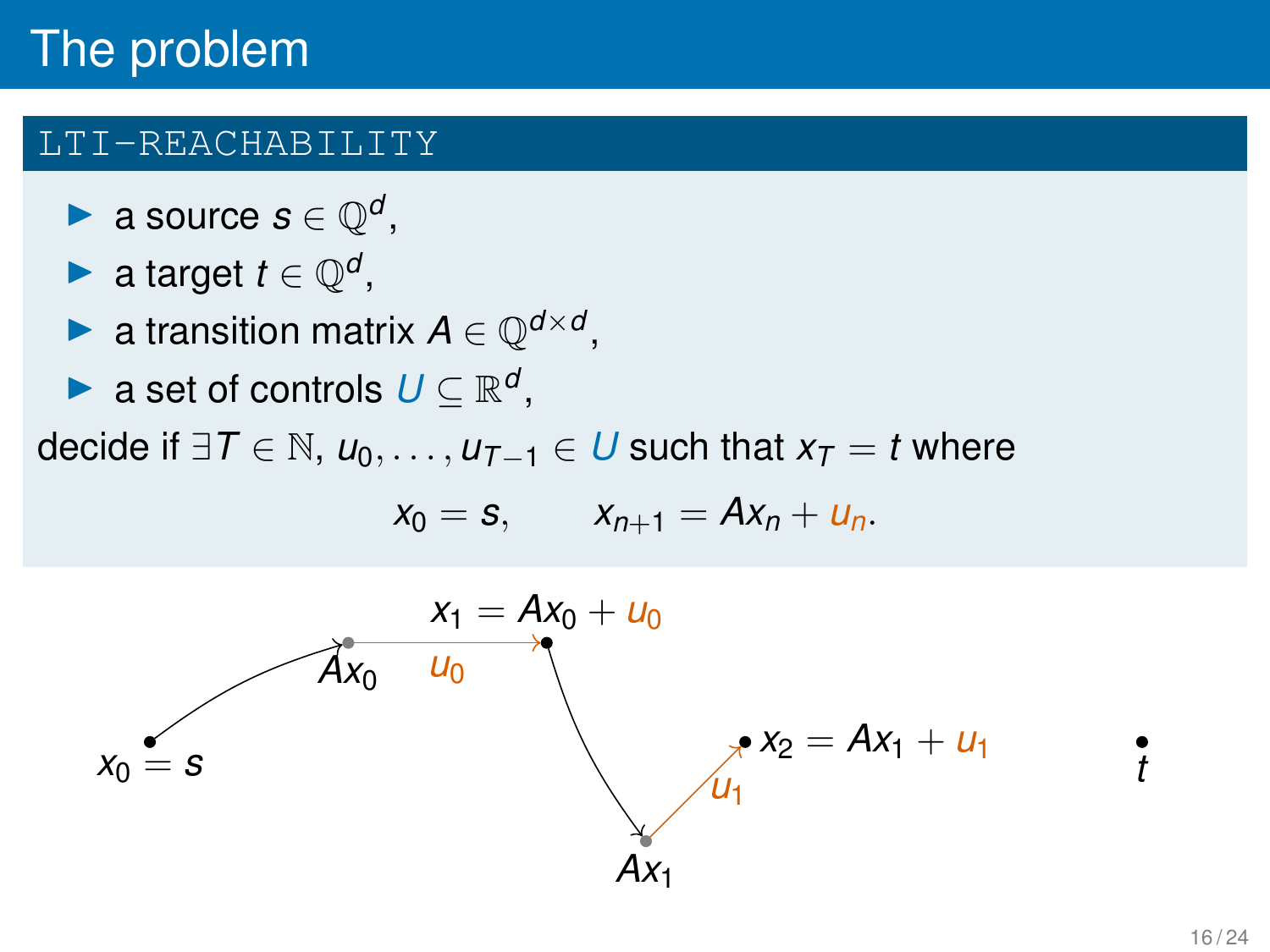#### LTI-REACHABILITY

- ▶ a source  $s \in \mathbb{Q}^d$ ,
- ▶ a target  $t \in \mathbb{Q}^d$ ,
- ▶ a transition matrix  $A \in \mathbb{Q}^{d \times d}$ ,
- ▶ a set of controls  $U \subseteq \mathbb{R}^d$ ,

$$
x_0 = s, \qquad x_{n+1} = Ax_n + u_n.
$$

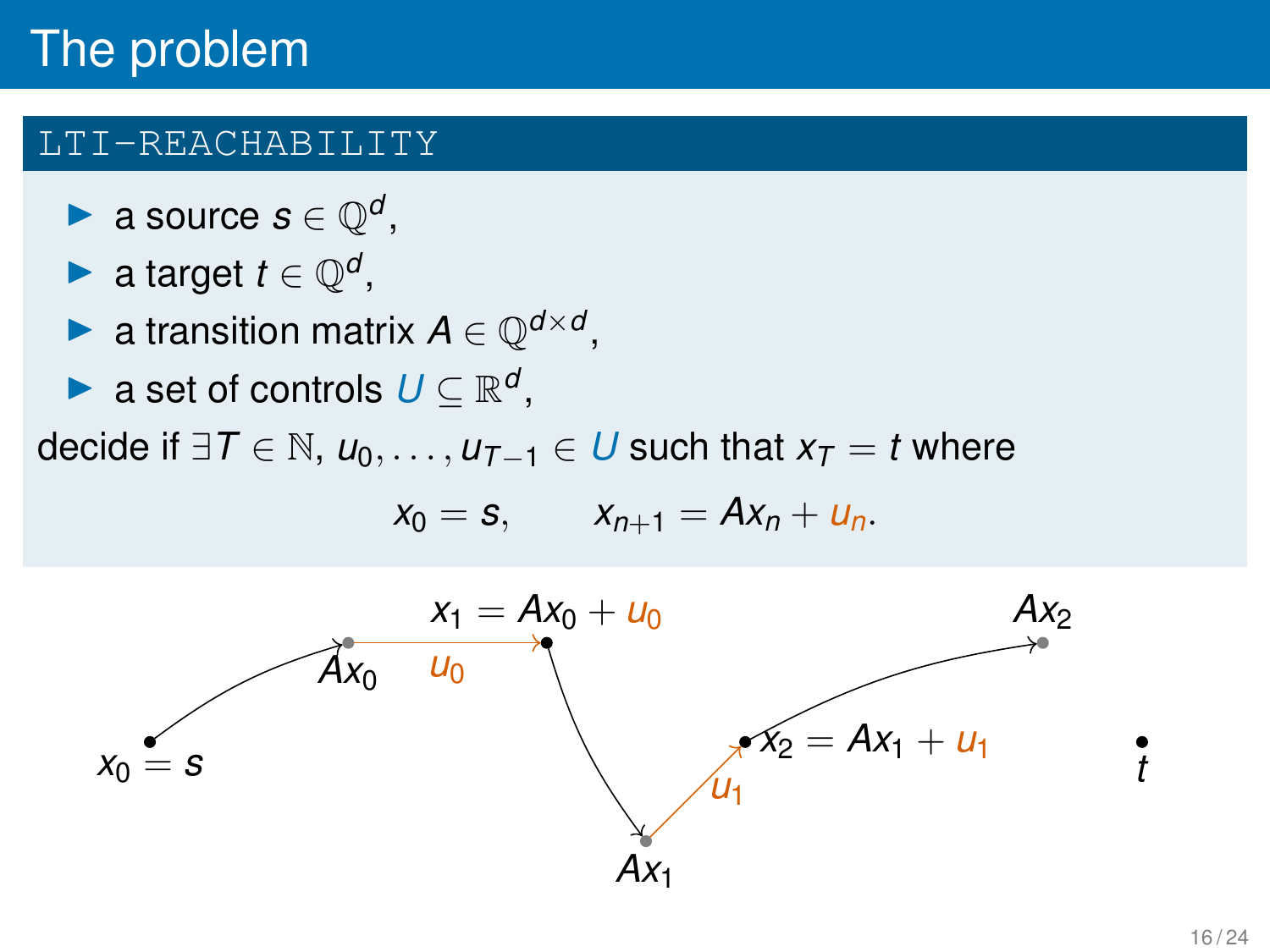#### LTI-REACHABILITY

- ▶ a source  $s \in \mathbb{Q}^d$ ,
- ▶ a target  $t \in \mathbb{Q}^d$ ,
- ▶ a transition matrix  $A \in \mathbb{Q}^{d \times d}$ ,
- ▶ a set of controls  $U \subseteq \mathbb{R}^d$ ,

$$
x_0 = s, \qquad x_{n+1} = Ax_n + u_n.
$$

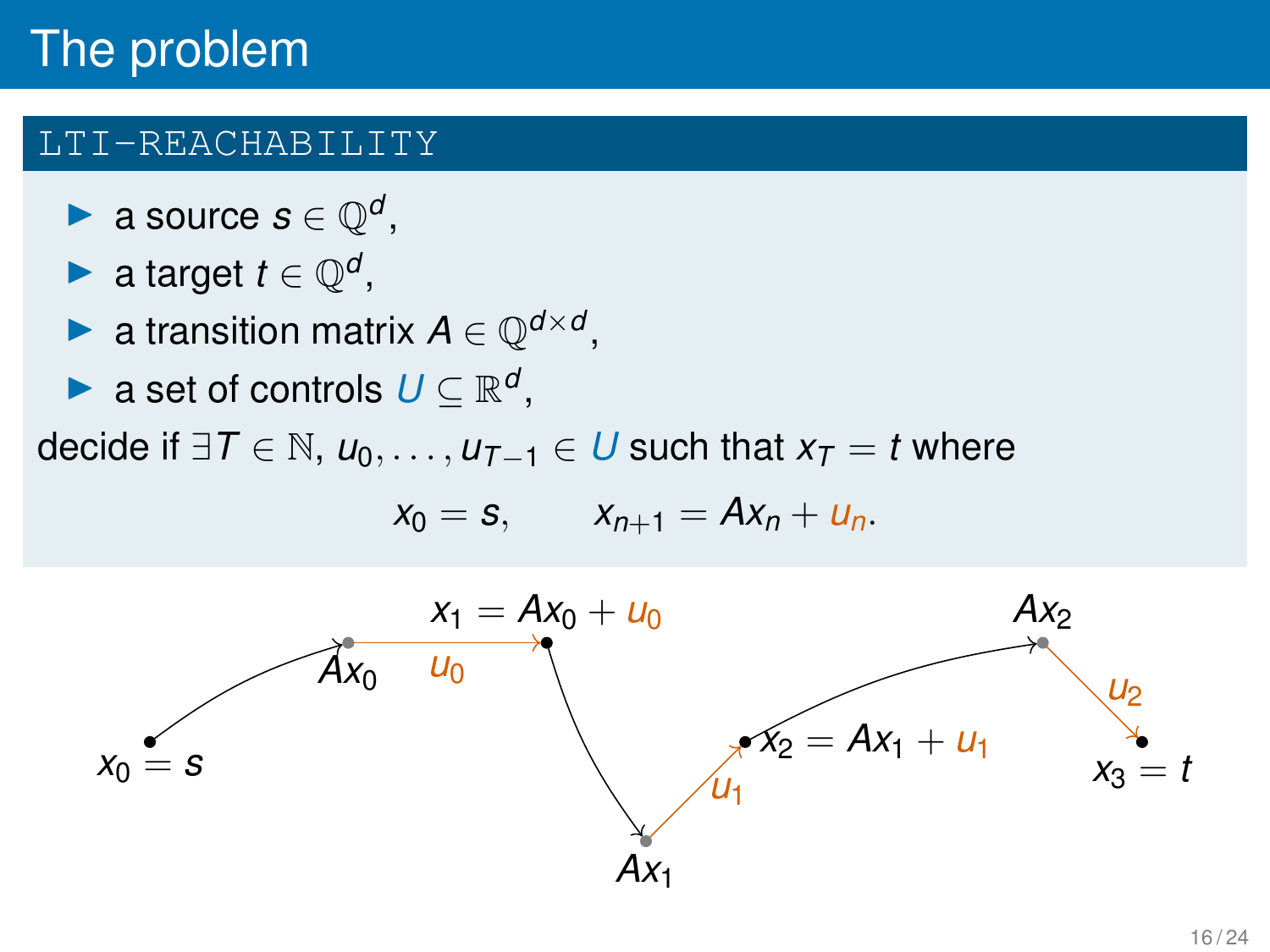- ▶ a source  $s \in \mathbb{Q}^d$ ,
- ▶ a target  $t \in \mathbb{Q}^d$ ,
- ▶ a transition matrix  $A \in \mathbb{Q}^{d \times d}$ ,
- ▶ a set of controls  $U \subseteq \mathbb{R}^d$ ,

$$
x_0 = s, \qquad x_{n+1} = Ax_n + u_n.
$$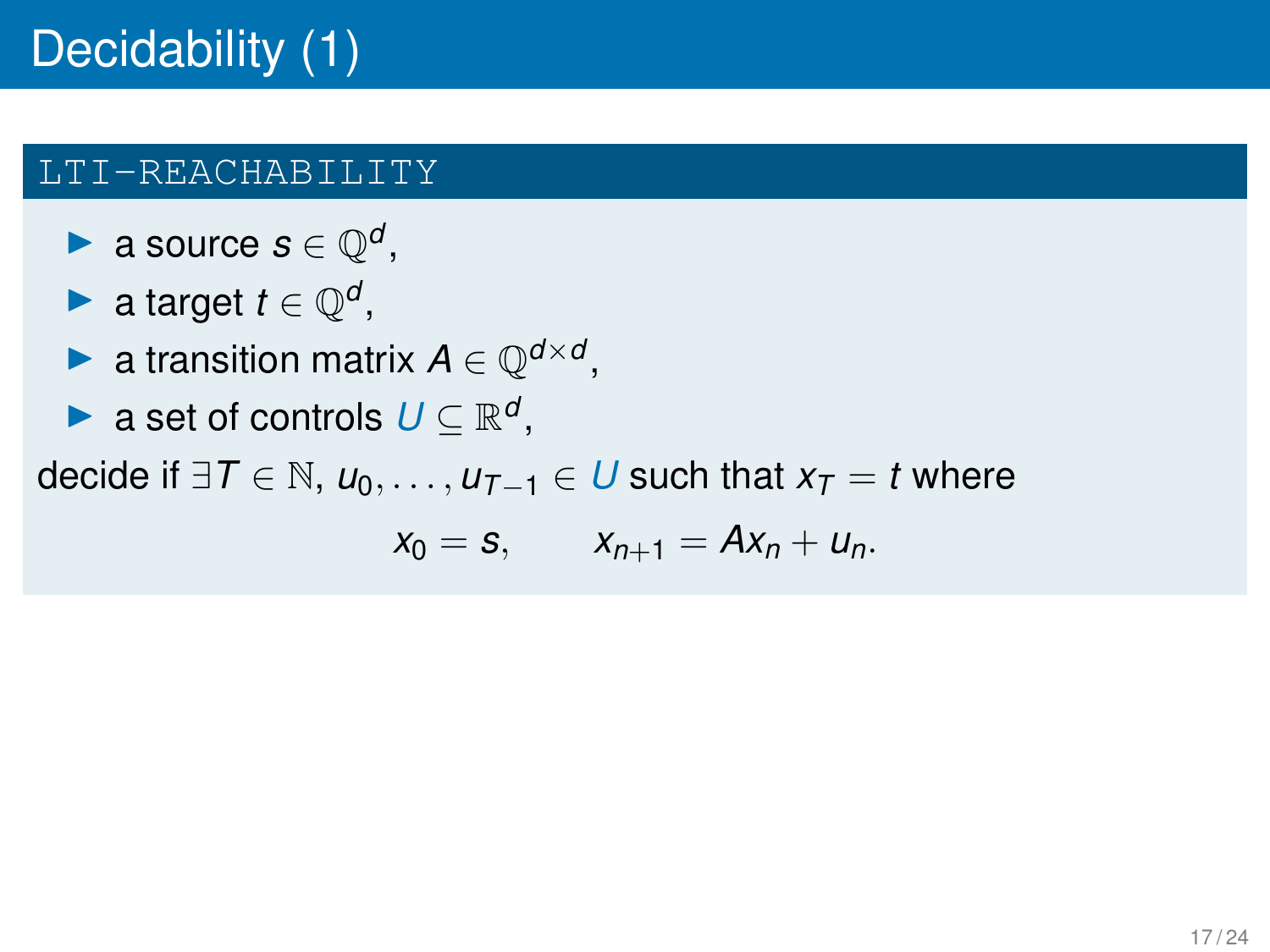- ▶ a source  $s \in \mathbb{Q}^d$ ,
- ▶ a target  $t \in \mathbb{Q}^d$ ,
- ▶ a transition matrix  $A \in \mathbb{Q}^{d \times d}$ ,
- ▶ a set of controls  $U \subseteq \mathbb{R}^d$ ,

decide if ∃*T* ∈ N,  $u_0, \ldots, u_{T-1}$  ∈ *U* such that  $x_T = t$  where

$$
x_0 = s, \qquad x_{n+1} = Ax_n + u_n.
$$

## Theorem (Lipton and Kannan, 1986)

LTI-REACHABILITY *is decidable if U is an affine subspace of* R *d .*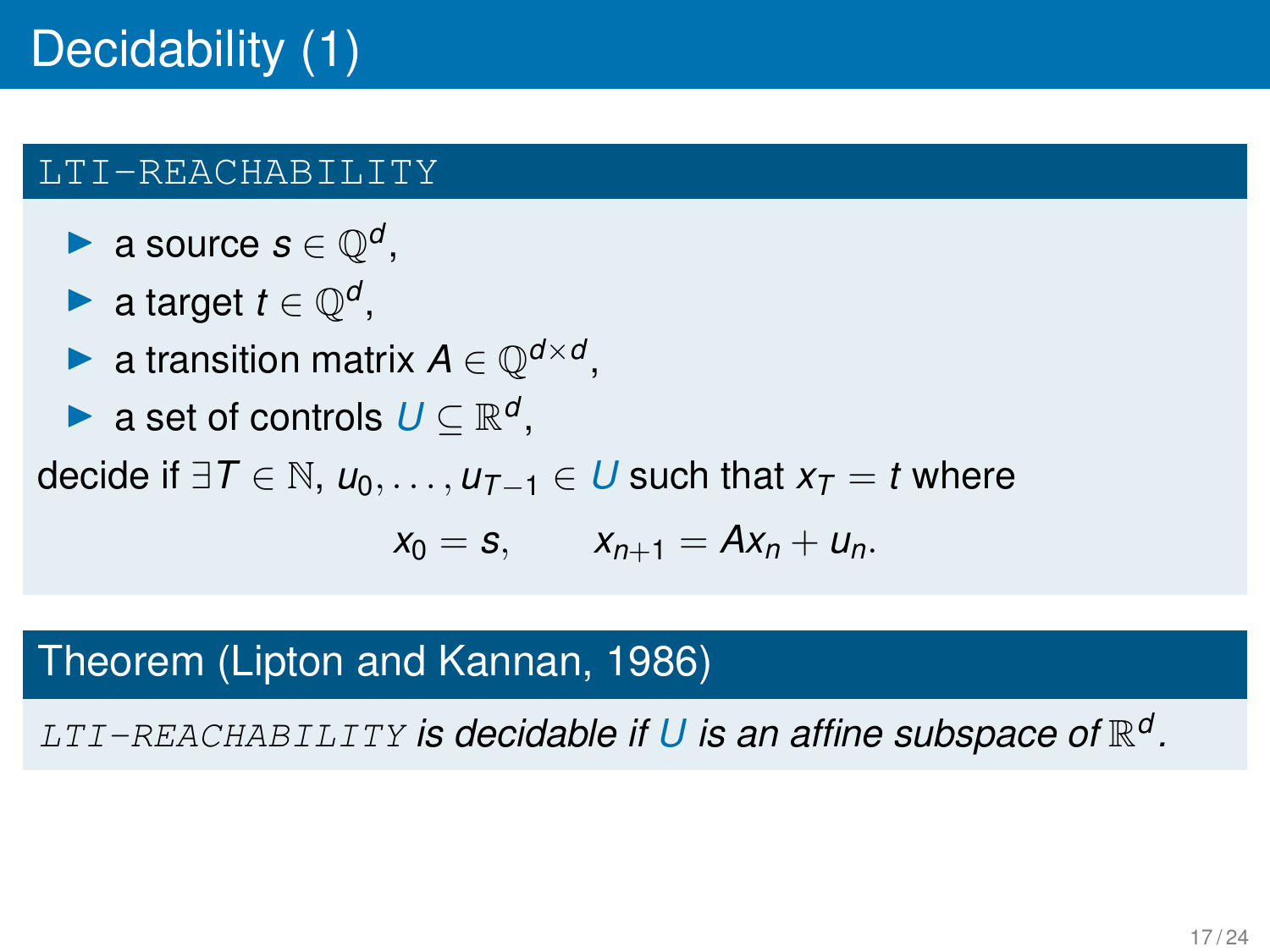- ▶ a source  $s \in \mathbb{Q}^d$ ,
- ▶ a target  $t \in \mathbb{Q}^d$ ,
- ▶ a transition matrix  $A \in \mathbb{Q}^{d \times d}$ ,
- ▶ a set of controls  $U \subseteq \mathbb{R}^d$ ,

decide if ∃*T* ∈ N,  $u_0, \ldots, u_{T-1}$  ∈ *U* such that  $x_T = t$  where

$$
x_0 = s, \qquad x_{n+1} = Ax_n + u_n.
$$

### Theorem (Lipton and Kannan, 1986)

LTI-REACHABILITY *is decidable if U is an affine subspace of* R *d .*

Almost no exact results for other classes of *U*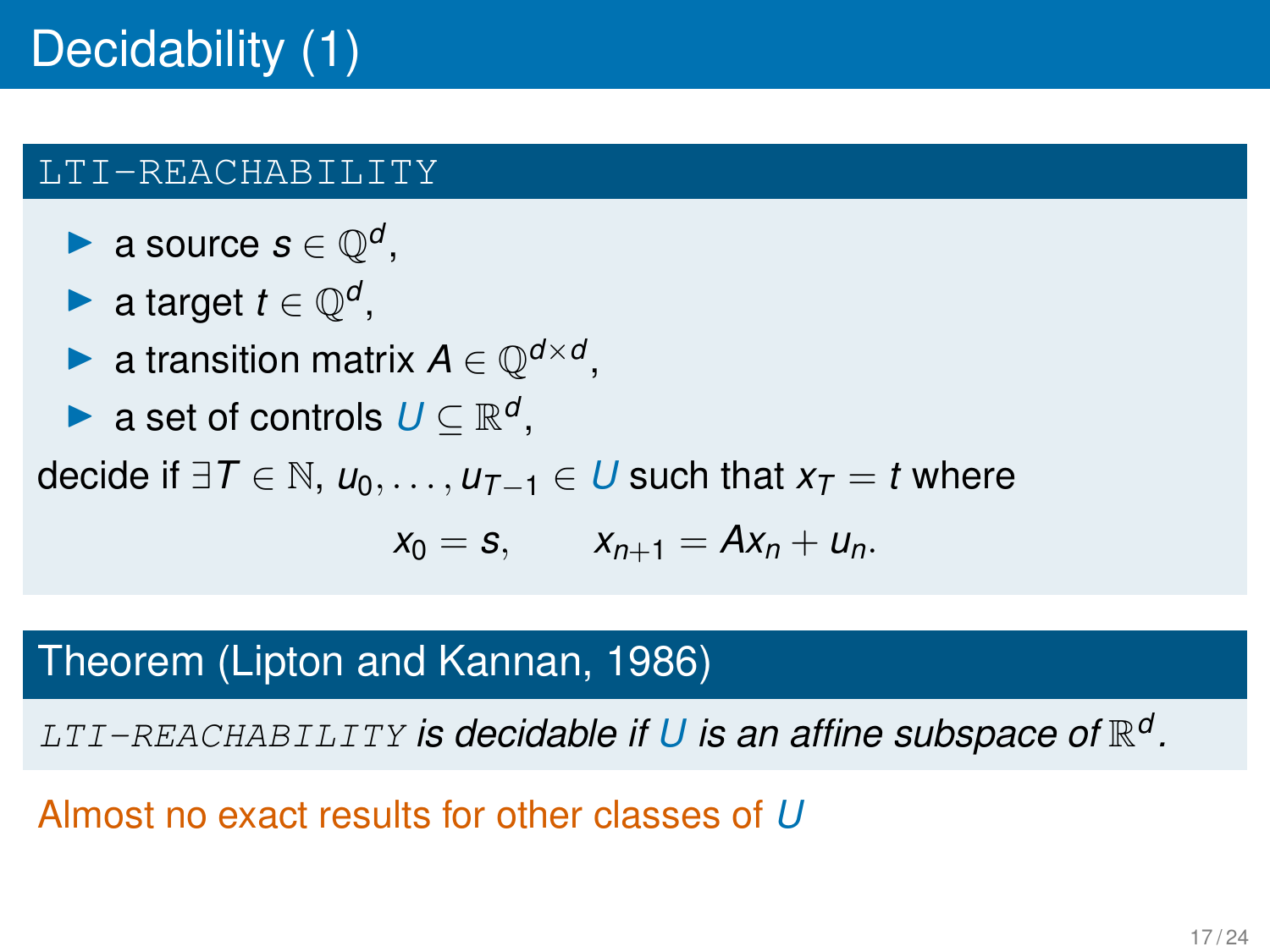- ▶ a source  $s \in \mathbb{Q}^d$ ,
- ▶ a target  $t \in \mathbb{Q}^d$ ,
- ▶ a transition matrix  $A \in \mathbb{Q}^{d \times d}$ ,
- ▶ a set of controls  $U \subseteq \mathbb{R}^d$ ,

decide if ∃*T* ∈ N,  $u_0, \ldots, u_{T-1}$  ∈ *U* such that  $x_T = t$  where

$$
x_0 = s, \qquad x_{n+1} = Ax_n + u_n.
$$

## Theorem (Lipton and Kannan, 1986)

LTI-REACHABILITY *is decidable if U is an affine subspace of* R *d .*

Almost no exact results for other classes of *U* in particular when *U* is bounded (which is the most natural case).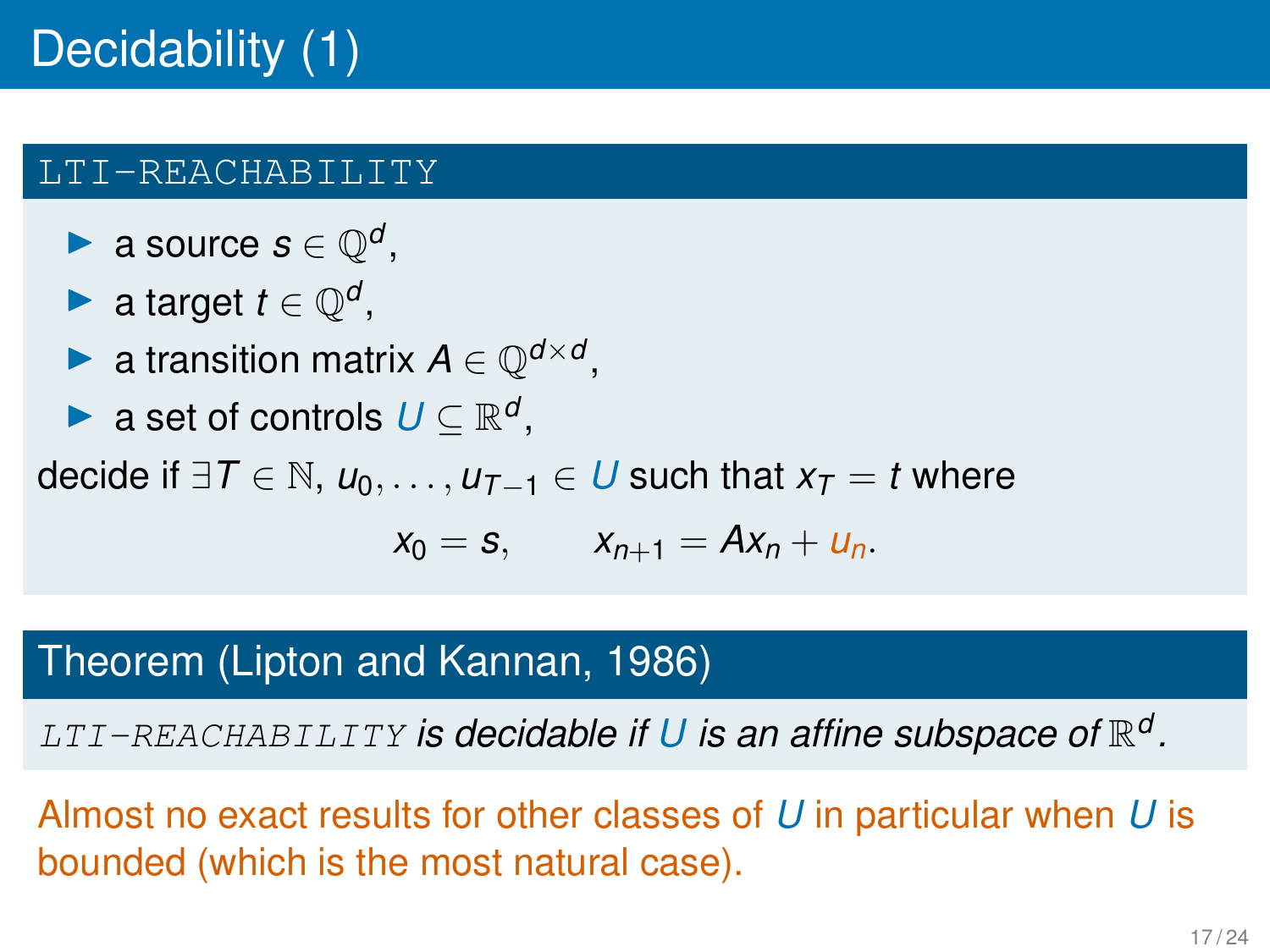## **Hardness**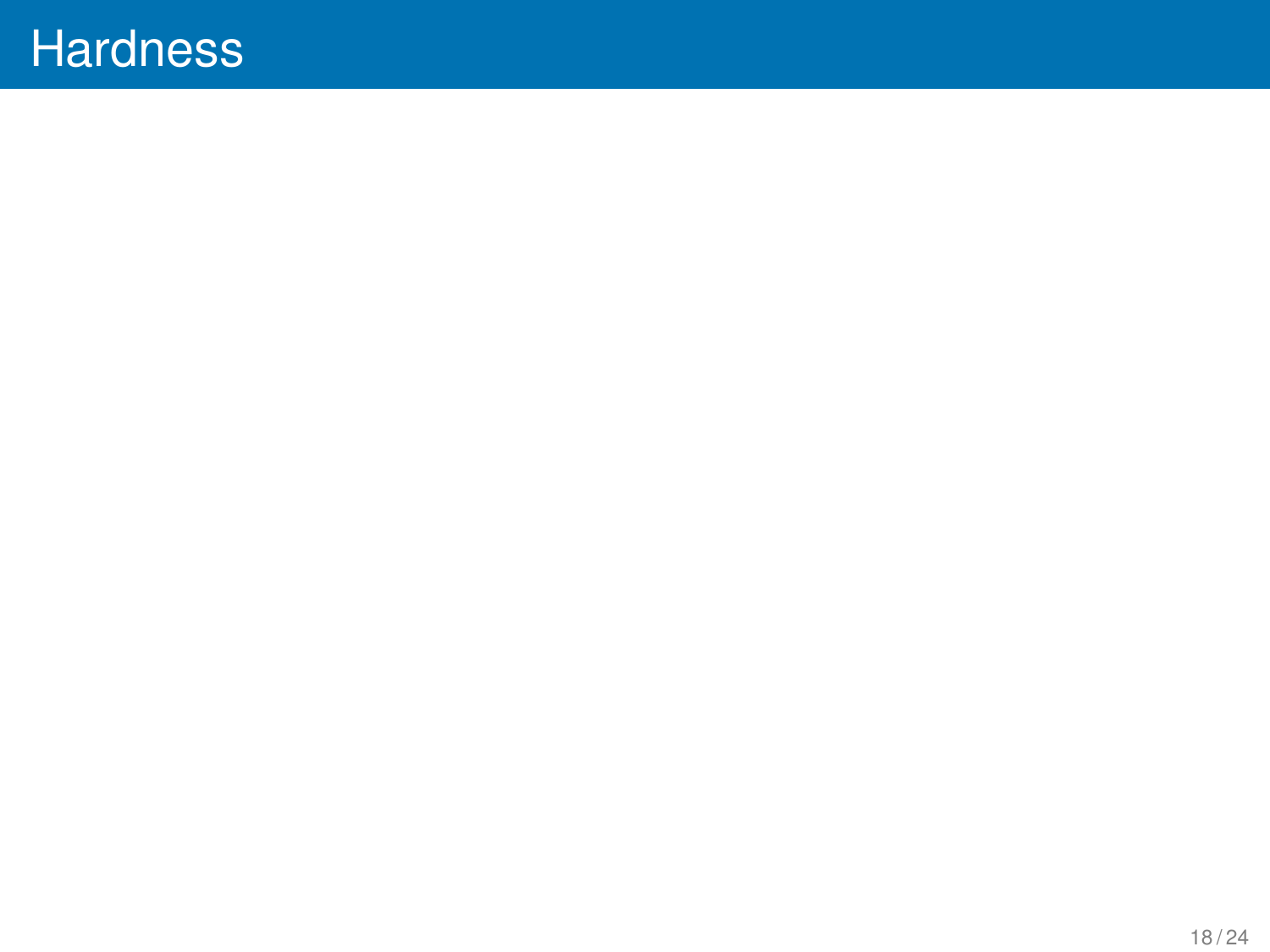## Theorem (Fijalkow, Ouaknine, P. Sousa-Pinto, Worrell)

#### LTI-REACHABILITY *is*

▶ *undecidable if U is a finite union of affine subspaces.*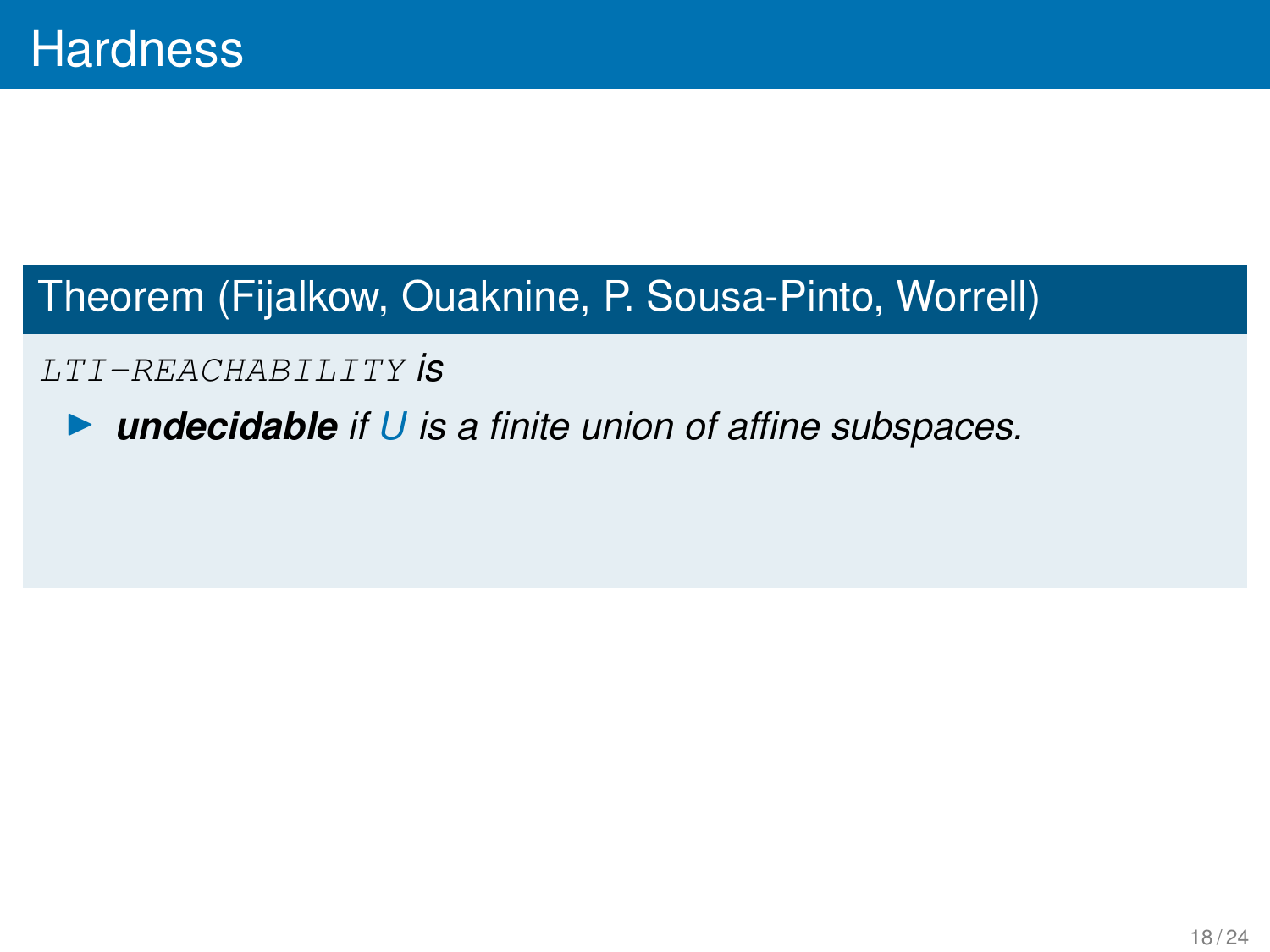### Theorem (Fijalkow, Ouaknine, P. Sousa-Pinto, Worrell)

#### LTI-REACHABILITY *is*

- ▶ *undecidable if U is a finite union of affine subspaces.*
- **Skolem-hard** if  $U = \{0\}$  ∪ *V* where *V* is an affine subspace

Since we cannot solve Skolem/Positivity, we need some strong assumptions for decidability.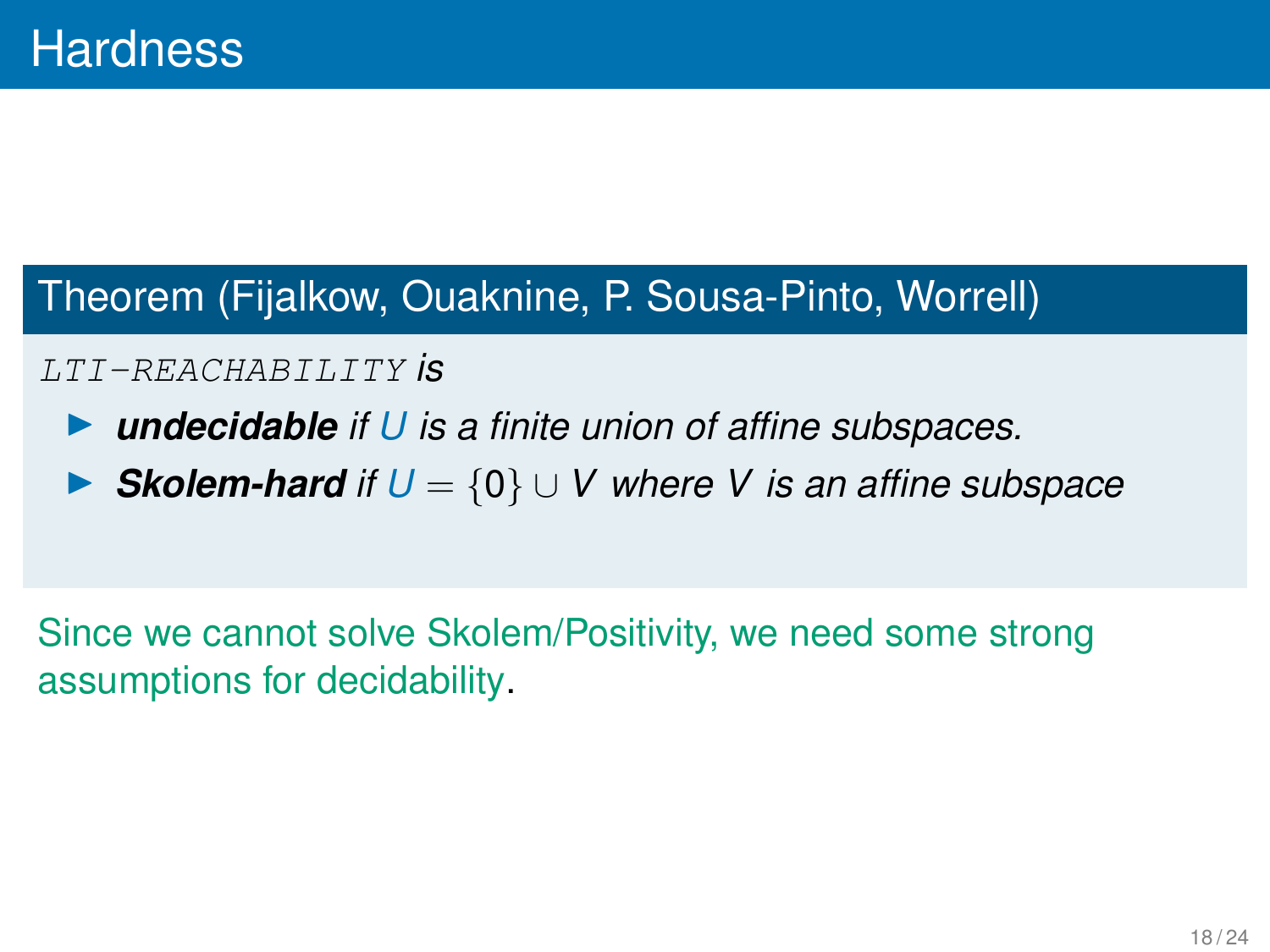### Theorem (Fijalkow, Ouaknine, P. Sousa-Pinto, Worrell)

#### LTI-REACHABILITY *is*

- ▶ *undecidable if U is a finite union of affine subspaces.*
- **Skolem-hard** if  $U = \{0\}$  ∪ *V* where *V* is an affine subspace
- **Positivity-hard** if U is a convex polytope

Since we cannot solve Skolem/Positivity, we need some strong assumptions for decidability.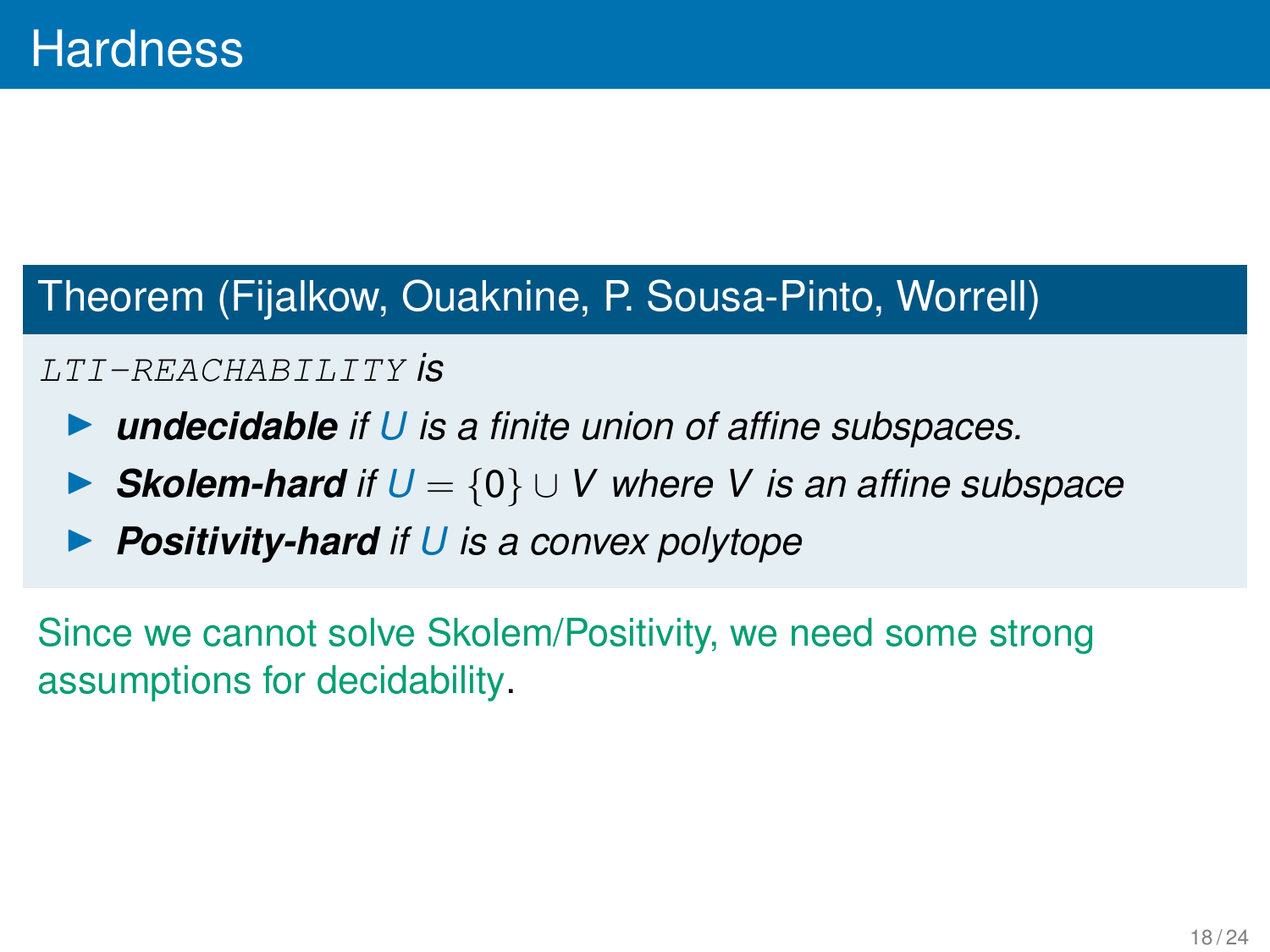# A positive result

## A LTI system  $(s, A, t, U)$  is simple if  $s = 0$  and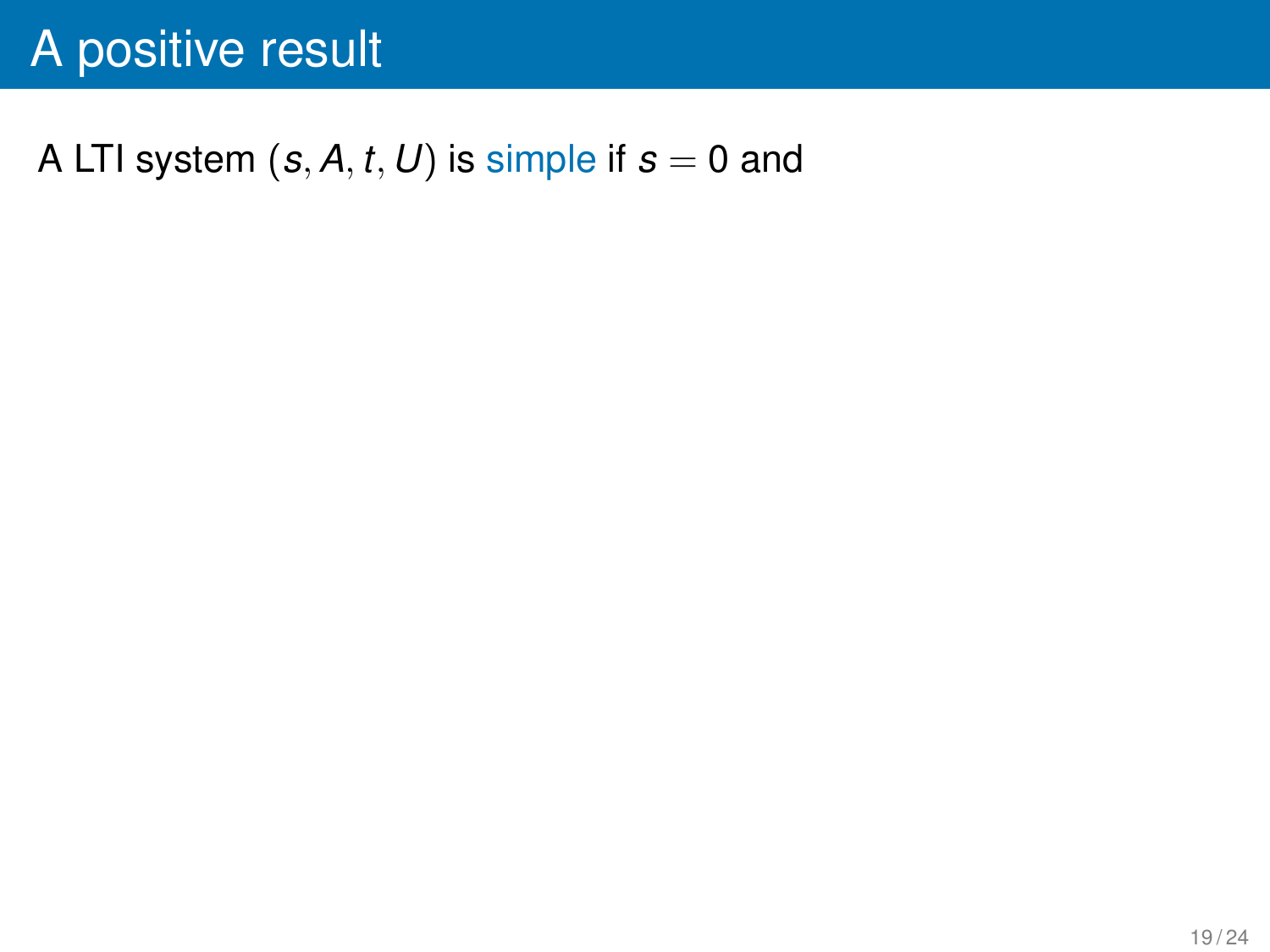# A positive result

## A LTI system  $(s, A, t, U)$  is simple if  $s = 0$  and

▶ *U* is a bounded polytope that contains 0 in its (relative) interior,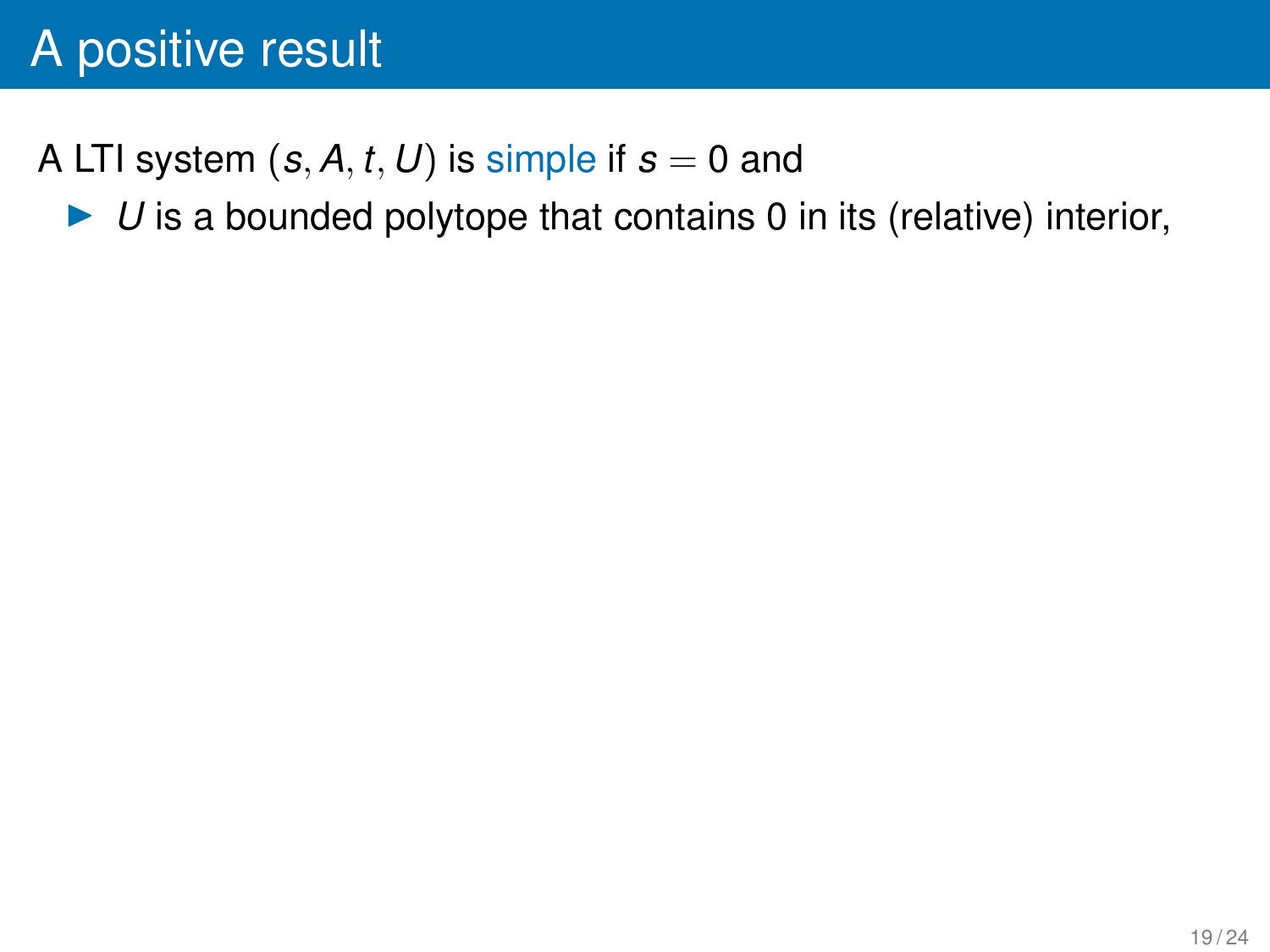# A positive result

## A LTI system  $(s, A, t, U)$  is simple if  $s = 0$  and

- ▶ *U* is a bounded polytope that contains 0 in its (relative) interior,
- the spectral radius of  $\vec{A}$  is less than 1 (stability),



Assumptions imply that the reachable set is an open convex bounded set,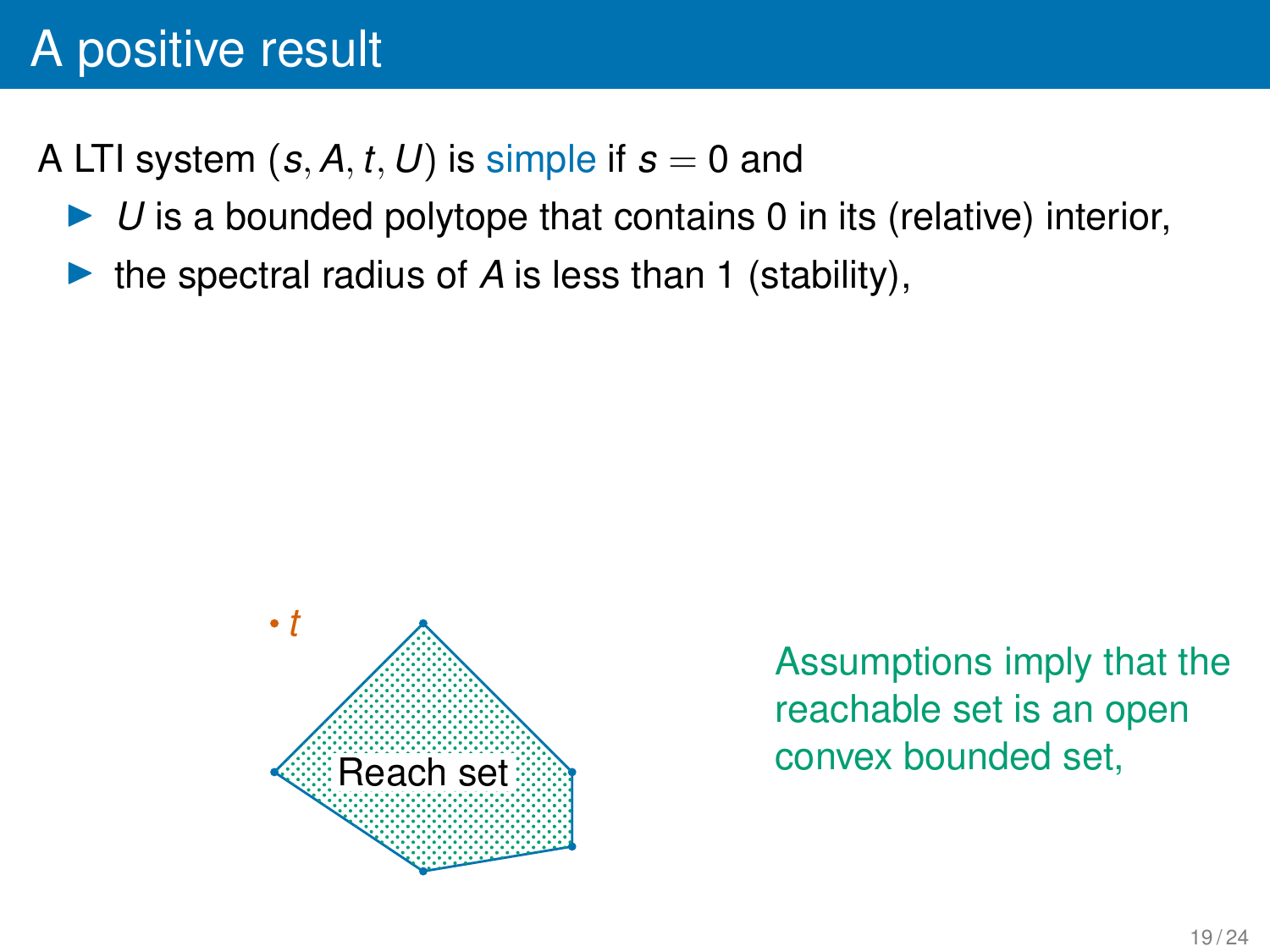## A LTI system  $(s, A, t, U)$  is simple if  $s = 0$  and

- ▶ *U* is a bounded polytope that contains 0 in its (relative) interior,
- the spectral radius of  $\vec{A}$  is less than 1 (stability),

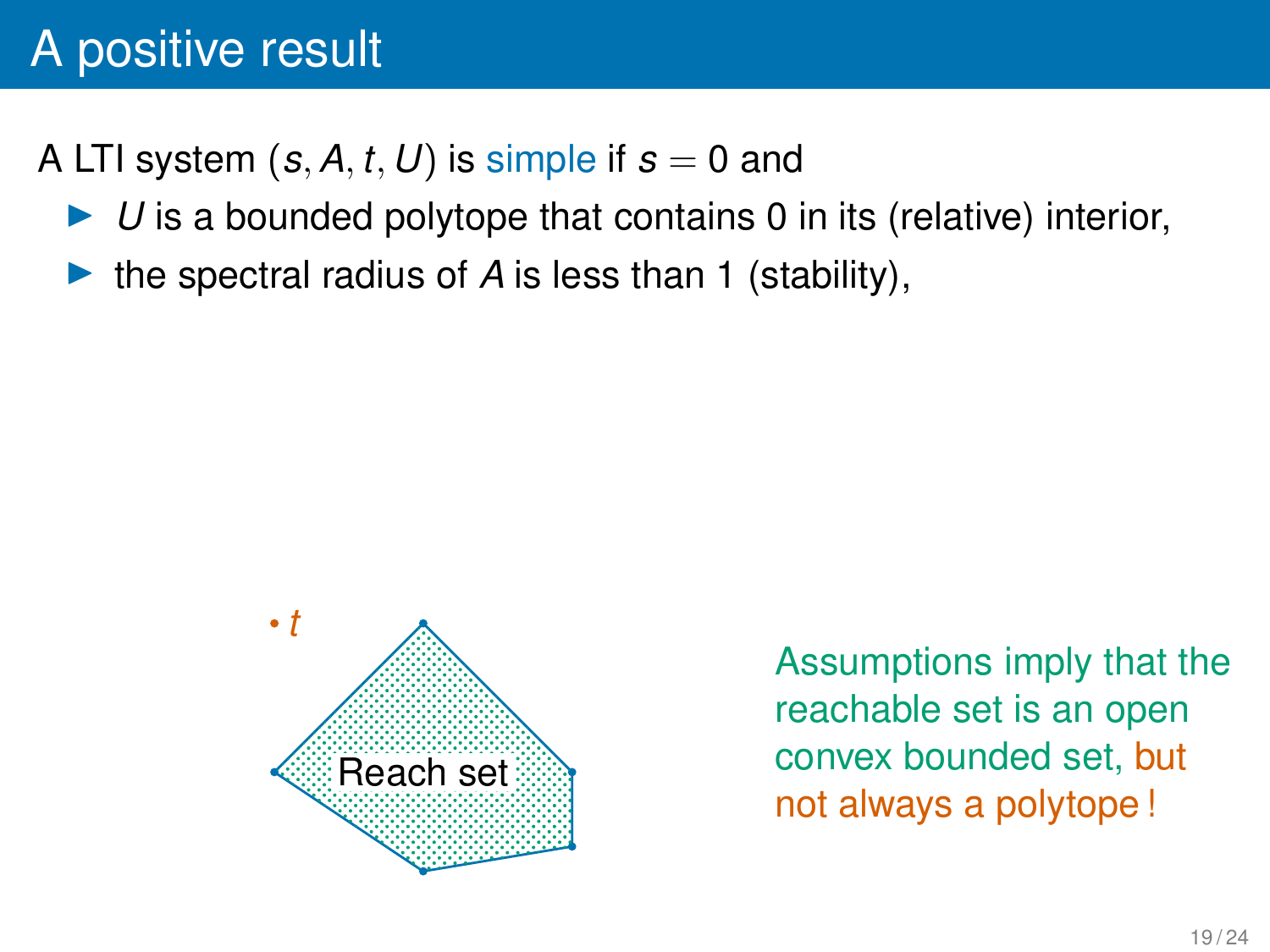A LTI system  $(s, A, t, U)$  is simple if  $s = 0$  and

- ▶ *U* is a bounded polytope that contains 0 in its (relative) interior,
- ▶ the spectral radius of *A* is less than 1 (stability),
- some positive power of A has exclusively real spectrum.

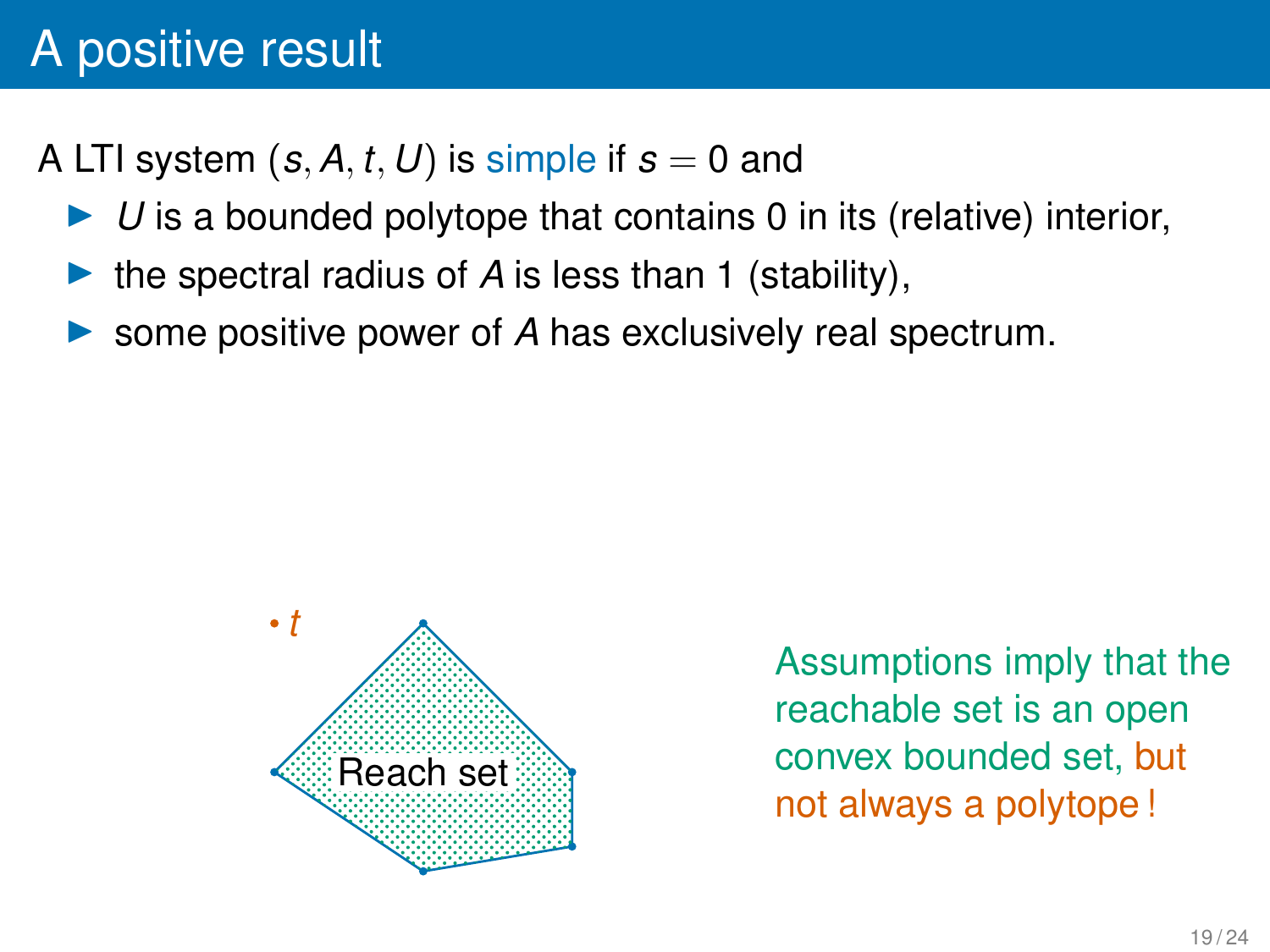## A LTI system  $(s, A, t, U)$  is simple if  $s = 0$  and

- ▶ *U* is a bounded polytope that contains 0 in its (relative) interior,
- ▶ the spectral radius of *A* is less than 1 (stability),
- ▶ some positive power of *A* has exclusively real spectrum.

### Theorem (Fijalkow, Ouaknine, P. Sousa-Pinto, Worrell)

LTI-REACHABILITY *is decidable for simple systems.*

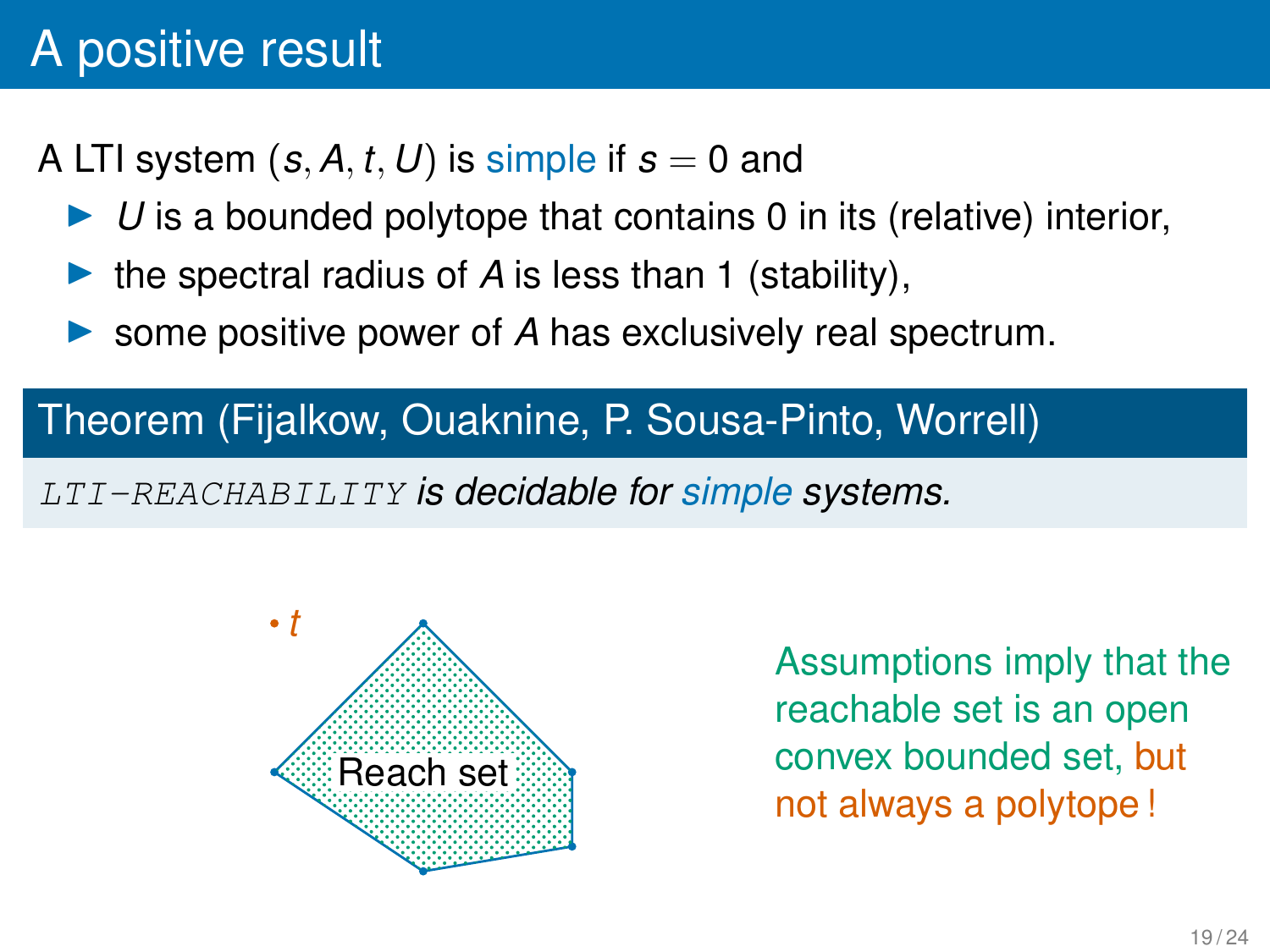## A LTI system  $(s, A, t, U)$  is simple if  $s = 0$  and

- ▶ *U* is a bounded polytope that contains 0 in its (relative) interior,
- the spectral radius of  $\vec{A}$  is less than 1 (stability),
- ▶ some positive power of *A* has exclusively real spectrum.

### Theorem (Fijalkow, Ouaknine, P. Sousa-Pinto, Worrell)

LTI-REACHABILITY *is decidable for simple systems.*

Remark : in fact we can decide reachability to a convex polytope *Q*.

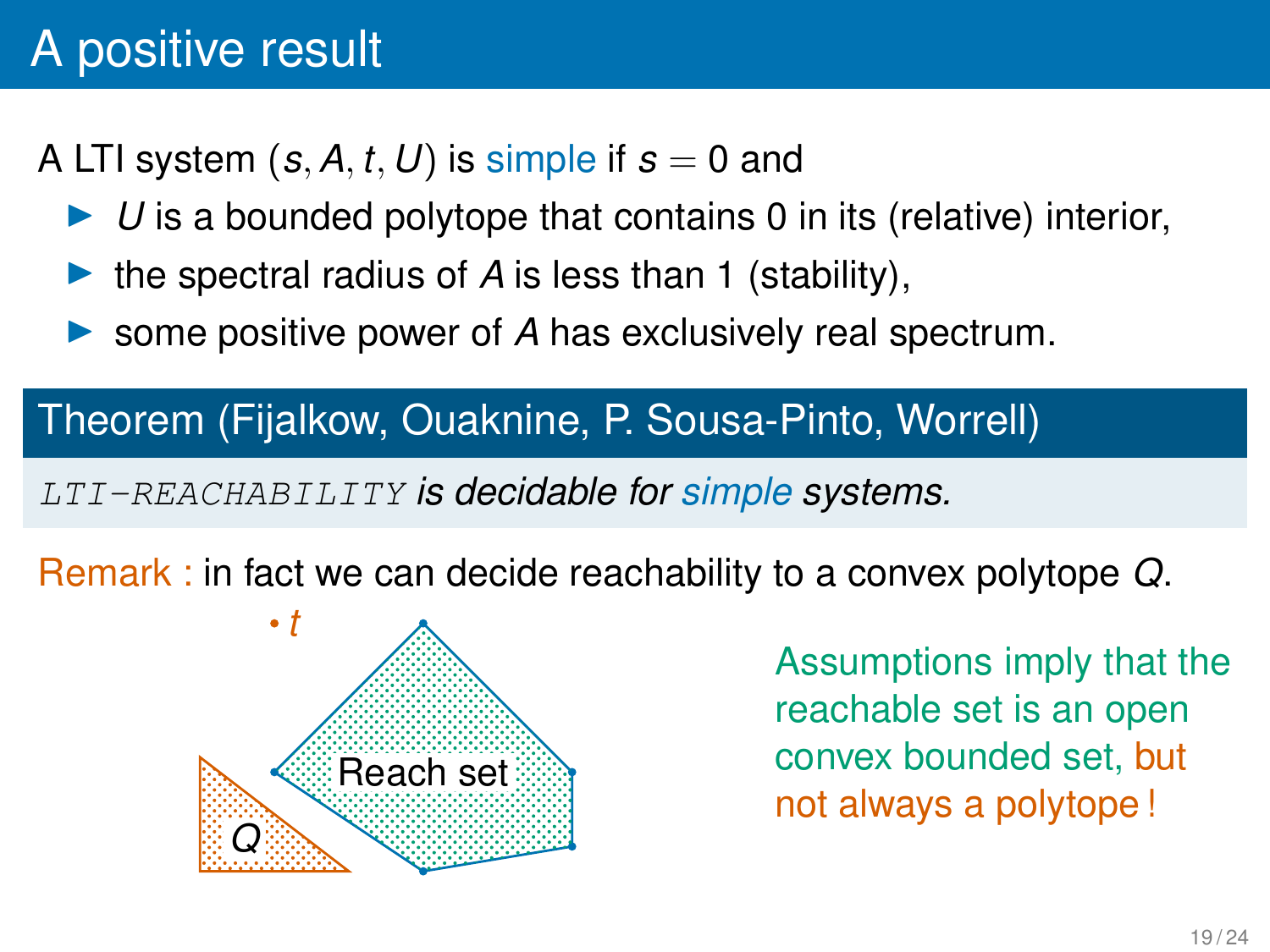The reachable set *A* ∗ (*U*) can have **infinitely** many faces.

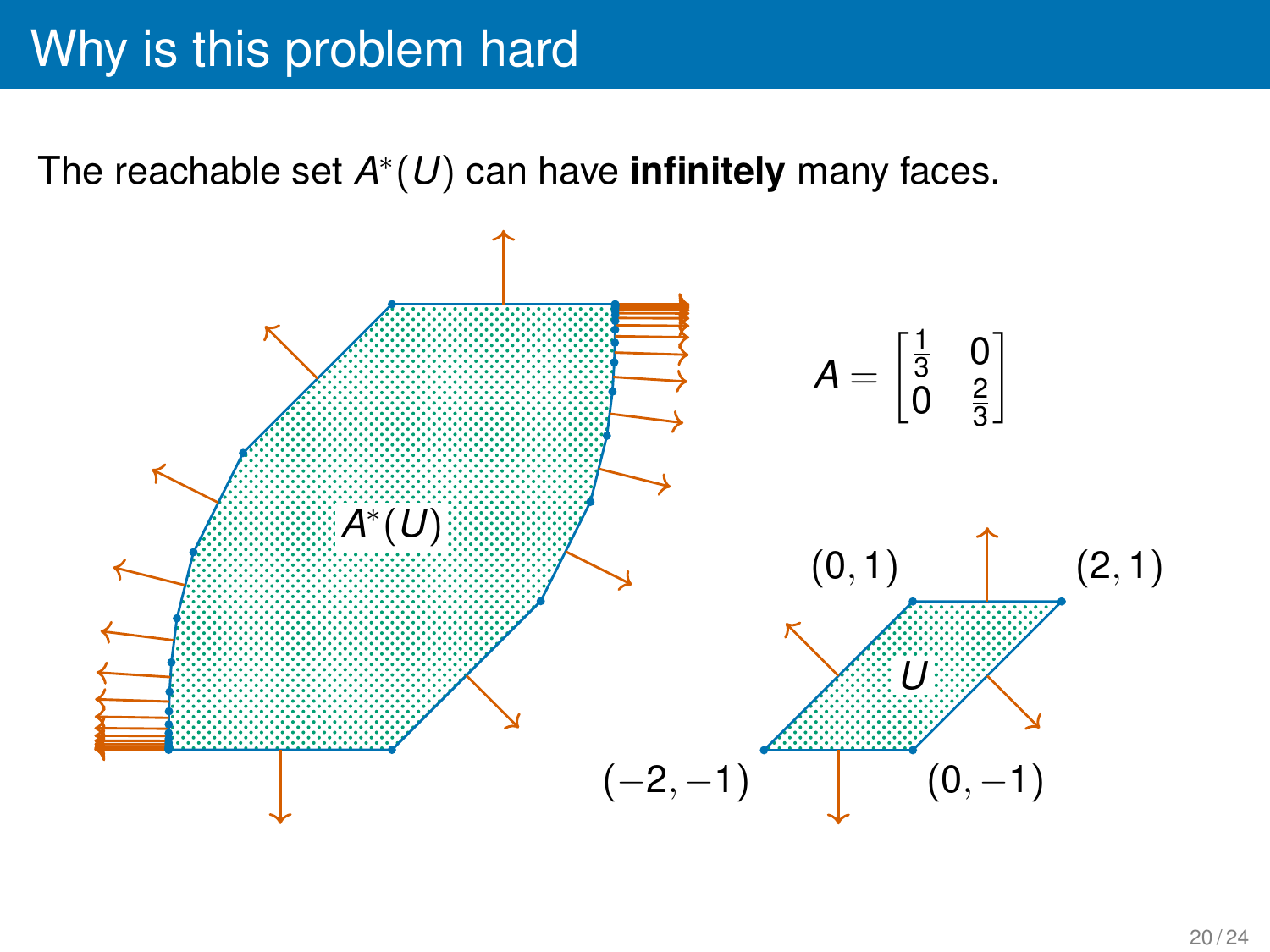The reachable set *A* ∗ (*U*) can have **faces of lower dimension** : the "top" extreme point does not belong to any facet.

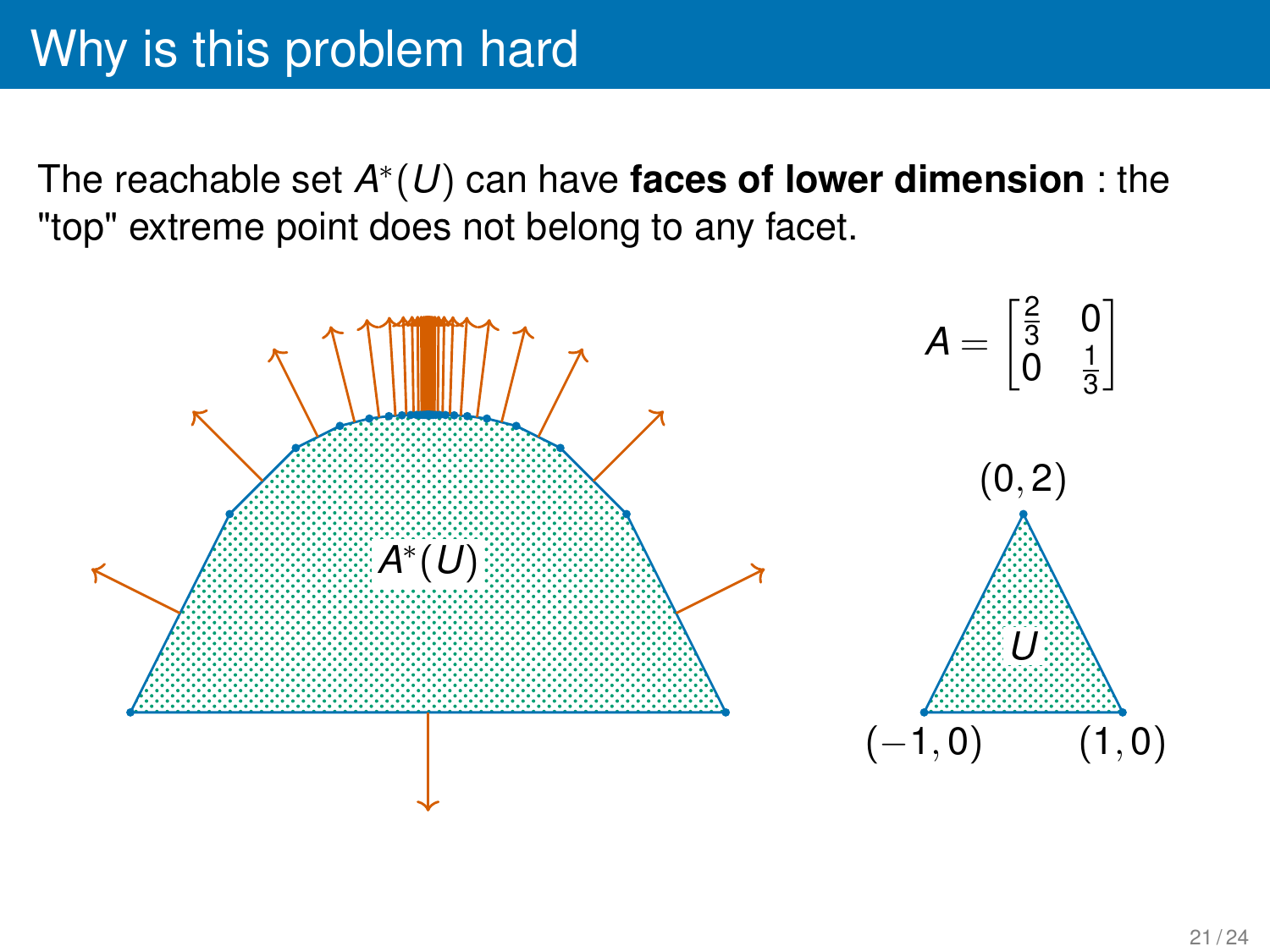Approach : two semi-decision procedures

- $\blacktriangleright$  reachability : under-approximations of the reachable set
- ▶ non-reachability : **separating hyperplanes**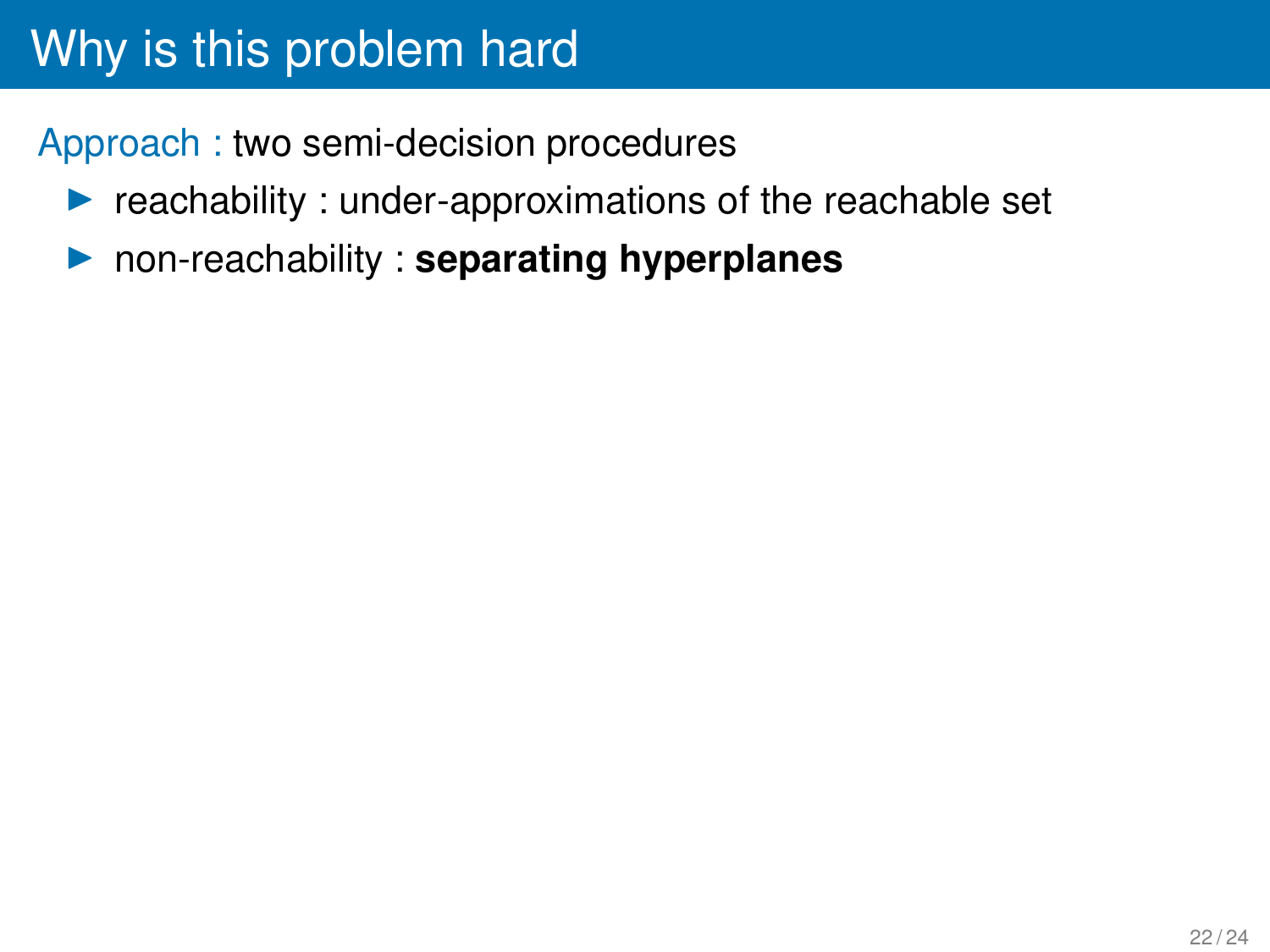Approach : two semi-decision procedures

- $\blacktriangleright$  reachability : under-approximations of the reachable set
- ▶ non-reachability : **separating hyperplanes**

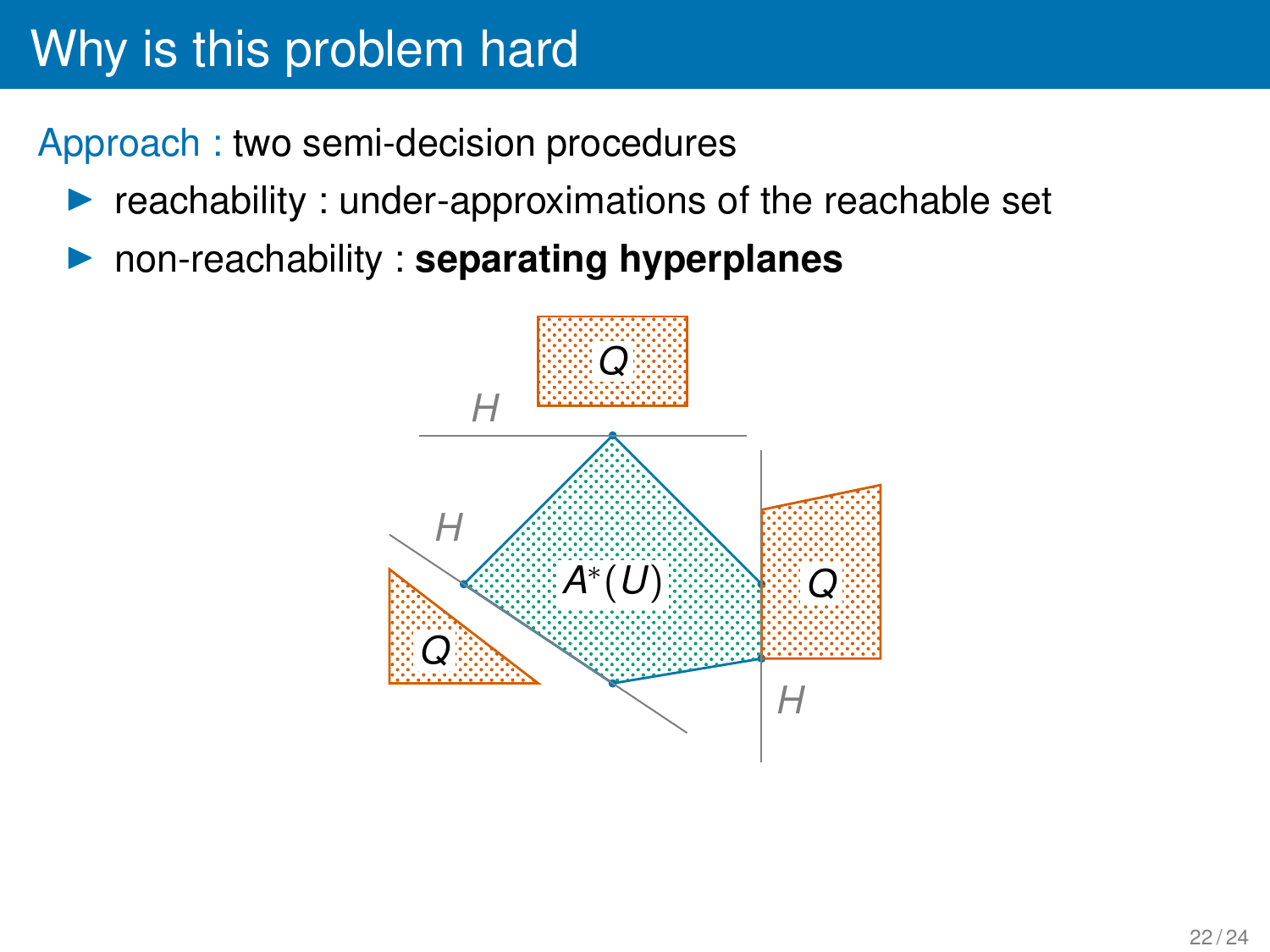Approach : two semi-decision procedures

- reachability : under-approximations of the reachable set
- ▶ non-reachability : **separating hyperplanes**



Further difficulty : a separating hyperplane may not be supported by a facet of either *A* ∗ (*U*) or *Q*.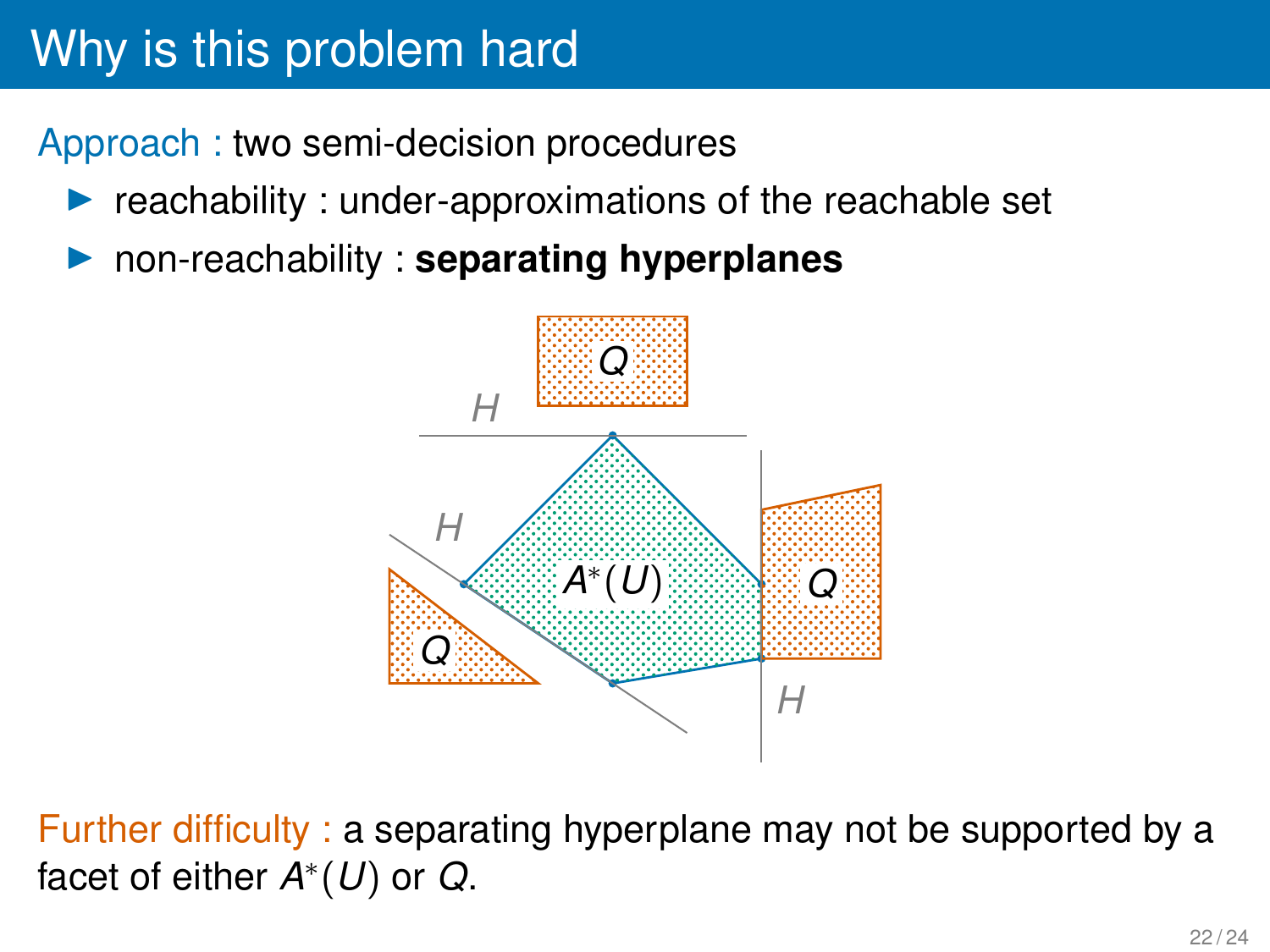

Even more difficulty :  $B^*(V)$  has two extreme points that do not belong to any facet and have rational coordinates, but whose (unique) separating hyperplane requires the use of algebraic irrationals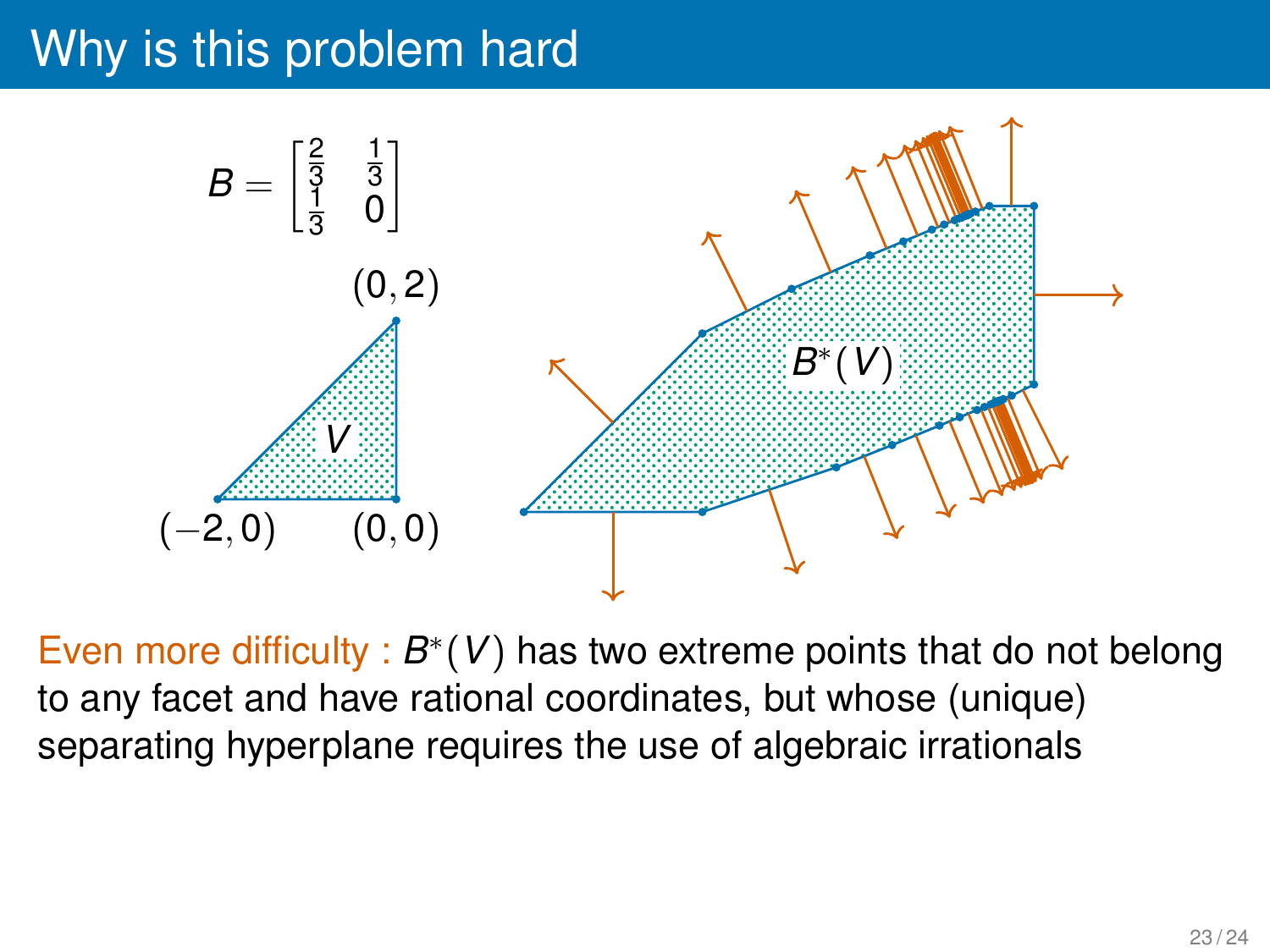

Even more difficulty :  $B^*(V)$  has two extreme points that do not belong to any facet and have rational coordinates, but whose (unique) separating hyperplane requires the use of algebraic irrationals

#### Theorem (Non-reachable instances)

*There is a separating hyperplane with algebraic coefficients.*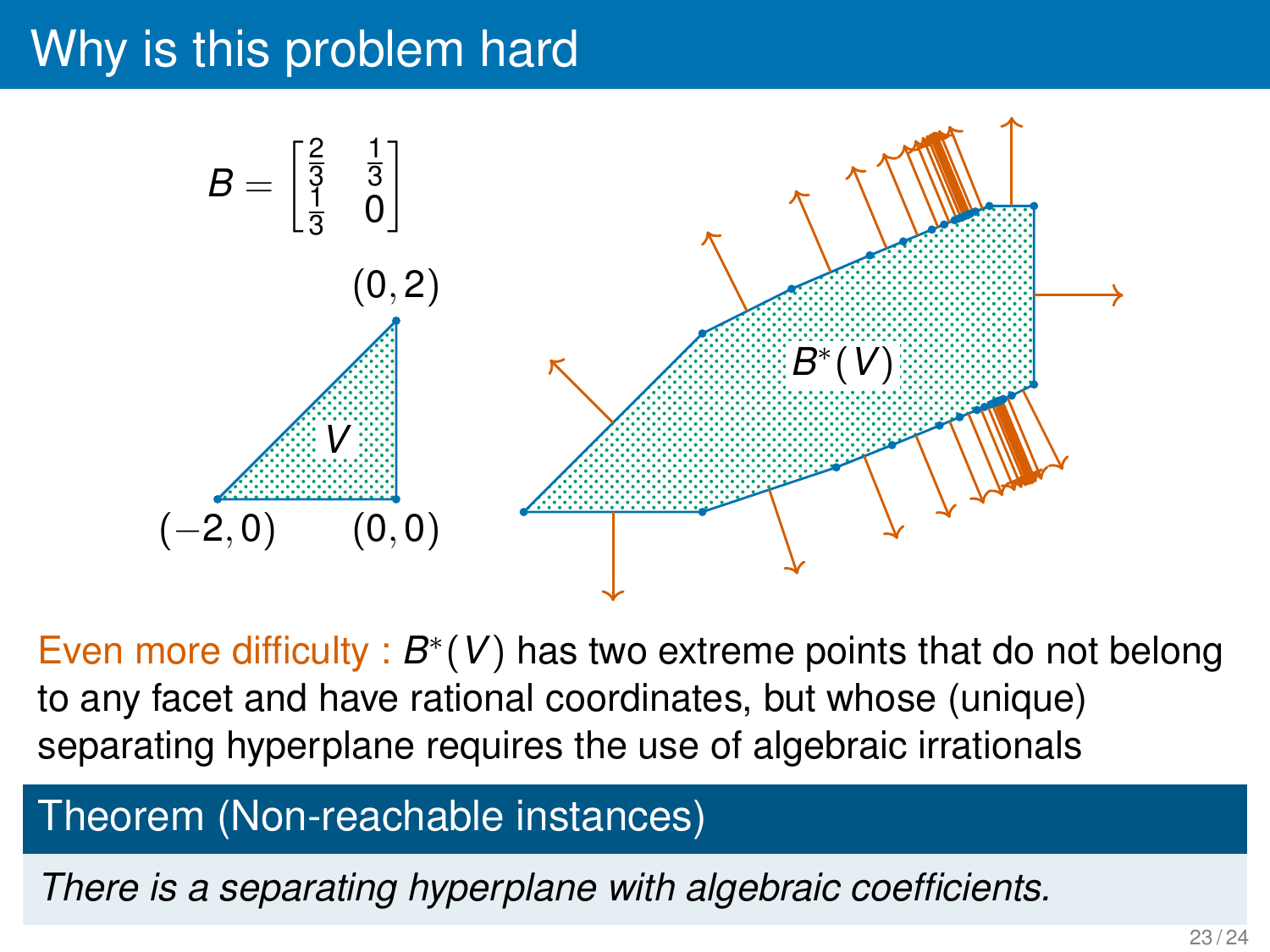#### Exact reachability for LTI systems :

- $\triangleright$  decidability crucially depends on the shape of the control set
- even with convex bounded inputs, the problem is very hard (Skolem/Positivity, open for 70 years)
- ▶ we can recover decidability using strong spectral assumptions